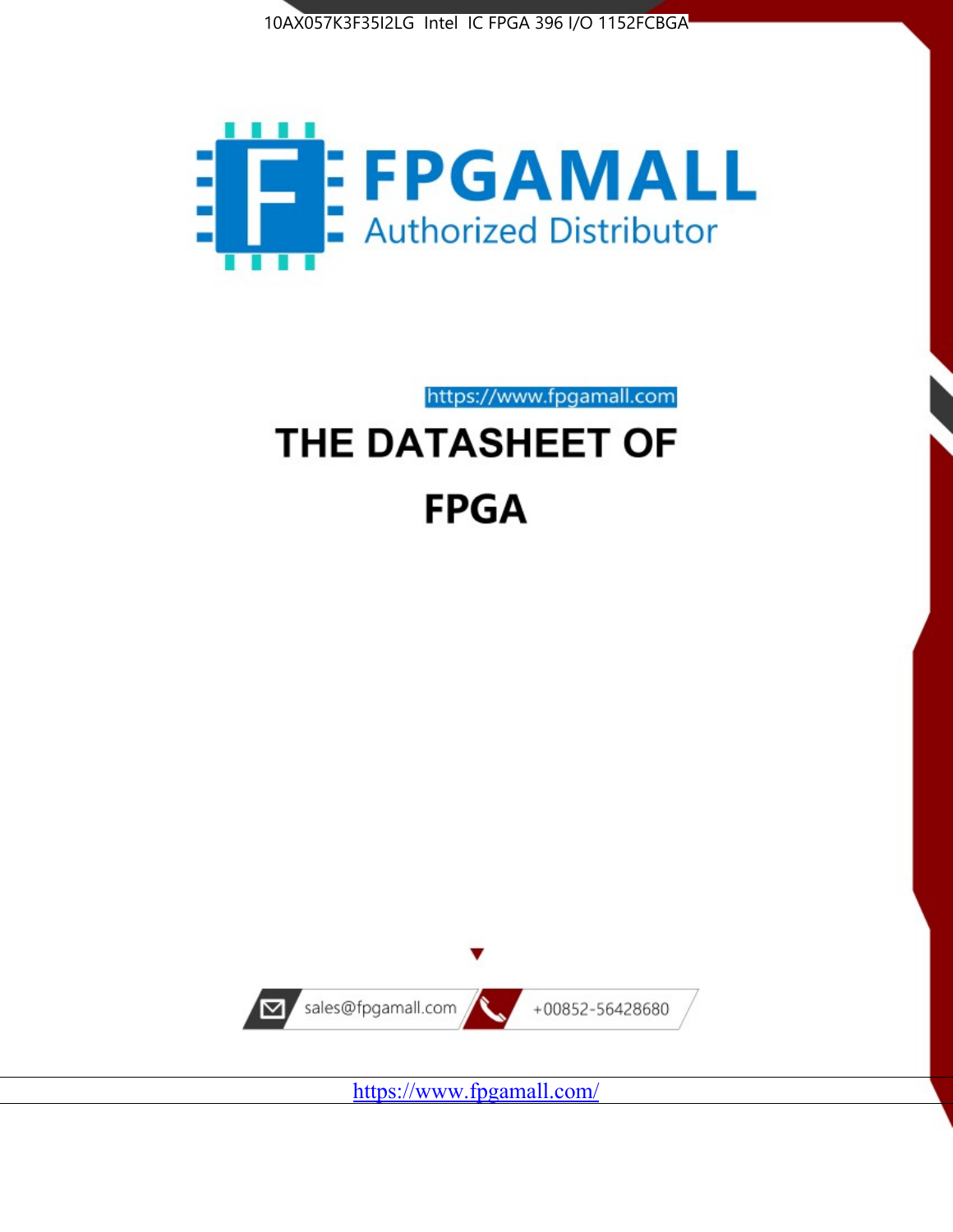10AX057K3F35I2LG Intel IC FPGA 396 I/O 1152FCBGA



# **Intel® Arria® 10 Device Overview**



**A10-OVERVIEW | 2018.12.06** Latest document on the web: **[PDF](https://www.intel.com/content/dam/www/programmable/us/en/pdfs/literature/hb/arria-10/a10_overview.pdf)** | **[HTML](https://www.intel.com/content/www/us/en/programmable/documentation/sam1403480274650.html)**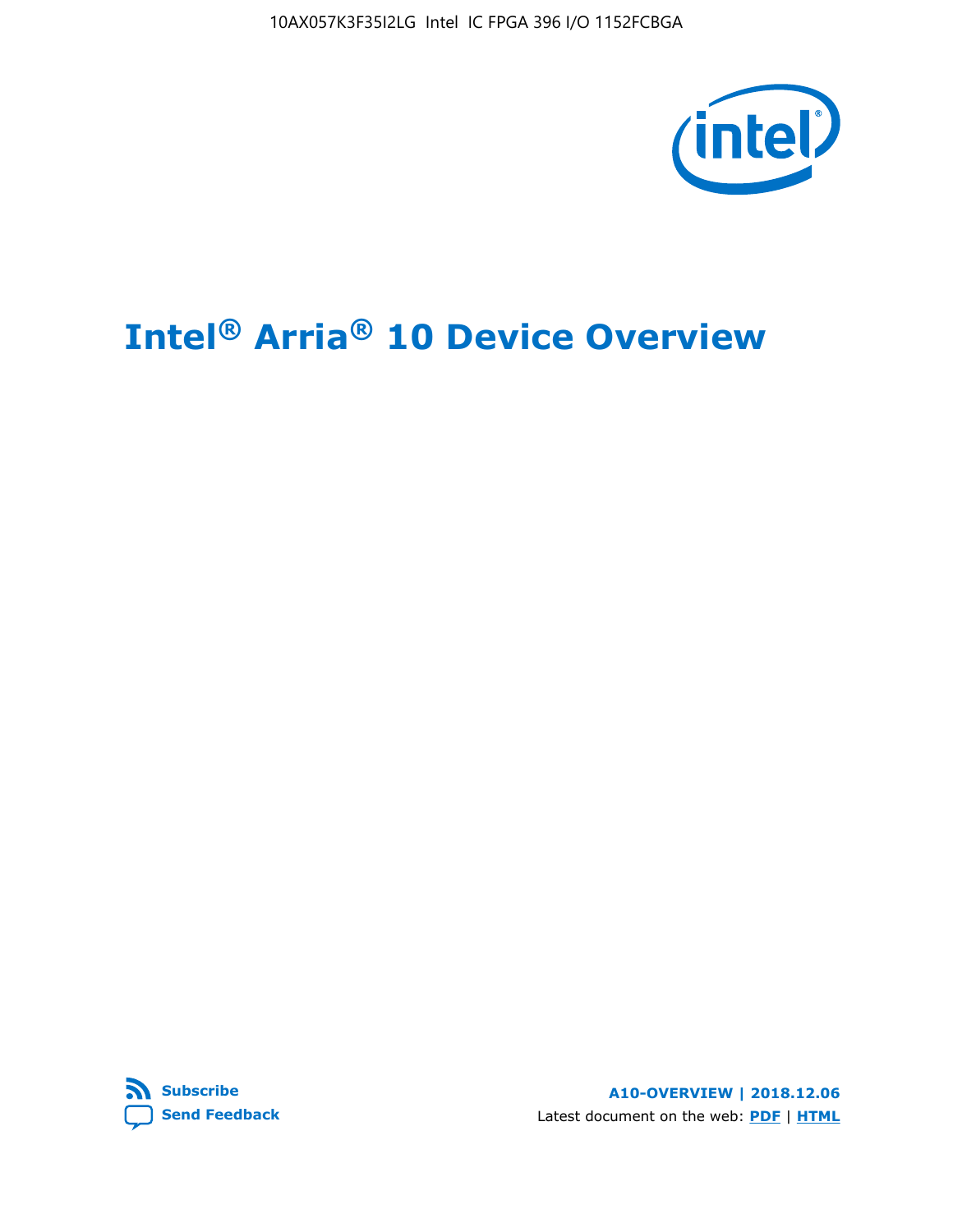

**Contents** 

# **Contents**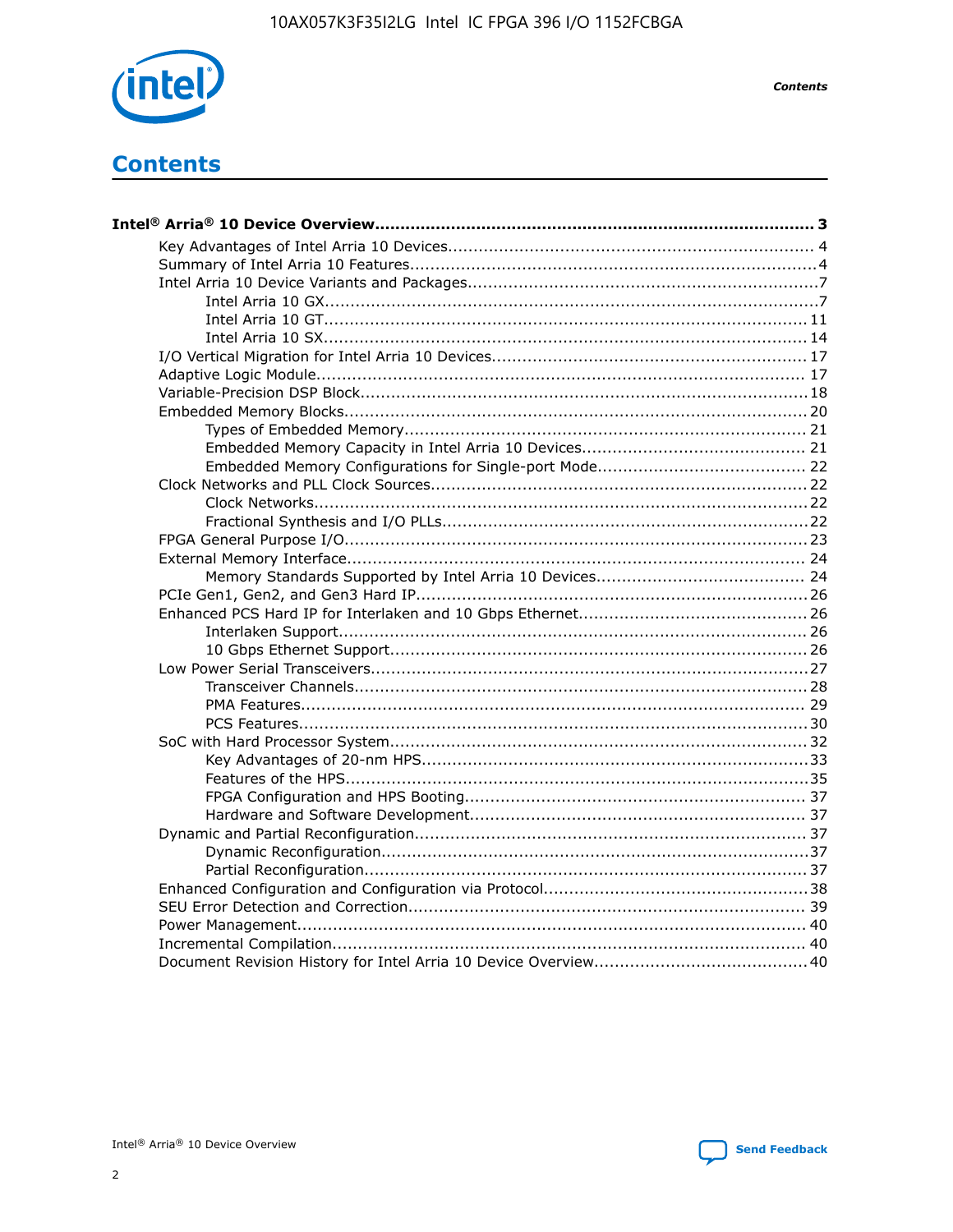**A10-OVERVIEW | 2018.12.06**

**[Send Feedback](mailto:FPGAtechdocfeedback@intel.com?subject=Feedback%20on%20Intel%20Arria%2010%20Device%20Overview%20(A10-OVERVIEW%202018.12.06)&body=We%20appreciate%20your%20feedback.%20In%20your%20comments,%20also%20specify%20the%20page%20number%20or%20paragraph.%20Thank%20you.)**



# **Intel® Arria® 10 Device Overview**

The Intel<sup>®</sup> Arria<sup>®</sup> 10 device family consists of high-performance and power-efficient 20 nm mid-range FPGAs and SoCs.

Intel Arria 10 device family delivers:

- Higher performance than the previous generation of mid-range and high-end FPGAs.
- Power efficiency attained through a comprehensive set of power-saving technologies.

The Intel Arria 10 devices are ideal for high performance, power-sensitive, midrange applications in diverse markets.

| <b>Market</b>         | <b>Applications</b>                                                                                               |
|-----------------------|-------------------------------------------------------------------------------------------------------------------|
| Wireless              | Channel and switch cards in remote radio heads<br>٠<br>Mobile backhaul<br>٠                                       |
| Wireline              | 40G/100G muxponders and transponders<br>٠<br>100G line cards<br>٠<br>Bridging<br>٠<br>Aggregation<br>٠            |
| <b>Broadcast</b>      | Studio switches<br>٠<br>Servers and transport<br>٠<br>Videoconferencing<br>٠<br>Professional audio and video<br>٠ |
| Computing and Storage | Flash cache<br>٠<br>Cloud computing servers<br>٠<br>Server acceleration<br>٠                                      |
| Medical               | Diagnostic scanners<br>٠<br>Diagnostic imaging<br>٠                                                               |
| Military              | Missile guidance and control<br>٠<br>Radar<br>٠<br>Electronic warfare<br>٠<br>Secure communications<br>٠          |

#### **Table 1. Sample Markets and Ideal Applications for Intel Arria 10 Devices**

#### **Related Information**

- [Intel Arria 10 Device Handbook: Known Issues](http://www.altera.com/support/kdb/solutions/rd07302013_646.html) Lists the planned updates to the *Intel Arria 10 Device Handbook* chapters.
- [Intel Arria 10 GX/GT Device Errata and Design Recommendations](https://www.intel.com/content/www/us/en/programmable/documentation/agz1493851706374.html#yqz1494433888646)
- [Intel Arria 10 SX Device Errata and Design Recommendations](https://www.intel.com/content/www/us/en/programmable/documentation/cru1462832385668.html#cru1462832558642)

Intel Corporation. All rights reserved. Intel, the Intel logo, Altera, Arria, Cyclone, Enpirion, MAX, Nios, Quartus and Stratix words and logos are trademarks of Intel Corporation or its subsidiaries in the U.S. and/or other countries. Intel warrants performance of its FPGA and semiconductor products to current specifications in accordance with Intel's standard warranty, but reserves the right to make changes to any products and services at any time without notice. Intel assumes no responsibility or liability arising out of the application or use of any information, product, or service described herein except as expressly agreed to in writing by Intel. Intel customers are advised to obtain the latest version of device specifications before relying on any published information and before placing orders for products or services. \*Other names and brands may be claimed as the property of others.

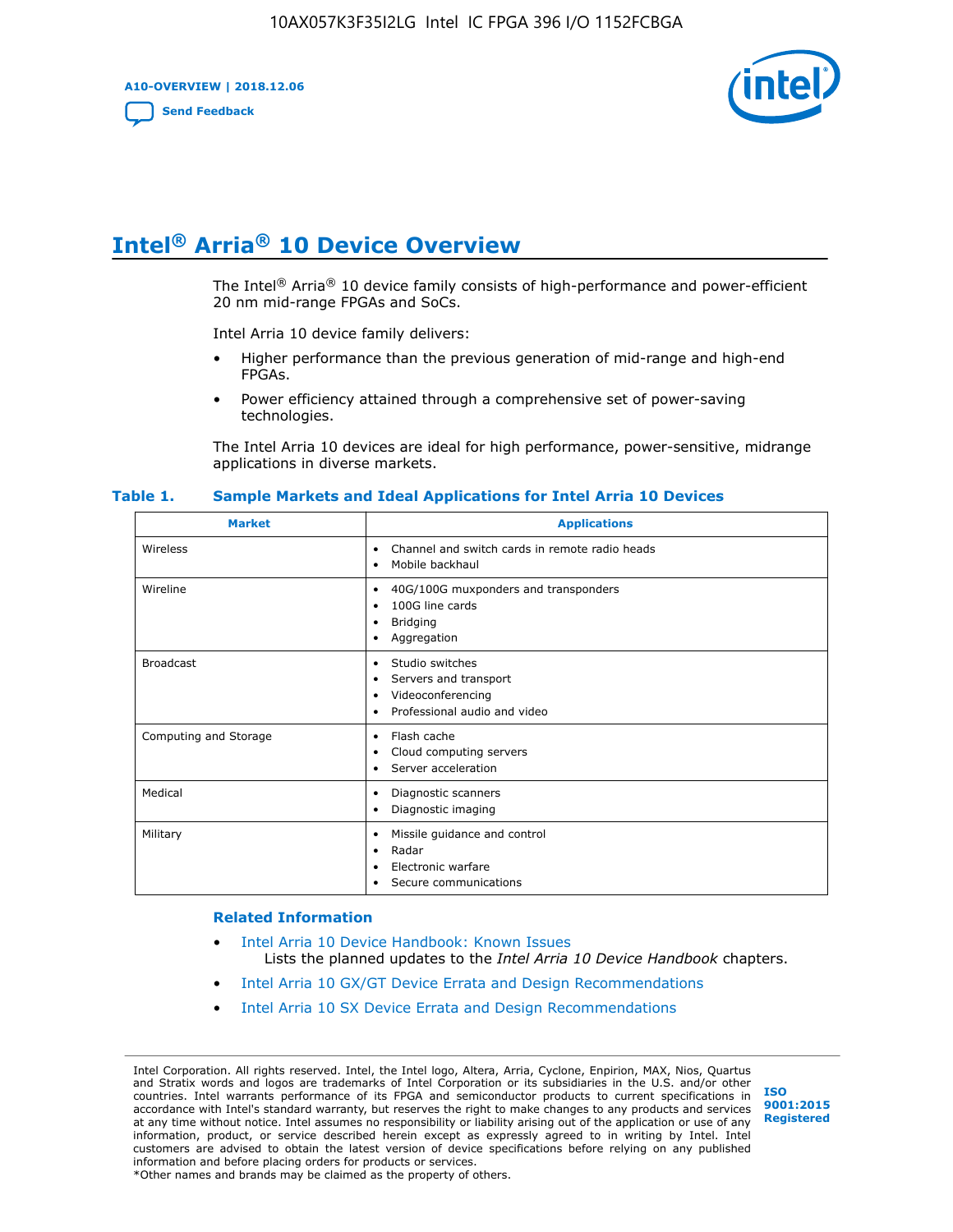

# **Key Advantages of Intel Arria 10 Devices**

# **Table 2. Key Advantages of the Intel Arria 10 Device Family**

| <b>Advantage</b>                                                                                          | <b>Supporting Feature</b>                                                                                                                                                                                                                                                                                                |
|-----------------------------------------------------------------------------------------------------------|--------------------------------------------------------------------------------------------------------------------------------------------------------------------------------------------------------------------------------------------------------------------------------------------------------------------------|
| Enhanced core architecture                                                                                | Built on TSMC's 20 nm process technology<br>٠<br>60% higher performance than the previous generation of mid-range FPGAs<br>٠<br>15% higher performance than the fastest previous-generation FPGA<br>٠                                                                                                                    |
| High-bandwidth integrated<br>transceivers                                                                 | Short-reach rates up to 25.8 Gigabits per second (Gbps)<br>٠<br>Backplane capability up to 12.5 Gbps<br>٠<br>Integrated 10GBASE-KR and 40GBASE-KR4 Forward Error Correction (FEC)<br>٠                                                                                                                                   |
| Improved logic integration and<br>hard IP blocks                                                          | 8-input adaptive logic module (ALM)<br>٠<br>Up to 65.6 megabits (Mb) of embedded memory<br>٠<br>Variable-precision digital signal processing (DSP) blocks<br>Fractional synthesis phase-locked loops (PLLs)<br>Hard PCI Express Gen3 IP blocks<br>Hard memory controllers and PHY up to 2,400 Megabits per second (Mbps) |
| Second generation hard<br>processor system (HPS) with<br>integrated ARM* Cortex*-A9*<br>MPCore* processor | Tight integration of a dual-core ARM Cortex-A9 MPCore processor, hard IP, and an<br>٠<br>FPGA in a single Intel Arria 10 system-on-a-chip (SoC)<br>Supports over 128 Gbps peak bandwidth with integrated data coherency between<br>$\bullet$<br>the processor and the FPGA fabric                                        |
| Advanced power savings                                                                                    | Comprehensive set of advanced power saving features<br>٠<br>Power-optimized MultiTrack routing and core architecture<br>٠<br>Up to 40% lower power compared to previous generation of mid-range FPGAs<br>Up to 60% lower power compared to previous generation of high-end FPGAs                                         |

# **Summary of Intel Arria 10 Features**

## **Table 3. Summary of Features for Intel Arria 10 Devices**

| <b>Feature</b>                  | <b>Description</b>                                                                                                                                                                                                                                                                                                                                                                                 |
|---------------------------------|----------------------------------------------------------------------------------------------------------------------------------------------------------------------------------------------------------------------------------------------------------------------------------------------------------------------------------------------------------------------------------------------------|
| Technology                      | TSMC's 20-nm SoC process technology<br>Allows operation at a lower $V_{\text{CC}}$ level of 0.82 V instead of the 0.9 V standard $V_{\text{CC}}$ core voltage                                                                                                                                                                                                                                      |
| Packaging                       | 1.0 mm ball-pitch Fineline BGA packaging<br>٠<br>0.8 mm ball-pitch Ultra Fineline BGA packaging<br>Multiple devices with identical package footprints for seamless migration between different<br><b>FPGA</b> densities<br>Devices with compatible package footprints allow migration to next generation high-end<br>Stratix $@10$ devices<br>RoHS, leaded $(1)$ , and lead-free (Pb-free) options |
| High-performance<br>FPGA fabric | Enhanced 8-input ALM with four registers<br>Improved multi-track routing architecture to reduce congestion and improve compilation time<br>Hierarchical core clocking architecture<br>Fine-grained partial reconfiguration                                                                                                                                                                         |
| Internal memory<br>blocks       | M20K-20-Kb memory blocks with hard error correction code (ECC)<br>Memory logic array block (MLAB)-640-bit memory                                                                                                                                                                                                                                                                                   |
|                                 | continued                                                                                                                                                                                                                                                                                                                                                                                          |



<sup>(1)</sup> Contact Intel for availability.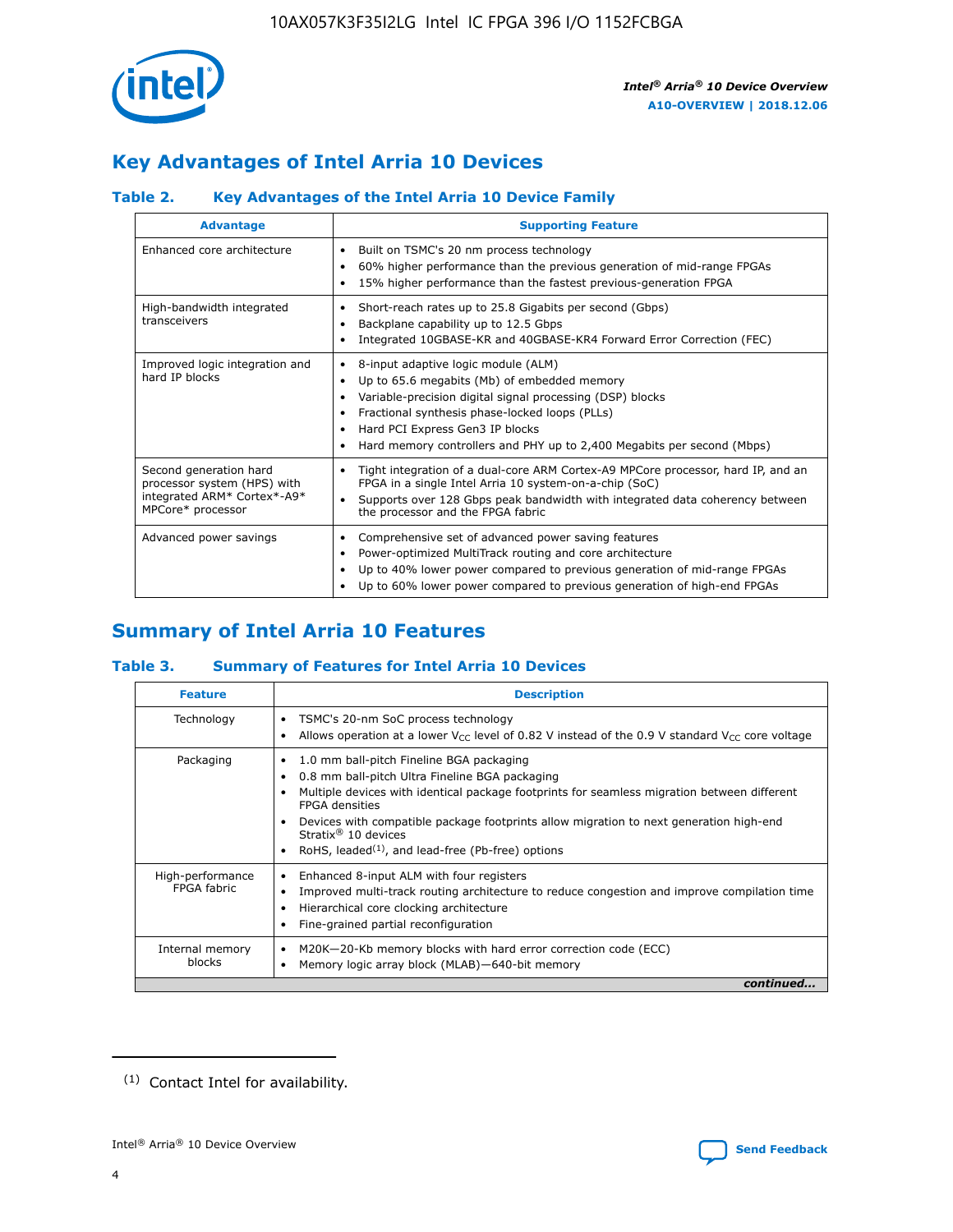$\mathbf{r}$ 



| <b>Feature</b>                         |                                                                                                                                                                                                                                                                         | <b>Description</b>                                                                                                                                                                                                                                                                                                                                                                                                                                                                                                                                                                                                                                                                                                                                                                                                                                                            |  |  |  |  |
|----------------------------------------|-------------------------------------------------------------------------------------------------------------------------------------------------------------------------------------------------------------------------------------------------------------------------|-------------------------------------------------------------------------------------------------------------------------------------------------------------------------------------------------------------------------------------------------------------------------------------------------------------------------------------------------------------------------------------------------------------------------------------------------------------------------------------------------------------------------------------------------------------------------------------------------------------------------------------------------------------------------------------------------------------------------------------------------------------------------------------------------------------------------------------------------------------------------------|--|--|--|--|
| Embedded Hard IP<br>blocks             | Variable-precision DSP                                                                                                                                                                                                                                                  | Native support for signal processing precision levels from $18 \times 19$ to<br>$\bullet$<br>54 x 54<br>Native support for 27 x 27 multiplier mode<br>$\bullet$<br>64-bit accumulator and cascade for systolic finite impulse responses<br>$\bullet$<br>(FIRs)<br>Internal coefficient memory banks<br>$\bullet$<br>Preadder/subtractor for improved efficiency<br>Additional pipeline register to increase performance and reduce<br>power<br>Supports floating point arithmetic:<br>- Perform multiplication, addition, subtraction, multiply-add,<br>multiply-subtract, and complex multiplication.<br>- Supports multiplication with accumulation capability, cascade<br>summation, and cascade subtraction capability.<br>- Dynamic accumulator reset control.<br>- Support direct vector dot and complex multiplication chaining<br>multiply floating point DSP blocks. |  |  |  |  |
|                                        | Memory controller                                                                                                                                                                                                                                                       | DDR4, DDR3, and DDR3L                                                                                                                                                                                                                                                                                                                                                                                                                                                                                                                                                                                                                                                                                                                                                                                                                                                         |  |  |  |  |
|                                        | PCI Express*                                                                                                                                                                                                                                                            | PCI Express (PCIe*) Gen3 (x1, x2, x4, or x8), Gen2 (x1, x2, x4, or x8)<br>and Gen1 (x1, x2, x4, or x8) hard IP with complete protocol stack,<br>endpoint, and root port                                                                                                                                                                                                                                                                                                                                                                                                                                                                                                                                                                                                                                                                                                       |  |  |  |  |
|                                        | Transceiver I/O                                                                                                                                                                                                                                                         | 10GBASE-KR/40GBASE-KR4 Forward Error Correction (FEC)<br>PCS hard IPs that support:<br>٠<br>- 10-Gbps Ethernet (10GbE)<br>- PCIe PIPE interface<br>- Interlaken<br>- Gbps Ethernet (GbE)<br>- Common Public Radio Interface (CPRI) with deterministic latency<br>support<br>- Gigabit-capable passive optical network (GPON) with fast lock-<br>time support<br>13.5G JESD204b<br>$\bullet$<br>8B/10B, 64B/66B, 64B/67B encoders and decoders<br>$\bullet$<br>Custom mode support for proprietary protocols                                                                                                                                                                                                                                                                                                                                                                   |  |  |  |  |
| Core clock networks                    | $\bullet$                                                                                                                                                                                                                                                               | Up to 800 MHz fabric clocking, depending on the application:<br>- 667 MHz external memory interface clocking with 2,400 Mbps DDR4 interface<br>- 800 MHz LVDS interface clocking with 1,600 Mbps LVDS interface<br>Global, regional, and peripheral clock networks<br>Clock networks that are not used can be gated to reduce dynamic power                                                                                                                                                                                                                                                                                                                                                                                                                                                                                                                                   |  |  |  |  |
| Phase-locked loops<br>(PLLs)           | High-resolution fractional synthesis PLLs:<br>٠<br>Integer PLLs:<br>- Adjacent to general purpose I/Os                                                                                                                                                                  | - Precision clock synthesis, clock delay compensation, and zero delay buffering (ZDB)<br>- Support integer mode and fractional mode<br>- Fractional mode support with third-order delta-sigma modulation<br>- Support external memory and LVDS interfaces                                                                                                                                                                                                                                                                                                                                                                                                                                                                                                                                                                                                                     |  |  |  |  |
| FPGA General-purpose<br>$I/Os$ (GPIOs) | On-chip termination (OCT)<br>٠                                                                                                                                                                                                                                          | 1.6 Gbps LVDS-every pair can be configured as receiver or transmitter<br>1.2 V to 3.0 V single-ended LVTTL/LVCMOS interfacing                                                                                                                                                                                                                                                                                                                                                                                                                                                                                                                                                                                                                                                                                                                                                 |  |  |  |  |
| <b>External Memory</b><br>Interface    | Hard memory controller- DDR4, DDR3, and DDR3L support<br>$\bullet$<br>- DDR4-speeds up to 1,200 MHz/2,400 Mbps<br>- DDR3-speeds up to 1,067 MHz/2,133 Mbps<br>Soft memory controller—provides support for RLDRAM $3^{(2)}$ , QDR IV $^{(2)}$ , and QDR II+<br>continued |                                                                                                                                                                                                                                                                                                                                                                                                                                                                                                                                                                                                                                                                                                                                                                                                                                                                               |  |  |  |  |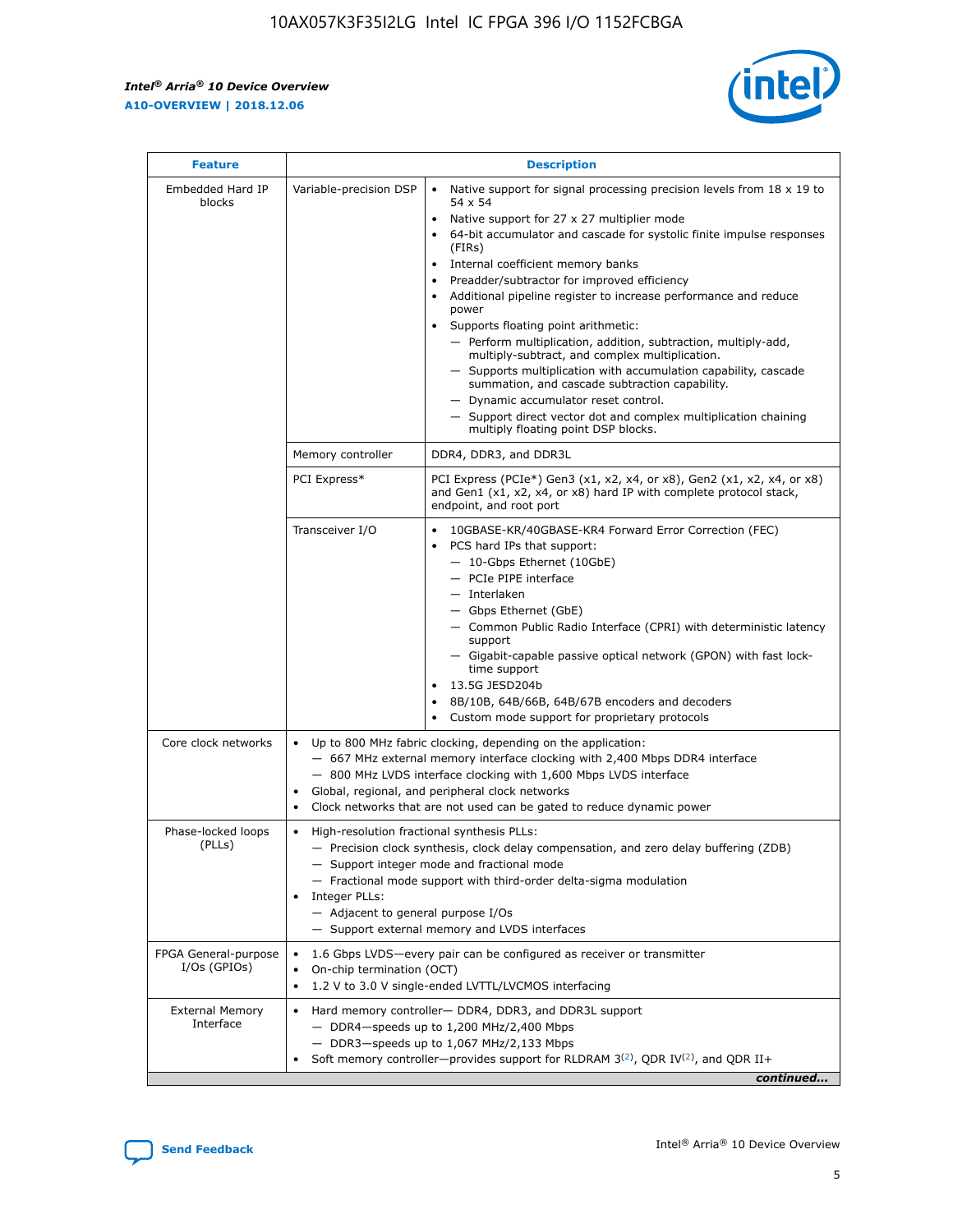

| <b>Feature</b>                                    | <b>Description</b>                                                                                                                                                                                                                                                                                                                                                                                                                                                                                                                                                                                                                                  |
|---------------------------------------------------|-----------------------------------------------------------------------------------------------------------------------------------------------------------------------------------------------------------------------------------------------------------------------------------------------------------------------------------------------------------------------------------------------------------------------------------------------------------------------------------------------------------------------------------------------------------------------------------------------------------------------------------------------------|
| Low-power serial<br>transceivers                  | • Continuous operating range:<br>- Intel Arria 10 GX-1 Gbps to 17.4 Gbps<br>- Intel Arria 10 GT-1 Gbps to 25.8 Gbps<br>Backplane support:<br>- Intel Arria 10 GX-up to 12.5<br>- Intel Arria 10 GT-up to 12.5<br>Extended range down to 125 Mbps with oversampling<br>ATX transmit PLLs with user-configurable fractional synthesis capability<br>Electronic Dispersion Compensation (EDC) support for XFP, SFP+, QSFP, and CFP optical<br>module<br>Adaptive linear and decision feedback equalization<br>$\bullet$<br>Transmitter pre-emphasis and de-emphasis<br>$\bullet$<br>Dynamic partial reconfiguration of individual transceiver channels |
| <b>HPS</b><br>(Intel Arria 10 SX<br>devices only) | Dual-core ARM Cortex-A9 MPCore processor-1.2 GHz CPU with<br>Processor and system<br>$\bullet$<br>1.5 GHz overdrive capability<br>256 KB on-chip RAM and 64 KB on-chip ROM<br>System peripherals—general-purpose timers, watchdog timers, direct<br>memory access (DMA) controller, FPGA configuration manager, and<br>clock and reset managers<br>Security features-anti-tamper, secure boot, Advanced Encryption<br>Standard (AES) and authentication (SHA)<br>ARM CoreSight* JTAG debug access port, trace port, and on-chip<br>trace storage                                                                                                    |
|                                                   | <b>External interfaces</b><br>Hard memory interface-Hard memory controller (2,400 Mbps DDR4,<br>$\bullet$<br>and 2,133 Mbps DDR3), Quad serial peripheral interface (QSPI) flash<br>controller, NAND flash controller, direct memory access (DMA)<br>controller, Secure Digital/MultiMediaCard (SD/MMC) controller<br>Communication interface-10/100/1000 Ethernet media access<br>control (MAC), USB On-The-GO (OTG) controllers, I <sup>2</sup> C controllers,<br>UART 16550, serial peripheral interface (SPI), and up to 62<br>HPS GPIO interfaces (48 direct-share I/Os)                                                                       |
|                                                   | High-performance ARM AMBA* AXI bus bridges that support<br>Interconnects to core<br>$\bullet$<br>simultaneous read and write<br>HPS-FPGA bridges-include the FPGA-to-HPS, HPS-to-FPGA, and<br>$\bullet$<br>lightweight HPS-to-FPGA bridges that allow the FPGA fabric to issue<br>transactions to slaves in the HPS, and vice versa<br>Configuration bridge that allows HPS configuration manager to<br>configure the core logic via dedicated 32-bit configuration port<br>FPGA-to-HPS SDRAM controller bridge-provides configuration<br>interfaces for the multiport front end (MPFE) of the HPS SDRAM<br>controller                              |
| Configuration                                     | Tamper protection—comprehensive design protection to protect your valuable IP investments<br>Enhanced 256-bit advanced encryption standard (AES) design security with authentication<br>٠<br>Configuration via protocol (CvP) using PCIe Gen1, Gen2, or Gen3<br>continued                                                                                                                                                                                                                                                                                                                                                                           |

<sup>(2)</sup> Intel Arria 10 devices support this external memory interface using hard PHY with soft memory controller.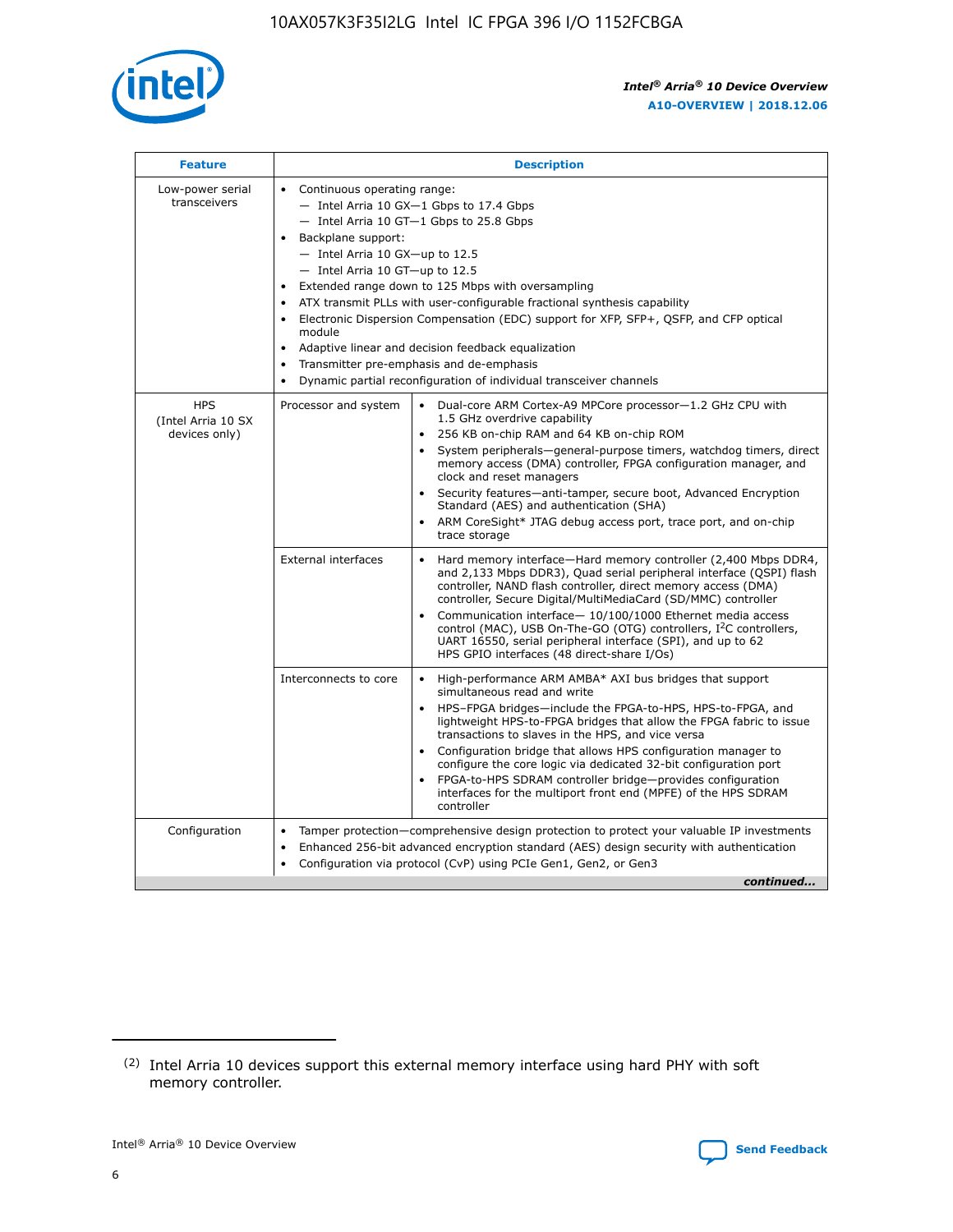

| <b>Feature</b>     | <b>Description</b>                                                                                                                                                                                               |
|--------------------|------------------------------------------------------------------------------------------------------------------------------------------------------------------------------------------------------------------|
|                    | Dynamic reconfiguration of the transceivers and PLLs<br>Fine-grained partial reconfiguration of the core fabric<br>Active Serial x4 Interface<br>$\bullet$                                                       |
| Power management   | SmartVID<br>Low static power device options<br>Programmable Power Technology<br>Intel Quartus <sup>®</sup> Prime integrated power analysis                                                                       |
| Software and tools | Intel Quartus Prime design suite<br>Transceiver toolkit<br>Platform Designer system integration tool<br>DSP Builder for Intel FPGAs<br>OpenCL <sup>™</sup> support<br>Intel SoC FPGA Embedded Design Suite (EDS) |

## **Related Information**

[Intel Arria 10 Transceiver PHY Overview](https://www.intel.com/content/www/us/en/programmable/documentation/nik1398707230472.html#nik1398706768037) Provides details on Intel Arria 10 transceivers.

# **Intel Arria 10 Device Variants and Packages**

#### **Table 4. Device Variants for the Intel Arria 10 Device Family**

| <b>Variant</b>    | <b>Description</b>                                                                                                                                                                                                     |
|-------------------|------------------------------------------------------------------------------------------------------------------------------------------------------------------------------------------------------------------------|
| Intel Arria 10 GX | FPGA featuring 17.4 Gbps transceivers for short reach applications with 12.5 backplane driving<br>capability.                                                                                                          |
| Intel Arria 10 GT | FPGA featuring:<br>17.4 Gbps transceivers for short reach applications with 12.5 backplane driving capability.<br>25.8 Gbps transceivers for supporting CAUI-4 and CEI-25G applications with CFP2 and CFP4<br>modules. |
| Intel Arria 10 SX | SoC integrating ARM-based HPS and FPGA featuring 17.4 Gbps transceivers for short reach<br>applications with 12.5 backplane driving capability.                                                                        |

# **Intel Arria 10 GX**

This section provides the available options, maximum resource counts, and package plan for the Intel Arria 10 GX devices.

The information in this section is correct at the time of publication. For the latest information and to get more details, refer to the Intel FPGA Product Selector.

#### **Related Information**

#### [Intel FPGA Product Selector](http://www.altera.com/products/selector/psg-selector.html) Provides the latest information on Intel products.

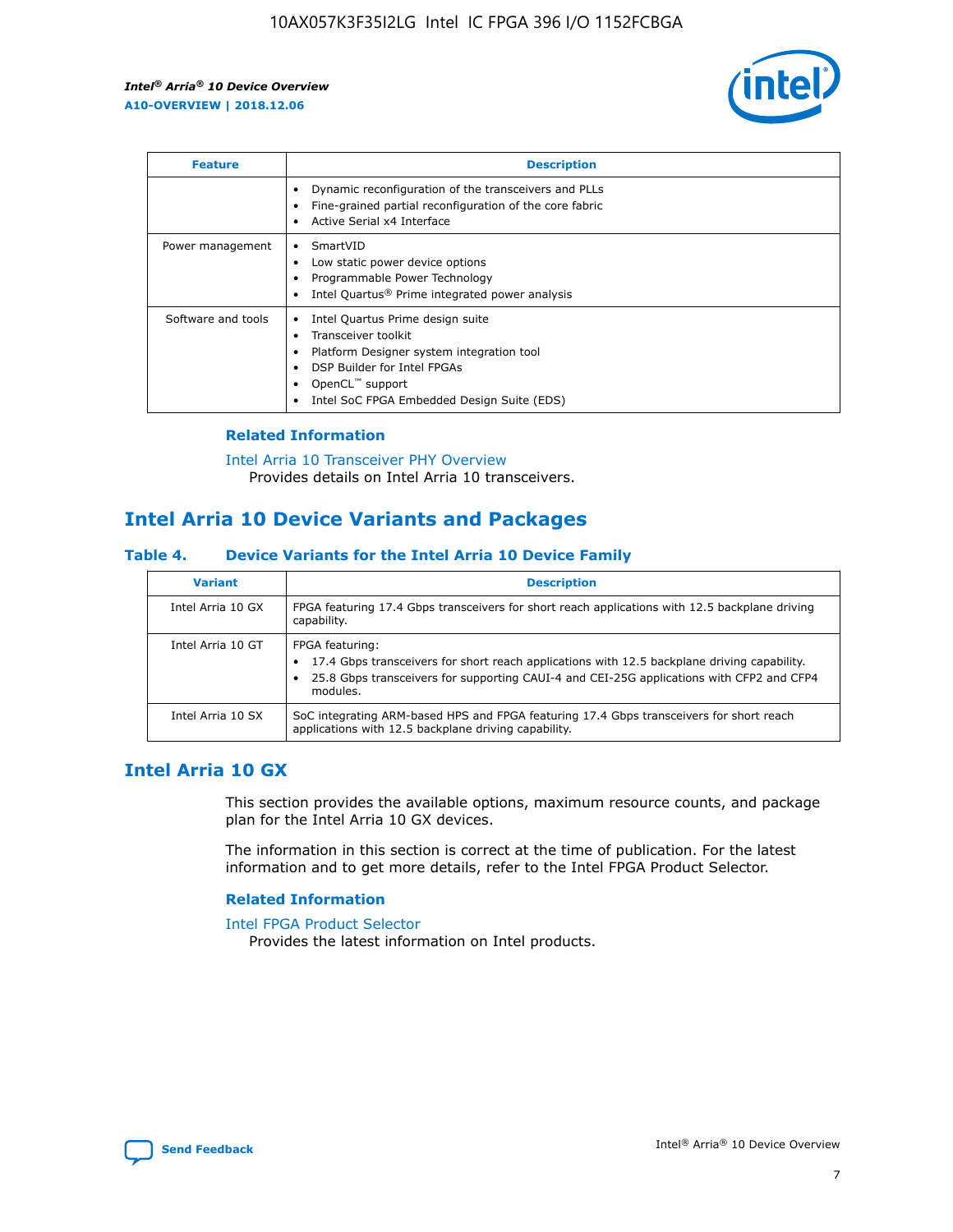

# **Available Options**





#### **Related Information**

[Transceiver Performance for Intel Arria 10 GX/SX Devices](https://www.intel.com/content/www/us/en/programmable/documentation/mcn1413182292568.html#mcn1413213965502) Provides more information about the transceiver speed grade.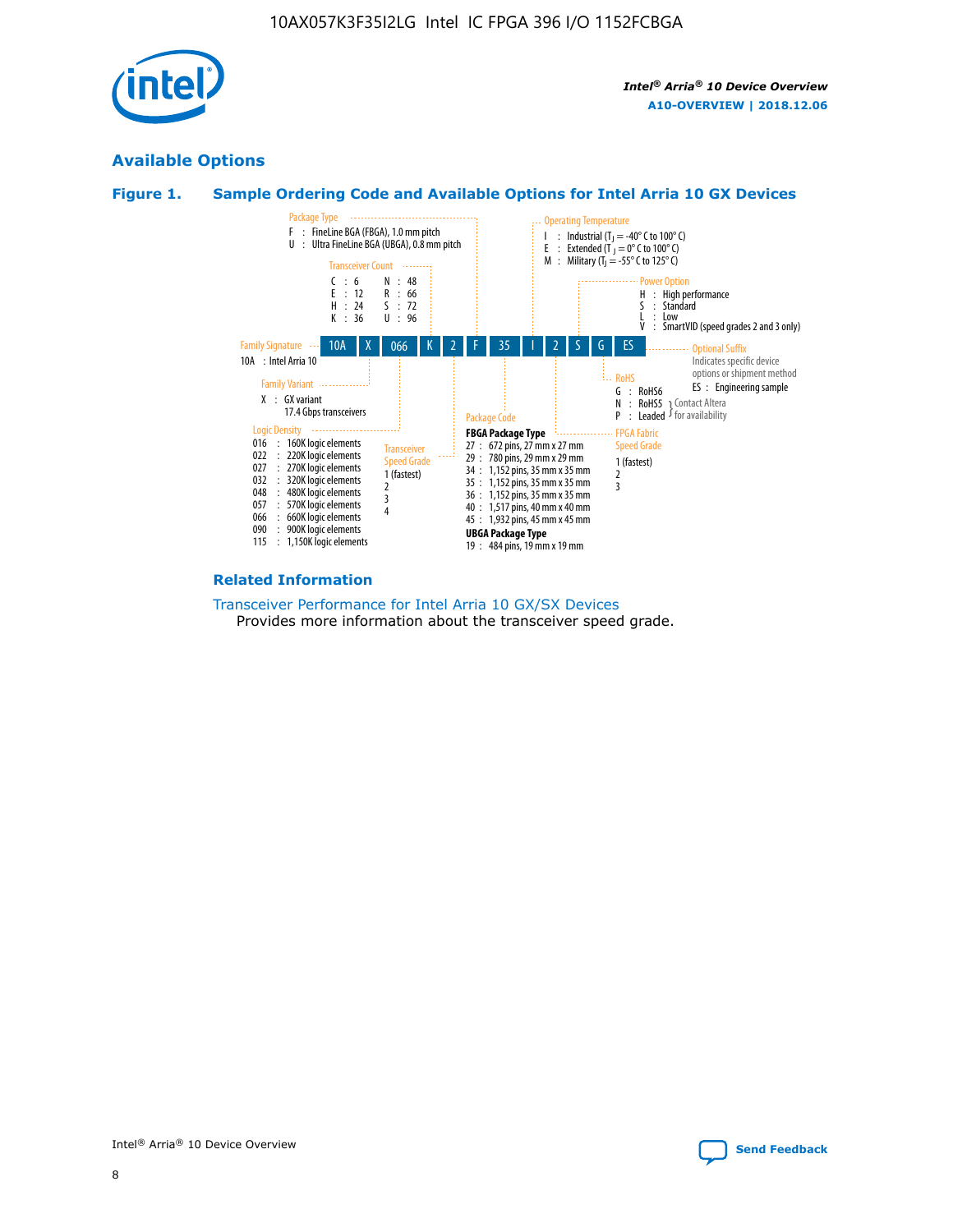

## **Maximum Resources**

#### **Table 5. Maximum Resource Counts for Intel Arria 10 GX Devices (GX 160, GX 220, GX 270, GX 320, and GX 480)**

| <b>Resource</b>              |                         | <b>Product Line</b> |                    |               |                |                |  |  |
|------------------------------|-------------------------|---------------------|--------------------|---------------|----------------|----------------|--|--|
|                              |                         | <b>GX 160</b>       | <b>GX 220</b>      | <b>GX 270</b> | <b>GX 320</b>  | <b>GX 480</b>  |  |  |
| Logic Elements (LE) (K)      |                         | 160                 | 220                | 270           | 320            | 480            |  |  |
| <b>ALM</b>                   |                         | 61,510              | 80,330             | 101,620       | 119,900        | 183,590        |  |  |
| Register                     |                         | 246,040             | 406,480<br>321,320 |               | 479,600        | 734,360        |  |  |
| Memory (Kb)                  | M <sub>20</sub> K       | 8,800               | 11,740             | 15,000        | 17,820         | 28,620         |  |  |
|                              | <b>MLAB</b>             | 1,050               | 1,690              | 2,452         | 2,727          | 4,164          |  |  |
| Variable-precision DSP Block |                         | 156                 | 192                | 830           | 985            | 1,368          |  |  |
| 18 x 19 Multiplier           |                         | 312                 | 384                | 1,660         | 1,970          |                |  |  |
| PLL                          | Fractional<br>Synthesis | 6                   | 6                  | 8             | 8              | 12             |  |  |
|                              | I/O                     | 6                   | 6                  | 8             | 8              | 12             |  |  |
| 17.4 Gbps Transceiver        |                         | 12                  | 12                 | 24            | 24             | 36             |  |  |
| GPIO <sup>(3)</sup>          |                         | 288                 | 288                | 384           | 384            |                |  |  |
| LVDS Pair $(4)$              |                         | 120                 | 120                | 168           | 168            | 222            |  |  |
| PCIe Hard IP Block           |                         | 1                   | 1                  | 2             | $\overline{2}$ | $\overline{2}$ |  |  |
| Hard Memory Controller       |                         | 6                   | 6                  | 8             | 8              | 12             |  |  |

<sup>(4)</sup> Each LVDS I/O pair can be used as differential input or output.



<sup>(3)</sup> The number of GPIOs does not include transceiver I/Os. In the Intel Quartus Prime software, the number of user I/Os includes transceiver I/Os.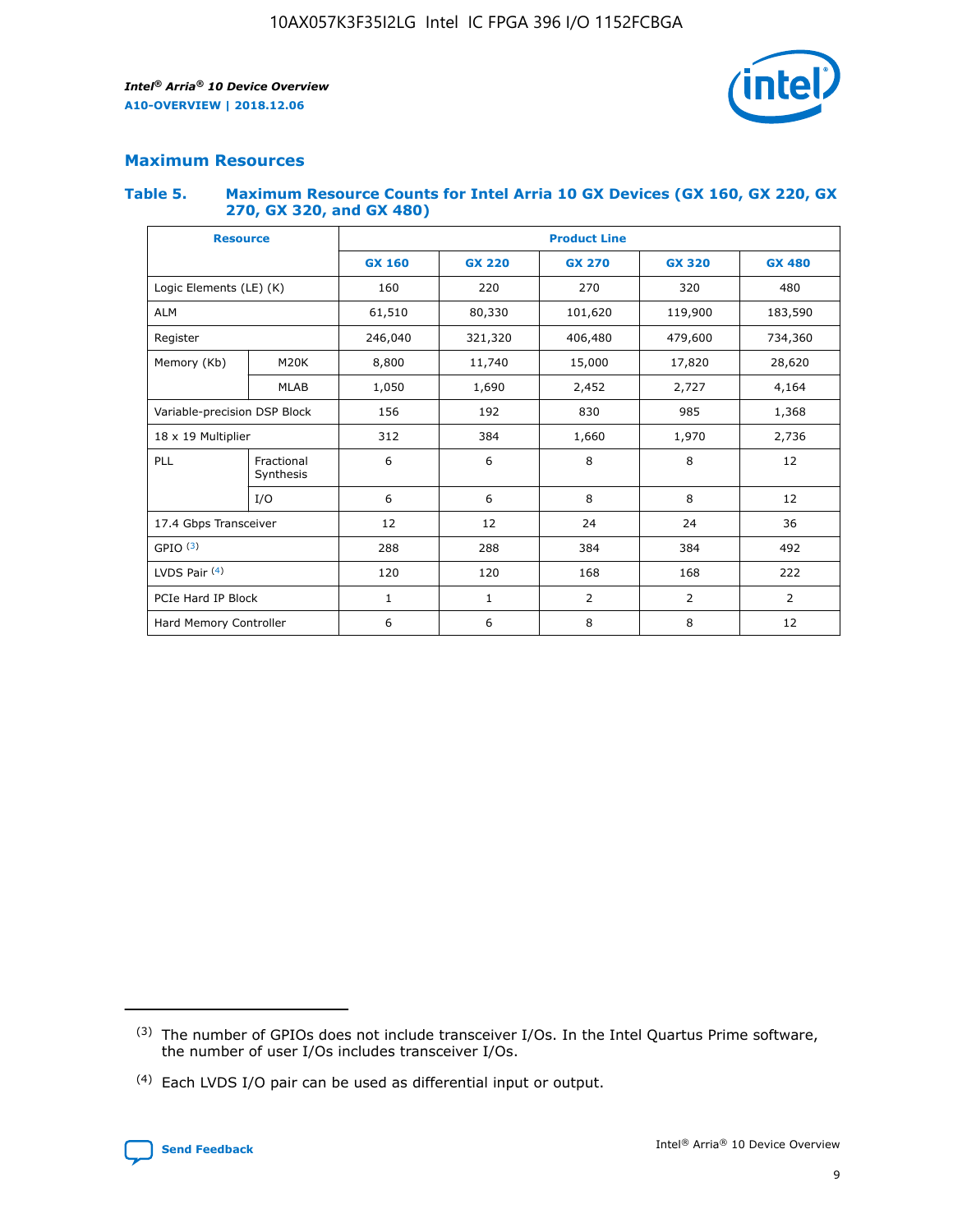

## **Table 6. Maximum Resource Counts for Intel Arria 10 GX Devices (GX 570, GX 660, GX 900, and GX 1150)**

|                              | <b>Resource</b>         | <b>Product Line</b> |                |                |                |  |  |  |
|------------------------------|-------------------------|---------------------|----------------|----------------|----------------|--|--|--|
|                              |                         | <b>GX 570</b>       | <b>GX 660</b>  | <b>GX 900</b>  | <b>GX 1150</b> |  |  |  |
| Logic Elements (LE) (K)      |                         | 570                 | 660            | 900            | 1,150          |  |  |  |
| <b>ALM</b>                   |                         | 217,080             | 251,680        | 339,620        | 427,200        |  |  |  |
| Register                     |                         | 868,320             | 1,006,720      | 1,358,480      | 1,708,800      |  |  |  |
| Memory (Kb)                  | <b>M20K</b>             | 36,000              | 42,620         | 48,460         | 54,260         |  |  |  |
|                              | <b>MLAB</b>             | 5,096               | 5,788          | 9,386          | 12,984         |  |  |  |
| Variable-precision DSP Block |                         | 1,523               | 1,687          | 1,518          | 1,518          |  |  |  |
|                              | 18 x 19 Multiplier      |                     | 3,374          | 3,036          | 3,036          |  |  |  |
| PLL                          | Fractional<br>Synthesis | 16                  | 16             | 32             | 32             |  |  |  |
|                              | I/O                     | 16                  | 16             | 16             | 16             |  |  |  |
| 17.4 Gbps Transceiver        |                         | 48                  | 48             |                | 96             |  |  |  |
| GPIO <sup>(3)</sup>          |                         | 696                 | 696            | 768            | 768            |  |  |  |
| LVDS Pair $(4)$              |                         | 324                 | 324            | 384            | 384            |  |  |  |
| PCIe Hard IP Block           |                         | 2                   | $\overline{2}$ | $\overline{4}$ | $\overline{4}$ |  |  |  |
| Hard Memory Controller       |                         | 16                  | 16             | 16             | 16             |  |  |  |

# **Package Plan**

## **Table 7. Package Plan for Intel Arria 10 GX Devices (U19, F27, and F29)**

Refer to I/O and High Speed I/O in Intel Arria 10 Devices chapter for the number of 3 V I/O, LVDS I/O, and LVDS channels in each device package.

| <b>Product Line</b> | U <sub>19</sub><br>$(19 \text{ mm} \times 19 \text{ mm})$<br>484-pin UBGA) |          |             | <b>F27</b><br>(27 mm × 27 mm,<br>672-pin FBGA) |                 |             | <b>F29</b><br>(29 mm × 29 mm,<br>780-pin FBGA) |          |             |  |
|---------------------|----------------------------------------------------------------------------|----------|-------------|------------------------------------------------|-----------------|-------------|------------------------------------------------|----------|-------------|--|
|                     | 3 V I/O                                                                    | LVDS I/O | <b>XCVR</b> | 3 V I/O                                        | <b>LVDS I/O</b> | <b>XCVR</b> | 3 V I/O                                        | LVDS I/O | <b>XCVR</b> |  |
| GX 160              | 48                                                                         | 192      | 6           | 48                                             | 192             | 12          | 48                                             | 240      | 12          |  |
| GX 220              | 48                                                                         | 192      | 6           | 48                                             | 192             | 12          | 48                                             | 240      | 12          |  |
| GX 270              |                                                                            |          |             | 48                                             | 192             | 12          | 48                                             | 312      | 12          |  |
| GX 320              |                                                                            |          |             | 48                                             | 192             | 12          | 48                                             | 312      | 12          |  |
| GX 480              |                                                                            |          |             |                                                |                 |             | 48                                             | 312      | 12          |  |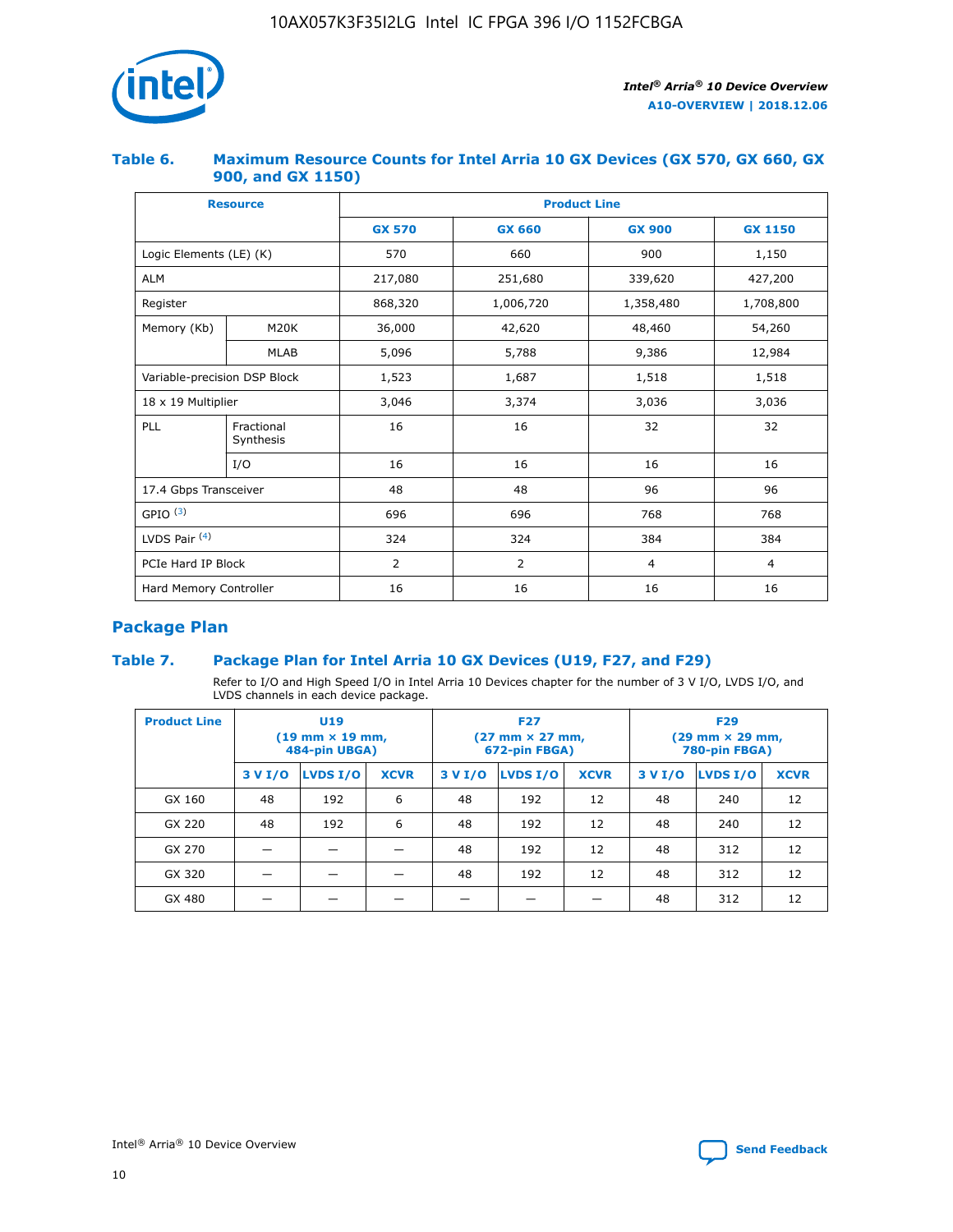

#### **Table 8. Package Plan for Intel Arria 10 GX Devices (F34, F35, NF40, and KF40)**

Refer to I/O and High Speed I/O in Intel Arria 10 Devices chapter for the number of 3 V I/O, LVDS I/O, and LVDS channels in each device package.

| <b>Product Line</b> | <b>F34</b><br>$(35 \text{ mm} \times 35 \text{ mm})$<br><b>1152-pin FBGA)</b> |                    | <b>F35</b><br>$(35 \text{ mm} \times 35 \text{ mm})$<br><b>1152-pin FBGA)</b> |           | <b>KF40</b><br>$(40$ mm $\times$ 40 mm,<br>1517-pin FBGA) |             |           | <b>NF40</b><br>$(40 \text{ mm} \times 40 \text{ mm})$<br>1517-pin FBGA) |             |           |                    |             |
|---------------------|-------------------------------------------------------------------------------|--------------------|-------------------------------------------------------------------------------|-----------|-----------------------------------------------------------|-------------|-----------|-------------------------------------------------------------------------|-------------|-----------|--------------------|-------------|
|                     | 3V<br>I/O                                                                     | <b>LVDS</b><br>I/O | <b>XCVR</b>                                                                   | 3V<br>I/O | <b>LVDS</b><br>I/O                                        | <b>XCVR</b> | 3V<br>I/O | <b>LVDS</b><br>I/O                                                      | <b>XCVR</b> | 3V<br>I/O | <b>LVDS</b><br>I/O | <b>XCVR</b> |
| GX 270              | 48                                                                            | 336                | 24                                                                            | 48        | 336                                                       | 24          |           |                                                                         |             |           |                    |             |
| GX 320              | 48                                                                            | 336                | 24                                                                            | 48        | 336                                                       | 24          |           |                                                                         |             |           |                    |             |
| GX 480              | 48                                                                            | 444                | 24                                                                            | 48        | 348                                                       | 36          |           |                                                                         |             |           |                    |             |
| GX 570              | 48                                                                            | 444                | 24                                                                            | 48        | 348                                                       | 36          | 96        | 600                                                                     | 36          | 48        | 540                | 48          |
| GX 660              | 48                                                                            | 444                | 24                                                                            | 48        | 348                                                       | 36          | 96        | 600                                                                     | 36          | 48        | 540                | 48          |
| GX 900              |                                                                               | 504                | 24                                                                            | –         |                                                           | -           |           |                                                                         |             |           | 600                | 48          |
| GX 1150             |                                                                               | 504                | 24                                                                            |           |                                                           |             |           |                                                                         |             |           | 600                | 48          |

#### **Table 9. Package Plan for Intel Arria 10 GX Devices (RF40, NF45, SF45, and UF45)**

Refer to I/O and High Speed I/O in Intel Arria 10 Devices chapter for the number of 3 V I/O, LVDS I/O, and LVDS channels in each device package.

| <b>Product Line</b> | <b>RF40</b><br>$(40$ mm $\times$ 40 mm,<br>1517-pin FBGA) |                    | <b>NF45</b><br>$(45 \text{ mm} \times 45 \text{ mm})$<br><b>1932-pin FBGA)</b> |            |                    | <b>SF45</b><br>$(45 \text{ mm} \times 45 \text{ mm})$<br><b>1932-pin FBGA)</b> |            |                    | <b>UF45</b><br>$(45 \text{ mm} \times 45 \text{ mm})$<br><b>1932-pin FBGA)</b> |           |                    |             |
|---------------------|-----------------------------------------------------------|--------------------|--------------------------------------------------------------------------------|------------|--------------------|--------------------------------------------------------------------------------|------------|--------------------|--------------------------------------------------------------------------------|-----------|--------------------|-------------|
|                     | 3V<br>I/O                                                 | <b>LVDS</b><br>I/O | <b>XCVR</b>                                                                    | 3 V<br>I/O | <b>LVDS</b><br>I/O | <b>XCVR</b>                                                                    | 3 V<br>I/O | <b>LVDS</b><br>I/O | <b>XCVR</b>                                                                    | 3V<br>I/O | <b>LVDS</b><br>I/O | <b>XCVR</b> |
| GX 900              |                                                           | 342                | 66                                                                             | _          | 768                | 48                                                                             |            | 624                | 72                                                                             |           | 480                | 96          |
| GX 1150             |                                                           | 342                | 66                                                                             | _          | 768                | 48                                                                             |            | 624                | 72                                                                             |           | 480                | 96          |

#### **Related Information**

[I/O and High-Speed Differential I/O Interfaces in Intel Arria 10 Devices chapter, Intel](https://www.intel.com/content/www/us/en/programmable/documentation/sam1403482614086.html#sam1403482030321) [Arria 10 Device Handbook](https://www.intel.com/content/www/us/en/programmable/documentation/sam1403482614086.html#sam1403482030321)

Provides the number of 3 V and LVDS I/Os, and LVDS channels for each Intel Arria 10 device package.

# **Intel Arria 10 GT**

This section provides the available options, maximum resource counts, and package plan for the Intel Arria 10 GT devices.

The information in this section is correct at the time of publication. For the latest information and to get more details, refer to the Intel FPGA Product Selector.

#### **Related Information**

#### [Intel FPGA Product Selector](http://www.altera.com/products/selector/psg-selector.html)

Provides the latest information on Intel products.

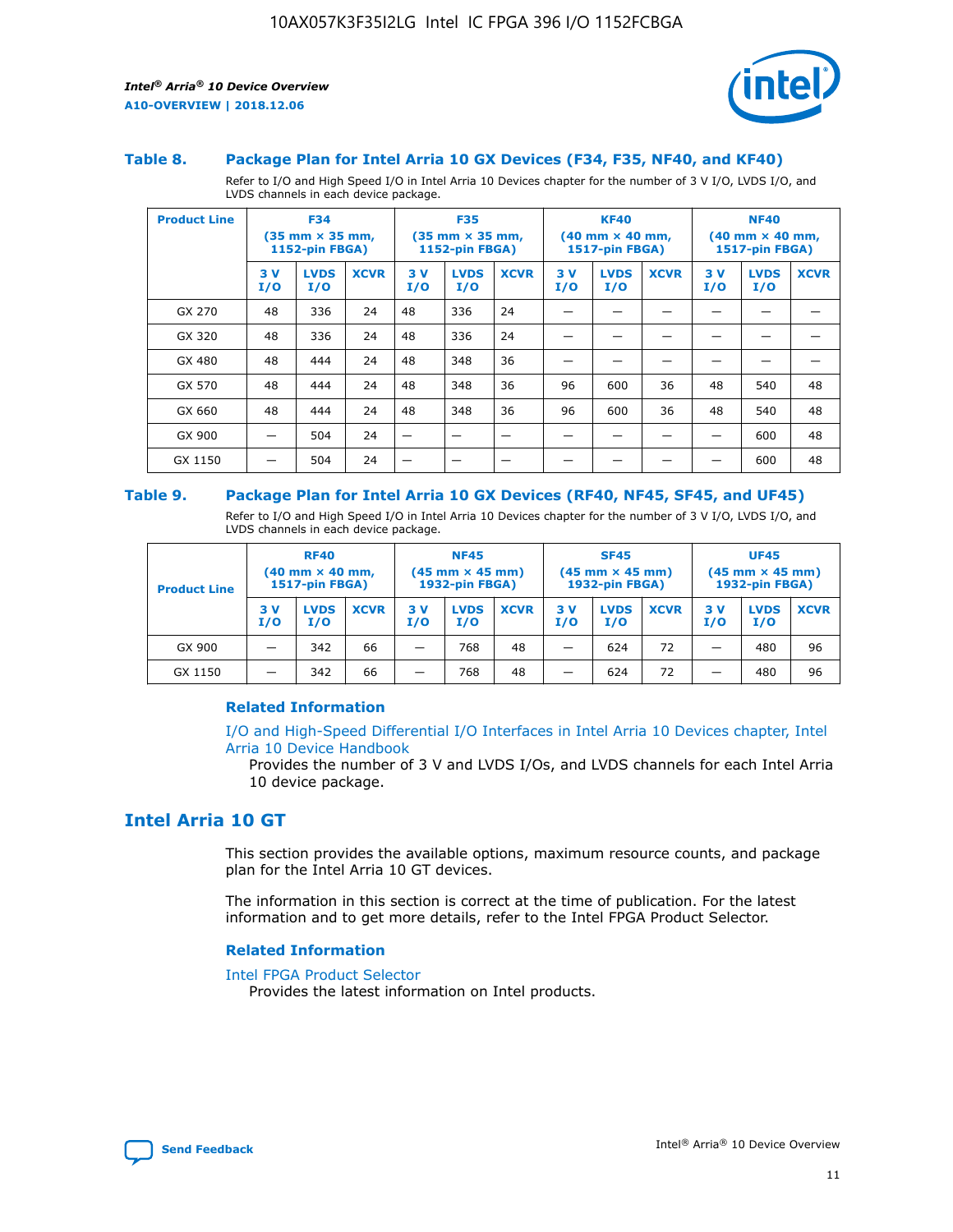

# **Available Options**

# **Figure 2. Sample Ordering Code and Available Options for Intel Arria 10 GT Devices**

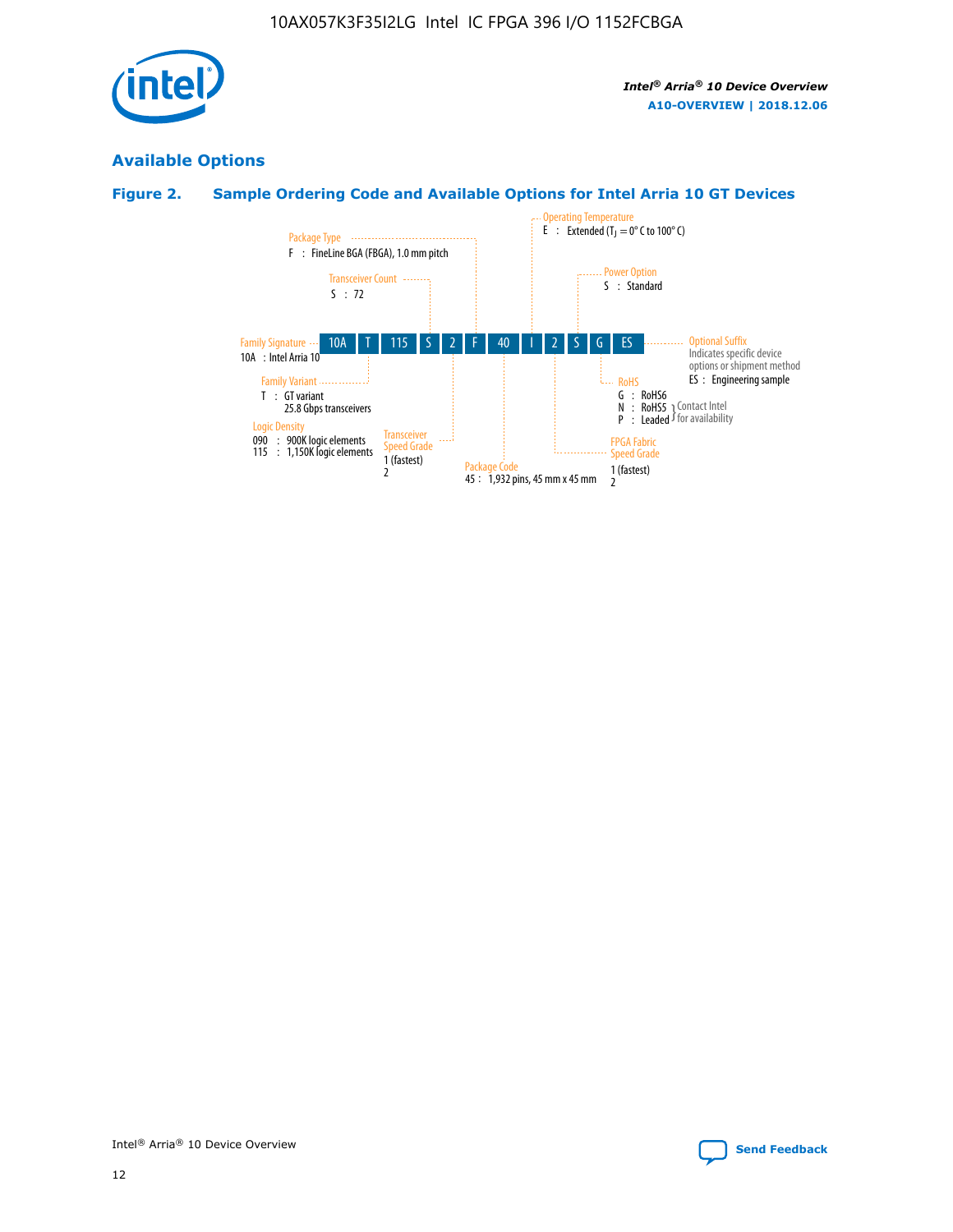

## **Maximum Resources**

#### **Table 10. Maximum Resource Counts for Intel Arria 10 GT Devices**

| <b>Resource</b>              |                      | <b>Product Line</b> |                |  |
|------------------------------|----------------------|---------------------|----------------|--|
|                              |                      | <b>GT 900</b>       | <b>GT 1150</b> |  |
| Logic Elements (LE) (K)      |                      | 900                 | 1,150          |  |
| <b>ALM</b>                   |                      | 339,620             | 427,200        |  |
| Register                     |                      | 1,358,480           | 1,708,800      |  |
| Memory (Kb)                  | M20K                 | 48,460              | 54,260         |  |
|                              | <b>MLAB</b>          | 9,386               | 12,984         |  |
| Variable-precision DSP Block |                      | 1,518               | 1,518          |  |
| 18 x 19 Multiplier           |                      | 3,036               | 3,036          |  |
| PLL                          | Fractional Synthesis | 32                  | 32             |  |
|                              | I/O                  | 16                  | 16             |  |
| Transceiver                  | 17.4 Gbps            | 72(5)               | 72(5)          |  |
|                              | 25.8 Gbps            | 6                   | 6              |  |
| GPIO <sup>(6)</sup>          |                      | 624                 | 624            |  |
| LVDS Pair $(7)$              |                      | 312                 | 312            |  |
| PCIe Hard IP Block           |                      | $\overline{4}$      | $\overline{4}$ |  |
| Hard Memory Controller       |                      | 16                  | 16             |  |

#### **Related Information**

#### [Intel Arria 10 GT Channel Usage](https://www.intel.com/content/www/us/en/programmable/documentation/nik1398707230472.html#nik1398707008178)

Configuring GT/GX channels in Intel Arria 10 GT devices.

## **Package Plan**

#### **Table 11. Package Plan for Intel Arria 10 GT Devices**

Refer to I/O and High Speed I/O in Intel Arria 10 Devices chapter for the number of 3 V I/O, LVDS I/O, and LVDS channels in each device package.

| <b>Product Line</b> | <b>SF45</b><br>(45 mm × 45 mm, 1932-pin FBGA) |                 |             |  |  |  |
|---------------------|-----------------------------------------------|-----------------|-------------|--|--|--|
|                     | 3 V I/O                                       | <b>LVDS I/O</b> | <b>XCVR</b> |  |  |  |
| GT 900              |                                               | 624             | 72          |  |  |  |
| GT 1150             |                                               | 624             | 72          |  |  |  |

<sup>(7)</sup> Each LVDS I/O pair can be used as differential input or output.



 $(5)$  If all 6 GT channels are in use, 12 of the GX channels are not usable.

<sup>(6)</sup> The number of GPIOs does not include transceiver I/Os. In the Intel Quartus Prime software, the number of user I/Os includes transceiver I/Os.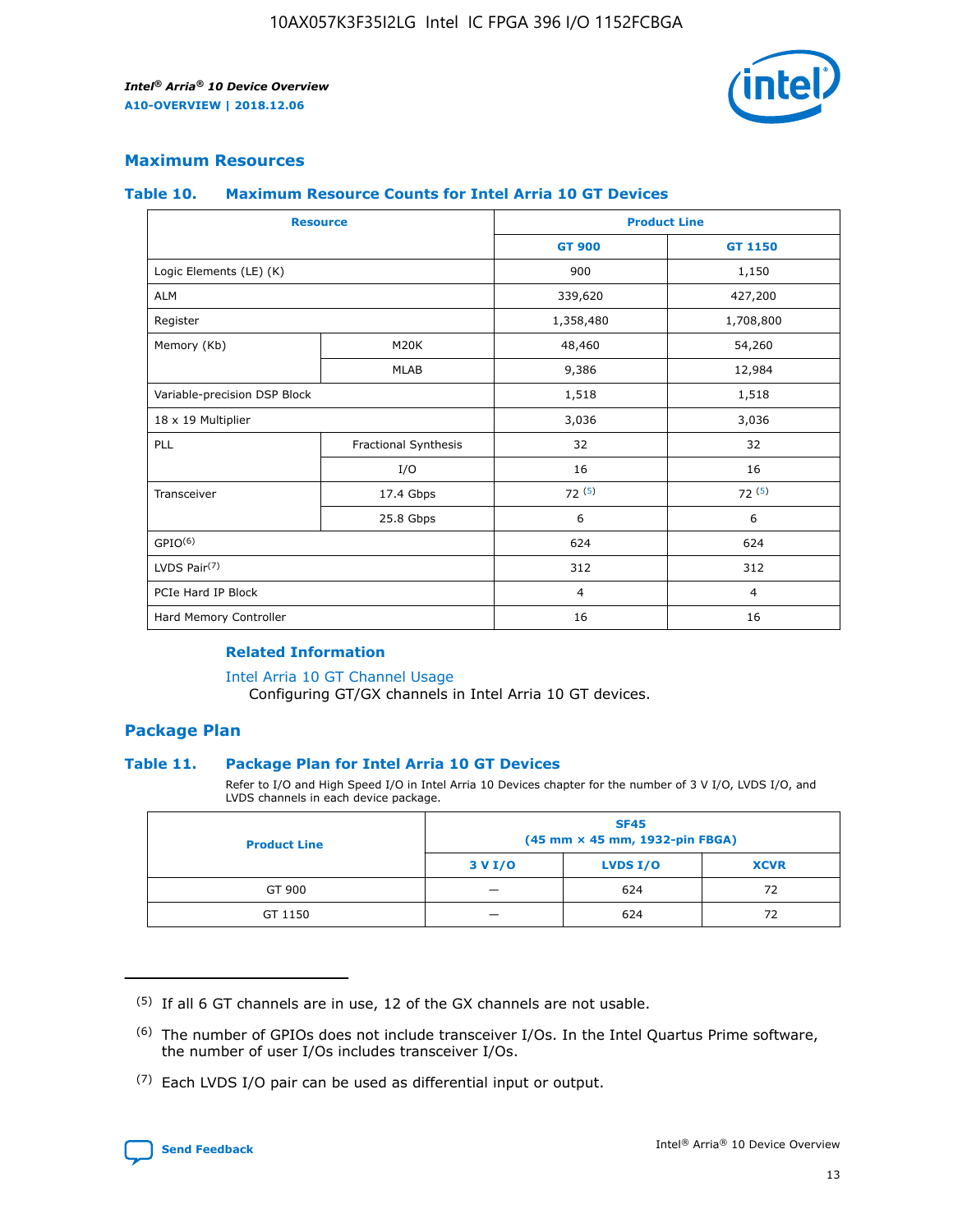

#### **Related Information**

[I/O and High-Speed Differential I/O Interfaces in Intel Arria 10 Devices chapter, Intel](https://www.intel.com/content/www/us/en/programmable/documentation/sam1403482614086.html#sam1403482030321) [Arria 10 Device Handbook](https://www.intel.com/content/www/us/en/programmable/documentation/sam1403482614086.html#sam1403482030321)

Provides the number of 3 V and LVDS I/Os, and LVDS channels for each Intel Arria 10 device package.

# **Intel Arria 10 SX**

This section provides the available options, maximum resource counts, and package plan for the Intel Arria 10 SX devices.

The information in this section is correct at the time of publication. For the latest information and to get more details, refer to the Intel FPGA Product Selector.

#### **Related Information**

[Intel FPGA Product Selector](http://www.altera.com/products/selector/psg-selector.html) Provides the latest information on Intel products.

#### **Available Options**

#### **Figure 3. Sample Ordering Code and Available Options for Intel Arria 10 SX Devices**



#### **Related Information**

[Transceiver Performance for Intel Arria 10 GX/SX Devices](https://www.intel.com/content/www/us/en/programmable/documentation/mcn1413182292568.html#mcn1413213965502) Provides more information about the transceiver speed grade.

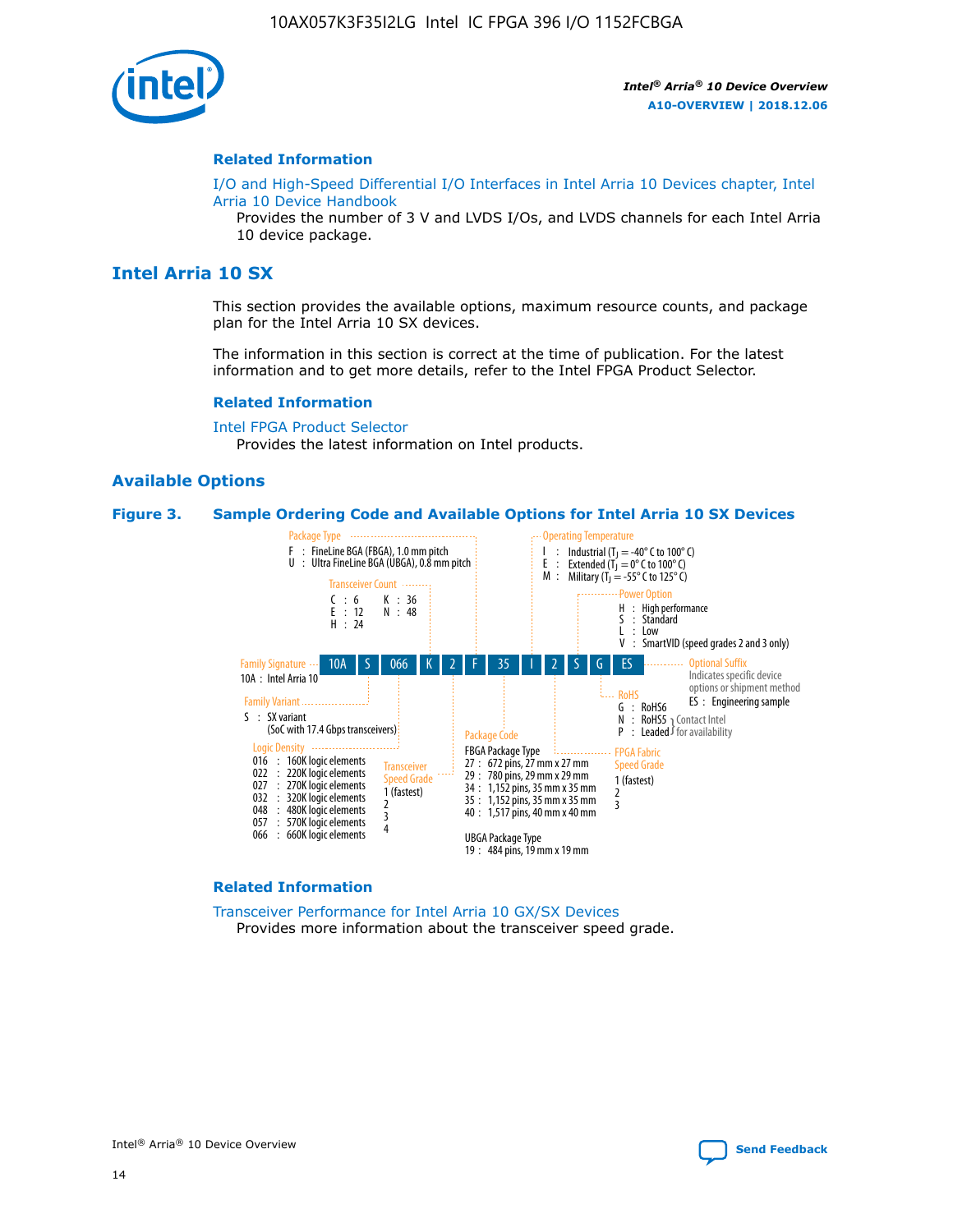

## **Maximum Resources**

#### **Table 12. Maximum Resource Counts for Intel Arria 10 SX Devices**

| <b>Resource</b>                   |                         | <b>Product Line</b> |               |                |                |                |                |                |  |  |  |
|-----------------------------------|-------------------------|---------------------|---------------|----------------|----------------|----------------|----------------|----------------|--|--|--|
|                                   |                         | <b>SX 160</b>       | <b>SX 220</b> | <b>SX 270</b>  | <b>SX 320</b>  | <b>SX 480</b>  | <b>SX 570</b>  | <b>SX 660</b>  |  |  |  |
| Logic Elements (LE) (K)           |                         | 160                 | 220           | 270            | 320            | 480            | 570            | 660            |  |  |  |
| <b>ALM</b>                        |                         | 61,510              | 80,330        | 101,620        | 119,900        | 183,590        | 217,080        | 251,680        |  |  |  |
| Register                          |                         | 246,040             | 321,320       | 406,480        | 479,600        | 734,360        | 868,320        | 1,006,720      |  |  |  |
| Memory (Kb)                       | M <sub>20</sub> K       | 8,800               | 11,740        | 15,000         | 17,820         | 28,620         | 36,000         | 42,620         |  |  |  |
|                                   | <b>MLAB</b>             | 1,050               | 1,690         | 2,452          | 2,727          | 4,164          | 5,096          | 5,788          |  |  |  |
| Variable-precision DSP Block      |                         | 156                 | 192           | 830            | 985            | 1,368          | 1,523          | 1,687          |  |  |  |
| 18 x 19 Multiplier                |                         | 312                 | 384           | 1,660          | 1,970          | 2,736          | 3,046          | 3,374          |  |  |  |
| PLL                               | Fractional<br>Synthesis | 6                   | 6             | 8              | 8              | 12             | 16             | 16             |  |  |  |
|                                   | I/O                     | 6                   | 6             | 8              | 8              | 12             | 16             | 16             |  |  |  |
| 17.4 Gbps Transceiver             |                         | 12                  | 12            | 24             | 24             | 36             | 48             | 48             |  |  |  |
| GPIO <sup>(8)</sup>               |                         | 288                 | 288           | 384            | 384            | 492            | 696            | 696            |  |  |  |
| LVDS Pair $(9)$                   |                         | 120                 | 120           | 168            | 168            | 174            | 324            | 324            |  |  |  |
| PCIe Hard IP Block                |                         | $\mathbf{1}$        | $\mathbf{1}$  | $\overline{2}$ | $\overline{2}$ | $\overline{2}$ | $\overline{2}$ | $\overline{2}$ |  |  |  |
| Hard Memory Controller            |                         | 6                   | 6             | 8              | 8              | 12             | 16             | 16             |  |  |  |
| ARM Cortex-A9 MPCore<br>Processor |                         | Yes                 | Yes           | Yes            | Yes            | Yes            | Yes            | <b>Yes</b>     |  |  |  |

## **Package Plan**

#### **Table 13. Package Plan for Intel Arria 10 SX Devices (U19, F27, F29, and F34)**

Refer to I/O and High Speed I/O in Intel Arria 10 Devices chapter for the number of 3 V I/O, LVDS I/O, and LVDS channels in each device package.

| <b>Product Line</b> | U <sub>19</sub><br>$(19 \text{ mm} \times 19 \text{ mm})$<br>484-pin UBGA) |                    |             | <b>F27</b><br>$(27 \text{ mm} \times 27 \text{ mm})$<br>672-pin FBGA) |                    | <b>F29</b><br>$(29 \text{ mm} \times 29 \text{ mm})$<br>780-pin FBGA) |           |                    | <b>F34</b><br>$(35 \text{ mm} \times 35 \text{ mm})$<br><b>1152-pin FBGA)</b> |           |                    |             |
|---------------------|----------------------------------------------------------------------------|--------------------|-------------|-----------------------------------------------------------------------|--------------------|-----------------------------------------------------------------------|-----------|--------------------|-------------------------------------------------------------------------------|-----------|--------------------|-------------|
|                     | 3V<br>I/O                                                                  | <b>LVDS</b><br>I/O | <b>XCVR</b> | 3V<br>I/O                                                             | <b>LVDS</b><br>I/O | <b>XCVR</b>                                                           | 3V<br>I/O | <b>LVDS</b><br>I/O | <b>XCVR</b>                                                                   | 3V<br>I/O | <b>LVDS</b><br>I/O | <b>XCVR</b> |
| SX 160              | 48                                                                         | 144                | 6           | 48                                                                    | 192                | 12                                                                    | 48        | 240                | 12                                                                            |           |                    |             |
| SX 220              | 48                                                                         | 144                | 6           | 48                                                                    | 192                | 12                                                                    | 48        | 240                | 12                                                                            |           |                    |             |
| SX 270              |                                                                            |                    |             | 48                                                                    | 192                | 12                                                                    | 48        | 312                | 12                                                                            | 48        | 336                | 24          |
| SX 320              |                                                                            |                    |             | 48                                                                    | 192                | 12                                                                    | 48        | 312                | 12                                                                            | 48        | 336                | 24          |
|                     | continued                                                                  |                    |             |                                                                       |                    |                                                                       |           |                    |                                                                               |           |                    |             |

 $(8)$  The number of GPIOs does not include transceiver I/Os. In the Intel Quartus Prime software, the number of user I/Os includes transceiver I/Os.

 $(9)$  Each LVDS I/O pair can be used as differential input or output.

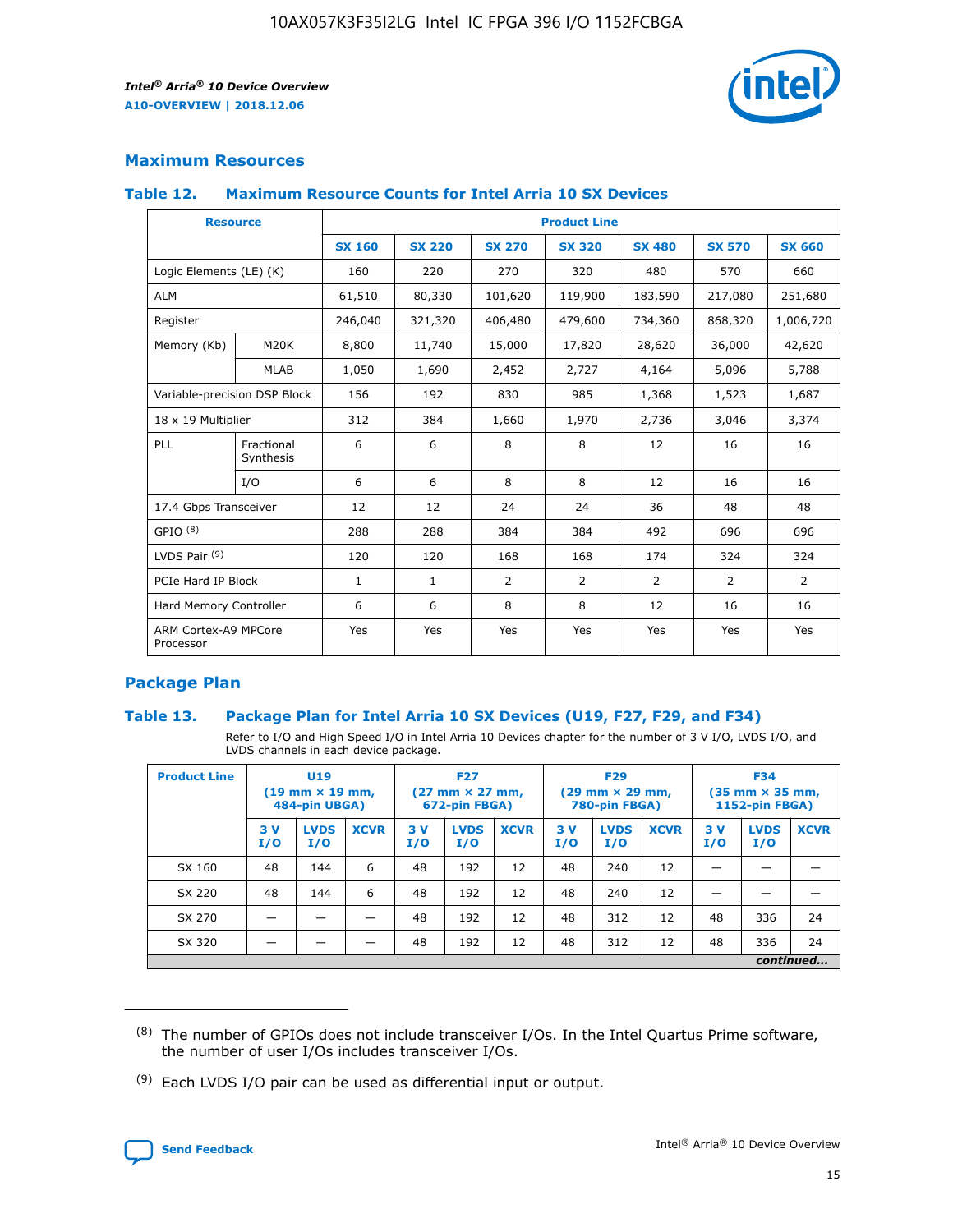

| <b>Product Line</b> | U <sub>19</sub><br>$(19 \text{ mm} \times 19 \text{ mm})$<br>484-pin UBGA) |                    |             | <b>F27</b><br>$(27 \text{ mm} \times 27 \text{ mm})$<br>672-pin FBGA) |                    |             | <b>F29</b><br>$(29 \text{ mm} \times 29 \text{ mm})$<br>780-pin FBGA) |                    |             | <b>F34</b><br>$(35$ mm $\times$ 35 mm,<br><b>1152-pin FBGA)</b> |                    |             |
|---------------------|----------------------------------------------------------------------------|--------------------|-------------|-----------------------------------------------------------------------|--------------------|-------------|-----------------------------------------------------------------------|--------------------|-------------|-----------------------------------------------------------------|--------------------|-------------|
|                     | 3 V<br>I/O                                                                 | <b>LVDS</b><br>I/O | <b>XCVR</b> | 3 V<br>I/O                                                            | <b>LVDS</b><br>I/O | <b>XCVR</b> | 3V<br>I/O                                                             | <b>LVDS</b><br>I/O | <b>XCVR</b> | 3V<br>I/O                                                       | <b>LVDS</b><br>I/O | <b>XCVR</b> |
| SX 480              |                                                                            |                    |             |                                                                       |                    |             | 48                                                                    | 312                | 12          | 48                                                              | 444                | 24          |
| SX 570              |                                                                            |                    |             |                                                                       |                    |             |                                                                       |                    |             | 48                                                              | 444                | 24          |
| SX 660              |                                                                            |                    |             |                                                                       |                    |             |                                                                       |                    |             | 48                                                              | 444                | 24          |

## **Table 14. Package Plan for Intel Arria 10 SX Devices (F35, KF40, and NF40)**

Refer to I/O and High Speed I/O in Intel Arria 10 Devices chapter for the number of 3 V I/O, LVDS I/O, and LVDS channels in each device package.

| <b>Product Line</b> | <b>F35</b><br>(35 mm × 35 mm,<br><b>1152-pin FBGA)</b> |          |             |                                           | <b>KF40</b><br>(40 mm × 40 mm,<br>1517-pin FBGA) |    | <b>NF40</b><br>$(40 \text{ mm} \times 40 \text{ mm})$<br>1517-pin FBGA) |          |             |  |
|---------------------|--------------------------------------------------------|----------|-------------|-------------------------------------------|--------------------------------------------------|----|-------------------------------------------------------------------------|----------|-------------|--|
|                     | 3 V I/O                                                | LVDS I/O | <b>XCVR</b> | <b>LVDS I/O</b><br>3 V I/O<br><b>XCVR</b> |                                                  |    | 3 V I/O                                                                 | LVDS I/O | <b>XCVR</b> |  |
| SX 270              | 48                                                     | 336      | 24          |                                           |                                                  |    |                                                                         |          |             |  |
| SX 320              | 48                                                     | 336      | 24          |                                           |                                                  |    |                                                                         |          |             |  |
| SX 480              | 48                                                     | 348      | 36          |                                           |                                                  |    |                                                                         |          |             |  |
| SX 570              | 48                                                     | 348      | 36          | 96                                        | 600                                              | 36 | 48                                                                      | 540      | 48          |  |
| SX 660              | 48                                                     | 348      | 36          | 96                                        | 600                                              | 36 | 48                                                                      | 540      | 48          |  |

# **Related Information**

[I/O and High-Speed Differential I/O Interfaces in Intel Arria 10 Devices chapter, Intel](https://www.intel.com/content/www/us/en/programmable/documentation/sam1403482614086.html#sam1403482030321) [Arria 10 Device Handbook](https://www.intel.com/content/www/us/en/programmable/documentation/sam1403482614086.html#sam1403482030321)

Provides the number of 3 V and LVDS I/Os, and LVDS channels for each Intel Arria 10 device package.

Intel<sup>®</sup> Arria<sup>®</sup> 10 Device Overview **[Send Feedback](mailto:FPGAtechdocfeedback@intel.com?subject=Feedback%20on%20Intel%20Arria%2010%20Device%20Overview%20(A10-OVERVIEW%202018.12.06)&body=We%20appreciate%20your%20feedback.%20In%20your%20comments,%20also%20specify%20the%20page%20number%20or%20paragraph.%20Thank%20you.)** Send Feedback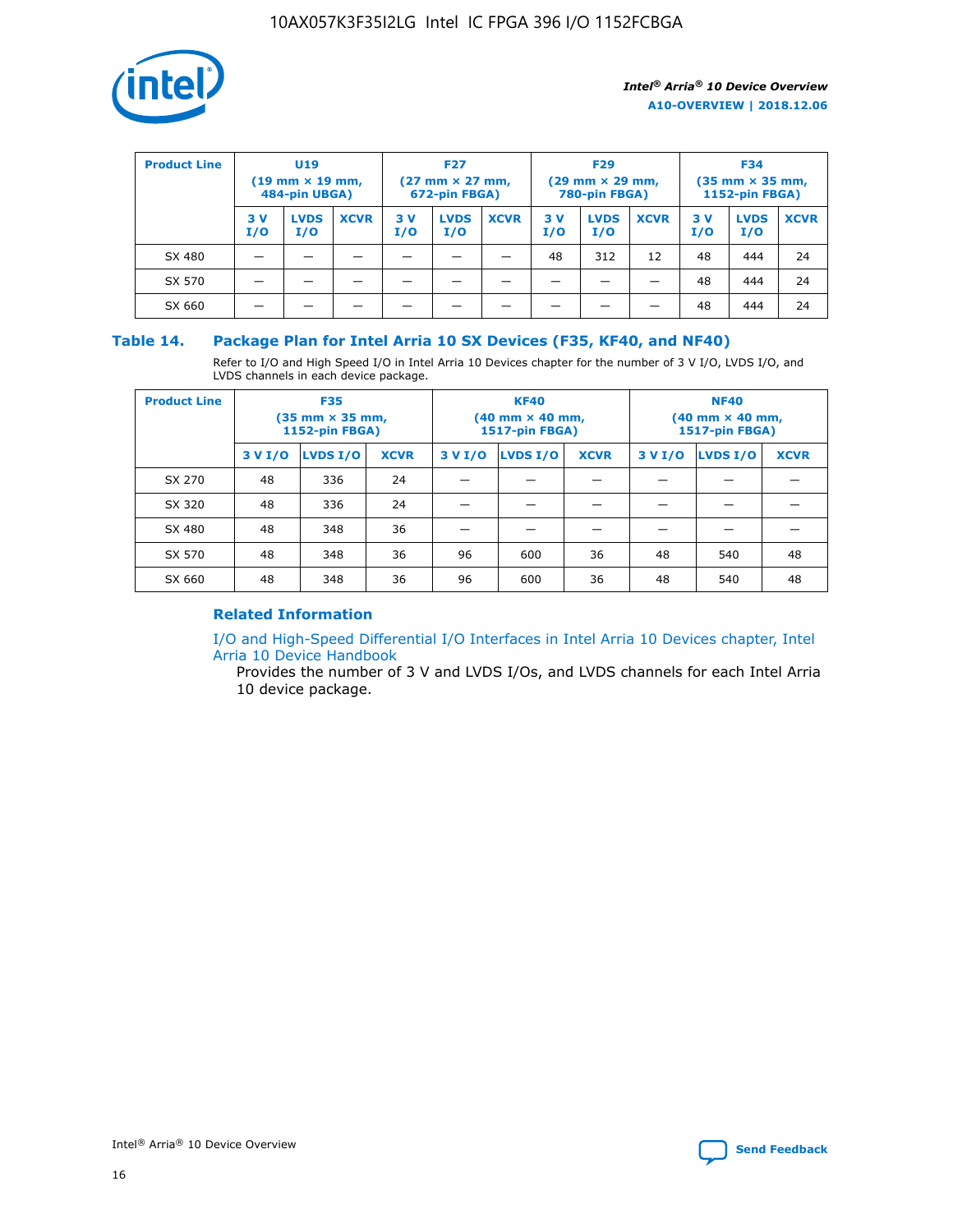

# **I/O Vertical Migration for Intel Arria 10 Devices**

#### **Figure 4. Migration Capability Across Intel Arria 10 Product Lines**

- The arrows indicate the migration paths. The devices included in each vertical migration path are shaded. Devices with fewer resources in the same path have lighter shades.
- To achieve the full I/O migration across product lines in the same migration path, restrict I/Os and transceivers usage to match the product line with the lowest I/O and transceiver counts.
- An LVDS I/O bank in the source device may be mapped to a 3 V I/O bank in the target device. To use memory interface clock frequency higher than 533 MHz, assign external memory interface pins only to banks that are LVDS I/O in both devices.
- There may be nominal 0.15 mm package height difference between some product lines in the same package type.
	- **Variant Product Line Package U19 F27 F29 F34 F35 KF40 NF40 RF40 NF45 SF45 UF45** Intel® Arria® 10 GX GX 160 GX 220 GX 270 GX 320 GX 480 GX 570 GX 660 GX 900 GX 1150 Intel Arria 10 GT GT 900 GT 1150 Intel Arria 10 SX SX 160 SX 220 SX 270 SX 320 SX 480 SX 570 SX 660
- Some migration paths are not shown in the Intel Quartus Prime software **Pin Migration View**.

*Note:* To verify the pin migration compatibility, use the **Pin Migration View** window in the Intel Quartus Prime software Pin Planner.

# **Adaptive Logic Module**

Intel Arria 10 devices use a 20 nm ALM as the basic building block of the logic fabric.

The ALM architecture is the same as the previous generation FPGAs, allowing for efficient implementation of logic functions and easy conversion of IP between the device generations.

The ALM, as shown in following figure, uses an 8-input fracturable look-up table (LUT) with four dedicated registers to help improve timing closure in register-rich designs and achieve an even higher design packing capability than the traditional two-register per LUT architecture.

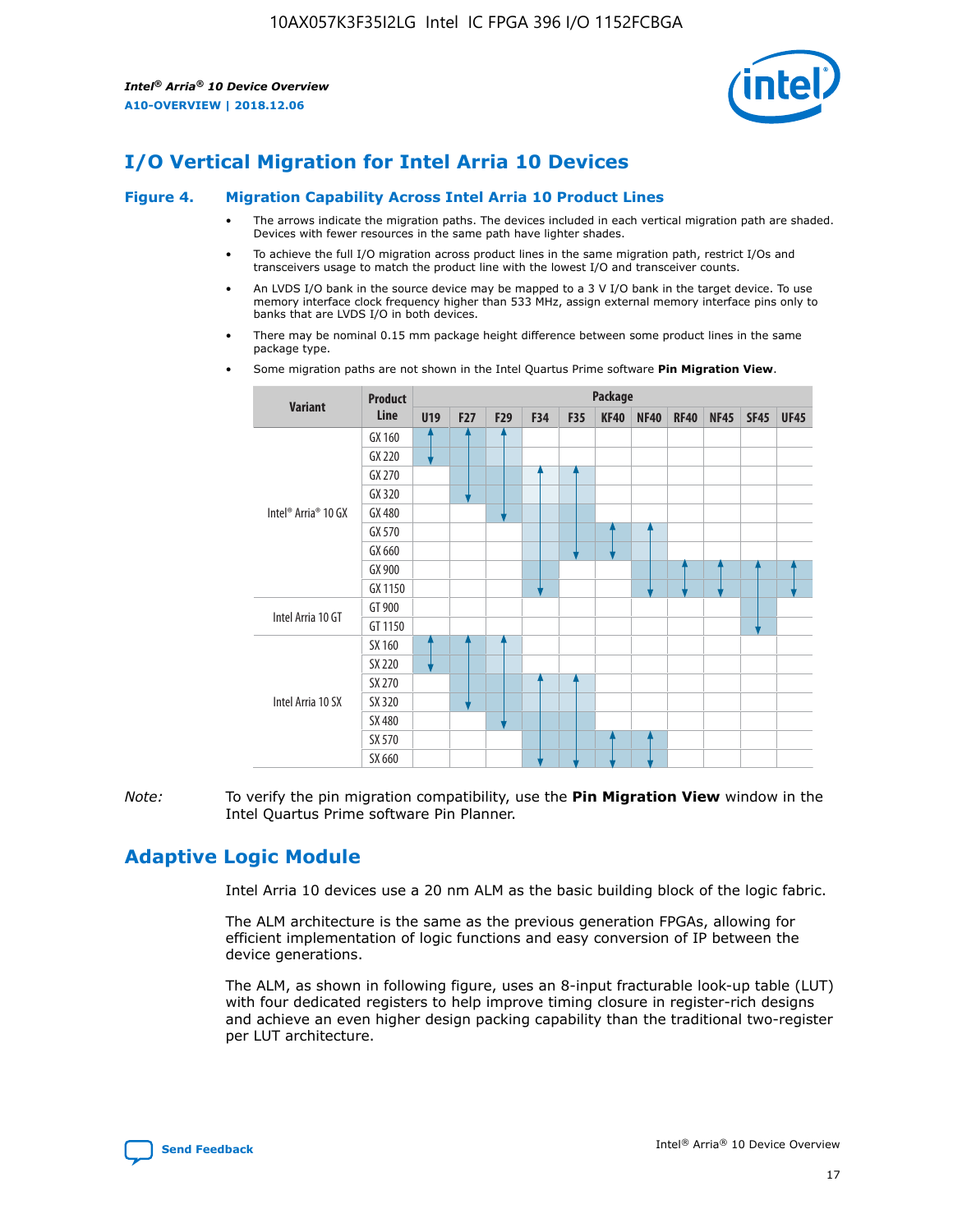

**Figure 5. ALM for Intel Arria 10 Devices**



The Intel Quartus Prime software optimizes your design according to the ALM logic structure and automatically maps legacy designs into the Intel Arria 10 ALM architecture.

# **Variable-Precision DSP Block**

The Intel Arria 10 variable precision DSP blocks support fixed-point arithmetic and floating-point arithmetic.

Features for fixed-point arithmetic:

- High-performance, power-optimized, and fully registered multiplication operations
- 18-bit and 27-bit word lengths
- Two 18 x 19 multipliers or one 27 x 27 multiplier per DSP block
- Built-in addition, subtraction, and 64-bit double accumulation register to combine multiplication results
- Cascading 19-bit or 27-bit when pre-adder is disabled and cascading 18-bit when pre-adder is used to form the tap-delay line for filtering applications
- Cascading 64-bit output bus to propagate output results from one block to the next block without external logic support
- Hard pre-adder supported in 19-bit and 27-bit modes for symmetric filters
- Internal coefficient register bank in both 18-bit and 27-bit modes for filter implementation
- 18-bit and 27-bit systolic finite impulse response (FIR) filters with distributed output adder
- Biased rounding support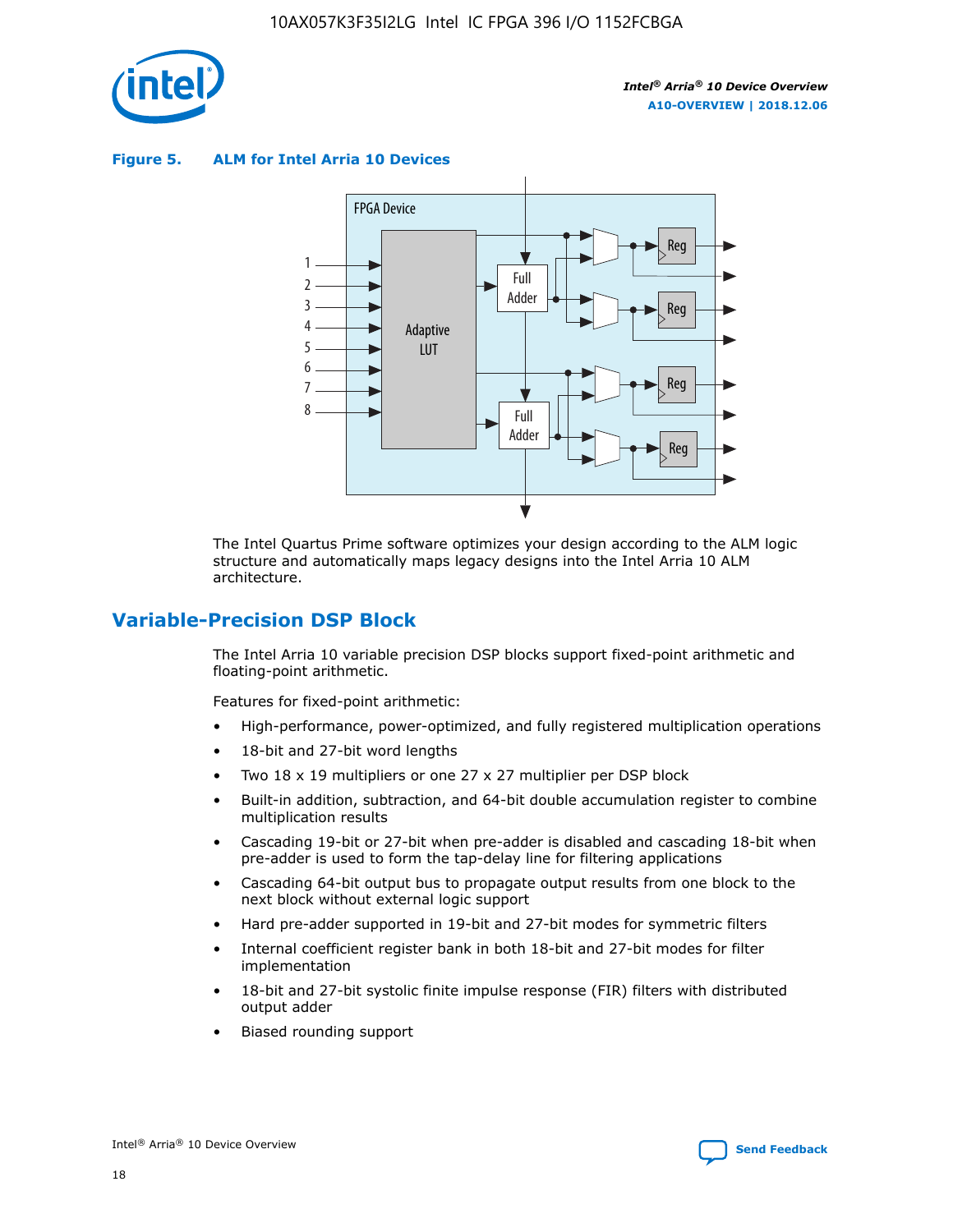

Features for floating-point arithmetic:

- A completely hardened architecture that supports multiplication, addition, subtraction, multiply-add, and multiply-subtract
- Multiplication with accumulation capability and a dynamic accumulator reset control
- Multiplication with cascade summation capability
- Multiplication with cascade subtraction capability
- Complex multiplication
- Direct vector dot product
- Systolic FIR filter

#### **Table 15. Variable-Precision DSP Block Configurations for Intel Arria 10 Devices**

| <b>Usage Example</b>                                       | <b>Multiplier Size (Bit)</b>    | <b>DSP Block Resources</b> |
|------------------------------------------------------------|---------------------------------|----------------------------|
| Medium precision fixed point                               | Two 18 x 19                     |                            |
| High precision fixed or Single precision<br>floating point | One 27 x 27                     |                            |
| Fixed point FFTs                                           | One 19 x 36 with external adder |                            |
| Very high precision fixed point                            | One 36 x 36 with external adder |                            |
| Double precision floating point                            | One 54 x 54 with external adder | 4                          |

#### **Table 16. Resources for Fixed-Point Arithmetic in Intel Arria 10 Devices**

The table lists the variable-precision DSP resources by bit precision for each Intel Arria 10 device.

| <b>Variant</b>  | <b>Product Line</b> | Variable-<br>precision | <b>Independent Input and Output</b><br><b>Multiplications Operator</b> |                                     | $18 \times 19$<br><b>Multiplier</b><br><b>Adder Sum</b> | $18 \times 18$<br><b>Multiplier</b>                |
|-----------------|---------------------|------------------------|------------------------------------------------------------------------|-------------------------------------|---------------------------------------------------------|----------------------------------------------------|
|                 |                     | <b>DSP Block</b>       | 18 x 19<br><b>Multiplier</b>                                           | $27 \times 27$<br><b>Multiplier</b> | <b>Mode</b>                                             | <b>Adder</b><br><b>Summed with</b><br>36 bit Input |
| AIntel Arria 10 | GX 160              | 156                    | 312                                                                    | 156                                 | 156                                                     | 156                                                |
| GX              | GX 220              | 192                    | 384                                                                    | 192                                 | 192                                                     | 192                                                |
|                 | GX 270              | 830                    | 1,660                                                                  | 830                                 | 830                                                     | 830                                                |
|                 | GX 320              | 984                    | 1,968                                                                  | 984                                 | 984                                                     | 984                                                |
|                 | GX 480              | 1,368                  | 2,736                                                                  | 1,368                               | 1,368                                                   | 1,368                                              |
|                 | GX 570              | 1,523                  | 3,046                                                                  | 1,523                               | 1,523                                                   | 1,523                                              |
|                 | GX 660              | 1,687                  | 3,374                                                                  | 1,687                               | 1,687                                                   | 1,687                                              |
|                 | GX 900              | 1,518                  | 3,036                                                                  | 1,518                               | 1,518                                                   | 1,518                                              |
|                 | GX 1150             | 1,518                  | 3,036                                                                  | 1,518                               | 1,518                                                   | 1,518                                              |
| Intel Arria 10  | GT 900              | 1,518                  | 3,036                                                                  | 1,518                               | 1,518                                                   | 1,518                                              |
| GT              | GT 1150             | 1,518                  | 3,036                                                                  | 1,518                               | 1,518                                                   | 1,518                                              |
| Intel Arria 10  | SX 160              | 156                    | 312                                                                    | 156                                 | 156                                                     | 156                                                |
| <b>SX</b>       | SX 220              | 192                    | 384                                                                    | 192                                 | 192                                                     | 192                                                |
|                 | SX 270              | 830                    | 1,660                                                                  | 830                                 | 830                                                     | 830                                                |
|                 |                     |                        |                                                                        |                                     |                                                         | continued                                          |

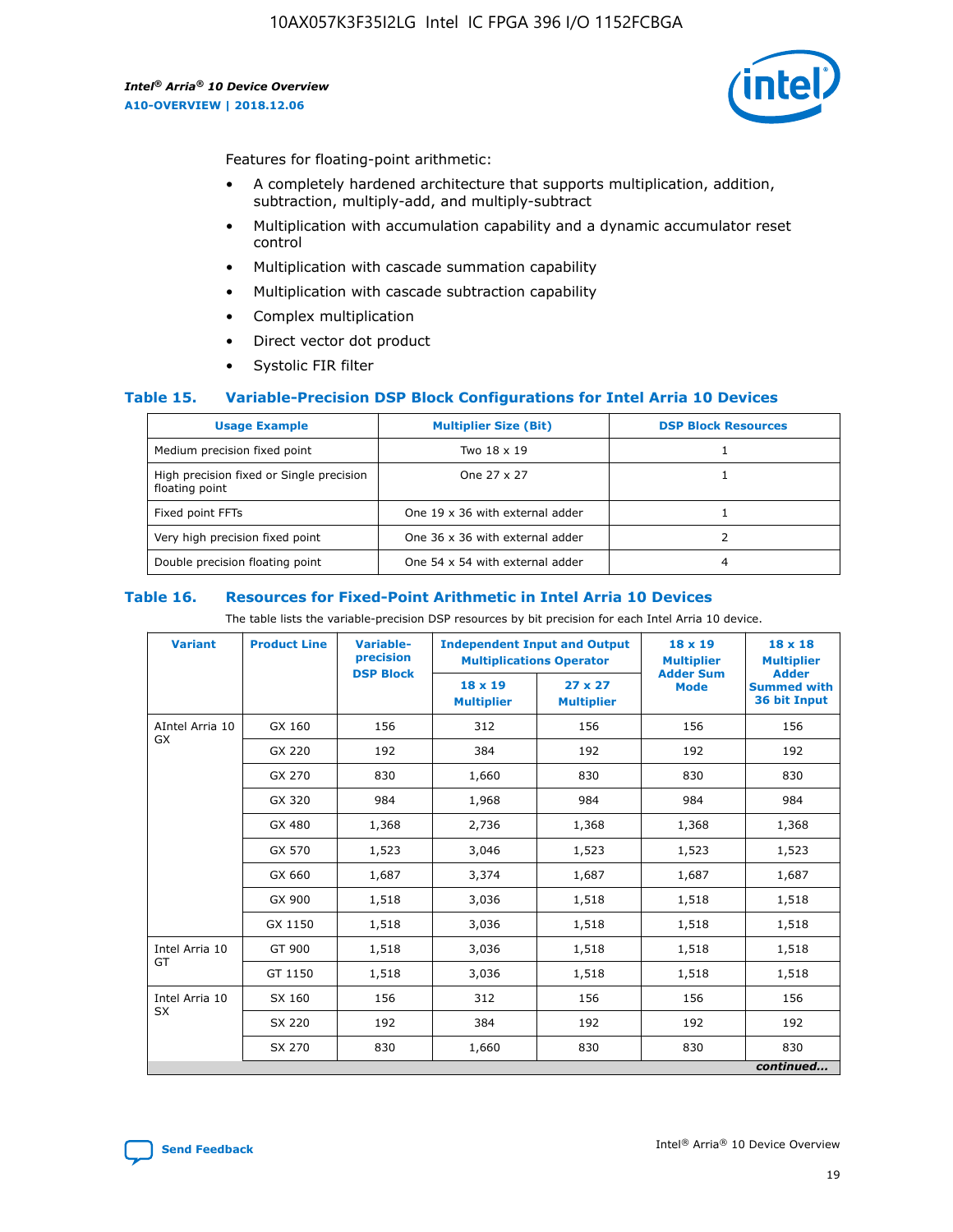

| <b>Variant</b> | <b>Product Line</b> | <b>Variable-</b><br>precision |                                     | <b>Independent Input and Output</b><br><b>Multiplications Operator</b> | $18 \times 19$<br><b>Multiplier</b> | $18 \times 18$<br><b>Multiplier</b>                |
|----------------|---------------------|-------------------------------|-------------------------------------|------------------------------------------------------------------------|-------------------------------------|----------------------------------------------------|
|                |                     | <b>DSP Block</b>              | $18 \times 19$<br><b>Multiplier</b> | $27 \times 27$<br><b>Multiplier</b>                                    | <b>Adder Sum</b><br>Mode            | <b>Adder</b><br><b>Summed with</b><br>36 bit Input |
|                | SX 320              | 984                           | 1,968                               | 984                                                                    | 984                                 | 984                                                |
|                | SX 480              | 1,368                         | 2,736                               | 1,368                                                                  | 1,368                               | 1,368                                              |
|                | SX 570              | 1,523                         | 3,046                               | 1,523                                                                  | 1,523                               | 1,523                                              |
|                | SX 660              | 1,687                         | 3,374                               | 1,687                                                                  | 1,687                               | 1,687                                              |

# **Table 17. Resources for Floating-Point Arithmetic in Intel Arria 10 Devices**

The table lists the variable-precision DSP resources by bit precision for each Intel Arria 10 device.

| <b>Variant</b> | <b>Product Line</b> | <b>Variable-</b><br>precision<br><b>DSP Block</b> | <b>Single</b><br><b>Precision</b><br><b>Floating-Point</b><br><b>Multiplication</b><br><b>Mode</b> | <b>Single-Precision</b><br><b>Floating-Point</b><br><b>Adder Mode</b> | Single-<br><b>Precision</b><br><b>Floating-Point</b><br><b>Multiply</b><br><b>Accumulate</b><br><b>Mode</b> | <b>Peak</b><br><b>Giga Floating-</b><br><b>Point</b><br><b>Operations</b><br>per Second<br>(GFLOPs) |
|----------------|---------------------|---------------------------------------------------|----------------------------------------------------------------------------------------------------|-----------------------------------------------------------------------|-------------------------------------------------------------------------------------------------------------|-----------------------------------------------------------------------------------------------------|
| Intel Arria 10 | GX 160              | 156                                               | 156                                                                                                | 156                                                                   | 156                                                                                                         | 140                                                                                                 |
| GX             | GX 220              | 192                                               | 192                                                                                                | 192                                                                   | 192                                                                                                         | 173                                                                                                 |
|                | GX 270              | 830                                               | 830                                                                                                | 830                                                                   | 830                                                                                                         | 747                                                                                                 |
|                | GX 320              | 984                                               | 984                                                                                                | 984                                                                   | 984                                                                                                         | 886                                                                                                 |
|                | GX 480              | 1,369                                             | 1,368                                                                                              | 1,368                                                                 | 1,368                                                                                                       | 1,231                                                                                               |
|                | GX 570              | 1,523                                             | 1,523                                                                                              | 1,523                                                                 | 1,523                                                                                                       | 1,371                                                                                               |
|                | GX 660              | 1,687                                             | 1,687                                                                                              | 1,687                                                                 | 1,687                                                                                                       | 1,518                                                                                               |
|                | GX 900              | 1,518                                             | 1,518                                                                                              | 1,518                                                                 | 1,518                                                                                                       | 1,366                                                                                               |
|                | GX 1150             | 1,518                                             | 1,518                                                                                              | 1,518                                                                 | 1,518                                                                                                       | 1,366                                                                                               |
| Intel Arria 10 | GT 900              | 1,518                                             | 1,518                                                                                              | 1,518                                                                 | 1,518                                                                                                       | 1,366                                                                                               |
| GT             | GT 1150             | 1,518                                             | 1,518                                                                                              | 1,518                                                                 | 1,518                                                                                                       | 1,366                                                                                               |
| Intel Arria 10 | SX 160              | 156                                               | 156                                                                                                | 156                                                                   | 156                                                                                                         | 140                                                                                                 |
| SX             | SX 220              | 192                                               | 192                                                                                                | 192                                                                   | 192                                                                                                         | 173                                                                                                 |
|                | SX 270              | 830                                               | 830                                                                                                | 830                                                                   | 830                                                                                                         | 747                                                                                                 |
|                | SX 320              | 984                                               | 984                                                                                                | 984                                                                   | 984                                                                                                         | 886                                                                                                 |
|                | SX 480              | 1,369                                             | 1,368                                                                                              | 1,368                                                                 | 1,368                                                                                                       | 1,231                                                                                               |
|                | SX 570              | 1,523                                             | 1,523                                                                                              | 1,523                                                                 | 1,523                                                                                                       | 1,371                                                                                               |
|                | SX 660              | 1,687                                             | 1,687                                                                                              | 1,687                                                                 | 1,687                                                                                                       | 1,518                                                                                               |

# **Embedded Memory Blocks**

The embedded memory blocks in the devices are flexible and designed to provide an optimal amount of small- and large-sized memory arrays to fit your design requirements.

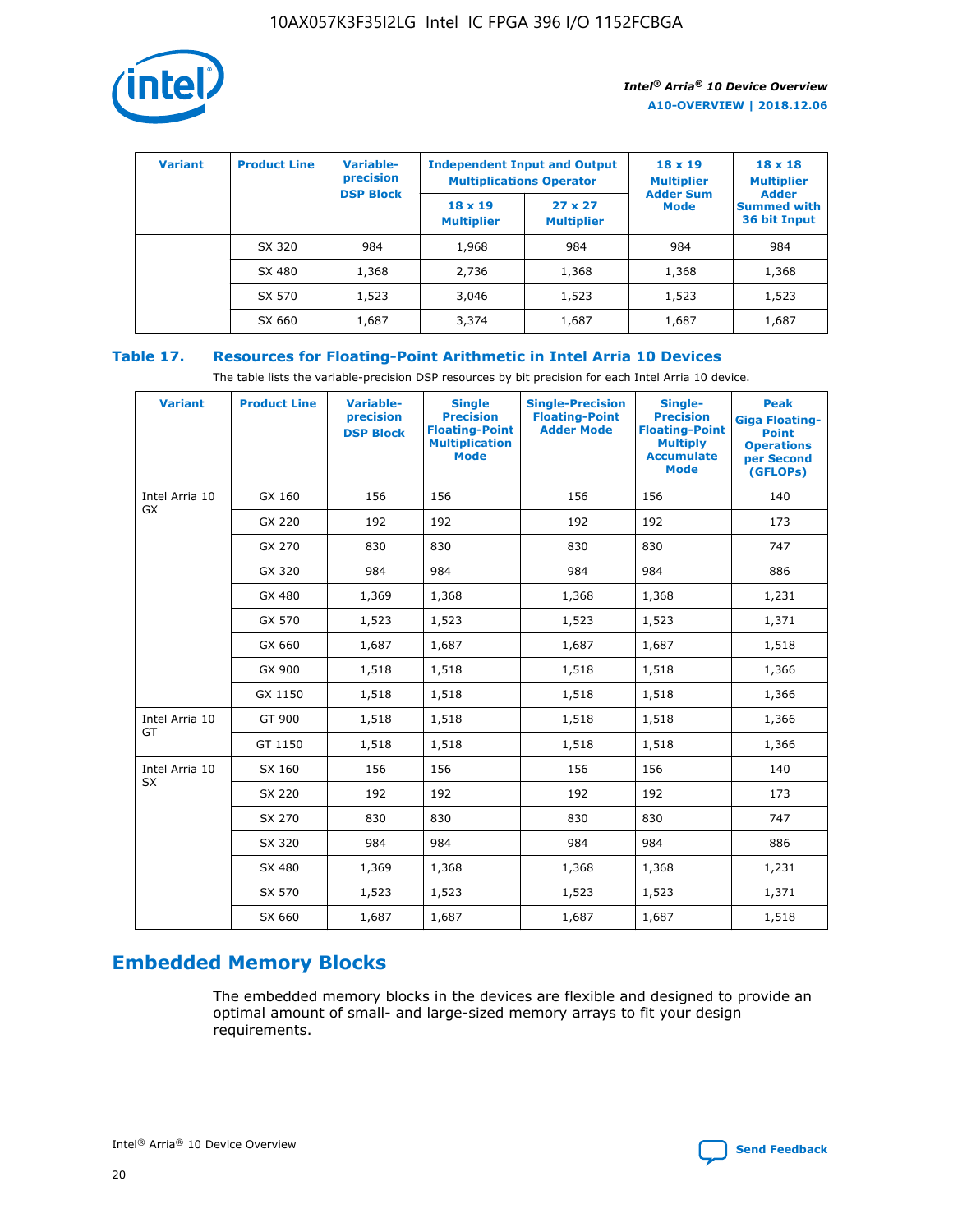

# **Types of Embedded Memory**

The Intel Arria 10 devices contain two types of memory blocks:

- 20 Kb M20K blocks—blocks of dedicated memory resources. The M20K blocks are ideal for larger memory arrays while still providing a large number of independent ports.
- 640 bit memory logic array blocks (MLABs)—enhanced memory blocks that are configured from dual-purpose logic array blocks (LABs). The MLABs are ideal for wide and shallow memory arrays. The MLABs are optimized for implementation of shift registers for digital signal processing (DSP) applications, wide and shallow FIFO buffers, and filter delay lines. Each MLAB is made up of ten adaptive logic modules (ALMs). In the Intel Arria 10 devices, you can configure these ALMs as ten 32 x 2 blocks, giving you one 32 x 20 simple dual-port SRAM block per MLAB.

# **Embedded Memory Capacity in Intel Arria 10 Devices**

|                   | <b>Product</b> |              | <b>M20K</b>         | <b>MLAB</b>  |                     | <b>Total RAM Bit</b> |
|-------------------|----------------|--------------|---------------------|--------------|---------------------|----------------------|
| <b>Variant</b>    | Line           | <b>Block</b> | <b>RAM Bit (Kb)</b> | <b>Block</b> | <b>RAM Bit (Kb)</b> | (Kb)                 |
| Intel Arria 10 GX | GX 160         | 440          | 8,800               | 1,680        | 1,050               | 9,850                |
|                   | GX 220         | 587          | 11,740              | 2,703        | 1,690               | 13,430               |
|                   | GX 270         | 750          | 15,000              | 3,922        | 2,452               | 17,452               |
|                   | GX 320         | 891          | 17,820              | 4,363        | 2,727               | 20,547               |
|                   | GX 480         | 1,431        | 28,620              | 6,662        | 4,164               | 32,784               |
|                   | GX 570         | 1,800        | 36,000              | 8,153        | 5,096               | 41,096               |
|                   | GX 660         | 2,131        | 42,620              | 9,260        | 5,788               | 48,408               |
|                   | GX 900         | 2,423        | 48,460              | 15,017       | 9,386               | 57,846               |
|                   | GX 1150        | 2,713        | 54,260              | 20,774       | 12,984              | 67,244               |
| Intel Arria 10 GT | GT 900         | 2,423        | 48,460              | 15,017       | 9,386               | 57,846               |
|                   | GT 1150        | 2,713        | 54,260              | 20,774       | 12,984              | 67,244               |
| Intel Arria 10 SX | SX 160         | 440          | 8,800               | 1,680        | 1,050               | 9,850                |
|                   | SX 220         | 587          | 11,740              | 2,703        | 1,690               | 13,430               |
|                   | SX 270         | 750          | 15,000              | 3,922        | 2,452               | 17,452               |
|                   | SX 320         | 891          | 17,820              | 4,363        | 2,727               | 20,547               |
|                   | SX 480         | 1,431        | 28,620              | 6,662        | 4,164               | 32,784               |
|                   | SX 570         | 1,800        | 36,000              | 8,153        | 5,096               | 41,096               |
|                   | SX 660         | 2,131        | 42,620              | 9,260        | 5,788               | 48,408               |

#### **Table 18. Embedded Memory Capacity and Distribution in Intel Arria 10 Devices**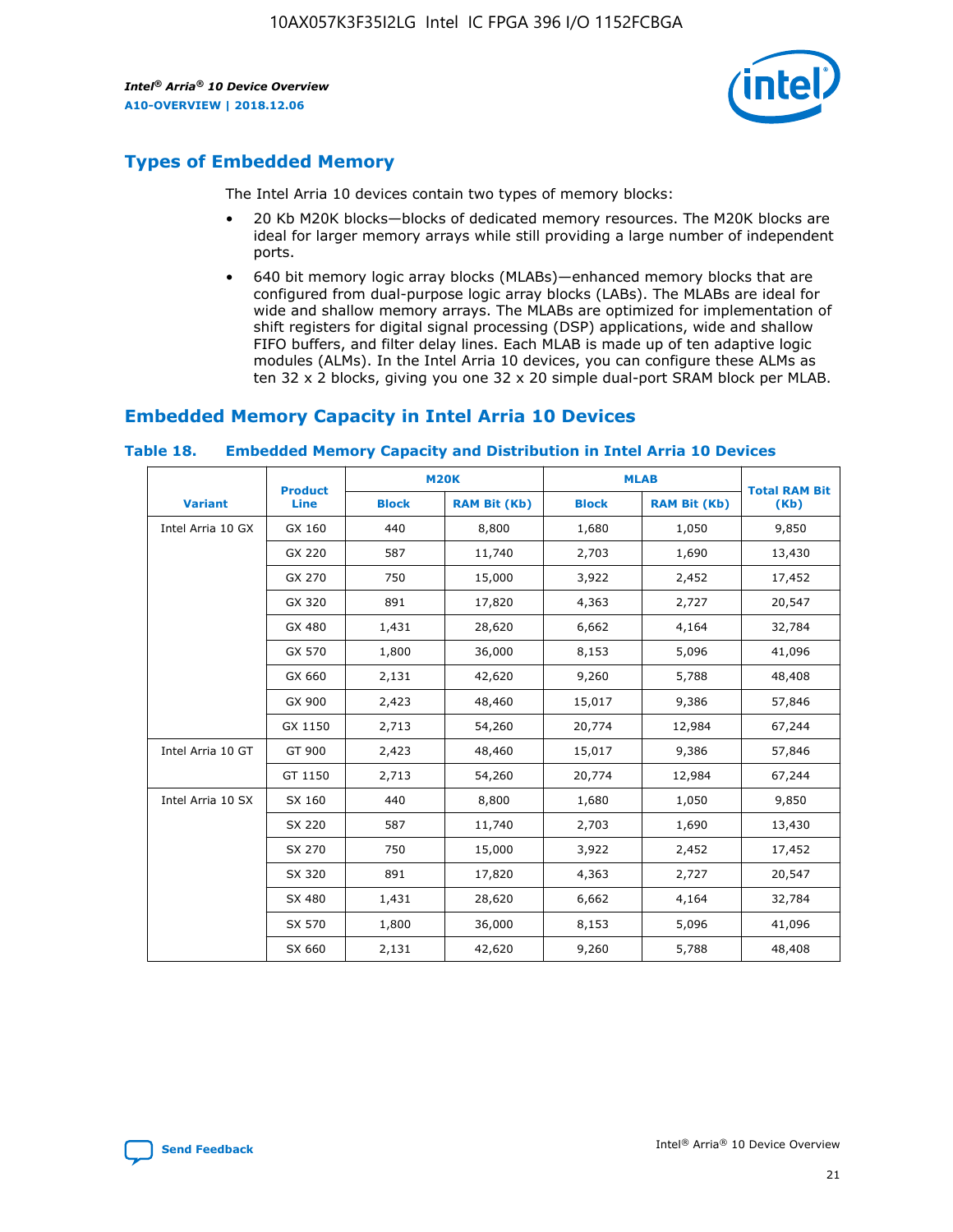

# **Embedded Memory Configurations for Single-port Mode**

#### **Table 19. Single-port Embedded Memory Configurations for Intel Arria 10 Devices**

This table lists the maximum configurations supported for single-port RAM and ROM modes.

| <b>Memory Block</b> | Depth (bits)           | <b>Programmable Width</b> |
|---------------------|------------------------|---------------------------|
| MLAB                | 32<br>x16, x18, or x20 |                           |
|                     | 64(10)                 | x8, x9, x10               |
| M20K                | 512                    | x40, x32                  |
|                     | 1K                     | x20, x16                  |
|                     | 2K                     | x10, x8                   |
|                     | 4K                     | x5, x4                    |
|                     | 8K                     | x2                        |
|                     | 16K                    | x1                        |

# **Clock Networks and PLL Clock Sources**

The clock network architecture is based on Intel's global, regional, and peripheral clock structure. This clock structure is supported by dedicated clock input pins, fractional clock synthesis PLLs, and integer I/O PLLs.

## **Clock Networks**

The Intel Arria 10 core clock networks are capable of up to 800 MHz fabric operation across the full industrial temperature range. For the external memory interface, the clock network supports the hard memory controller with speeds up to 2,400 Mbps in a quarter-rate transfer.

To reduce power consumption, the Intel Quartus Prime software identifies all unused sections of the clock network and powers them down.

# **Fractional Synthesis and I/O PLLs**

Intel Arria 10 devices contain up to 32 fractional synthesis PLLs and up to 16 I/O PLLs that are available for both specific and general purpose uses in the core:

- Fractional synthesis PLLs—located in the column adjacent to the transceiver blocks
- I/O PLLs—located in each bank of the 48 I/Os

## **Fractional Synthesis PLLs**

You can use the fractional synthesis PLLs to:

- Reduce the number of oscillators that are required on your board
- Reduce the number of clock pins that are used in the device by synthesizing multiple clock frequencies from a single reference clock source

<sup>(10)</sup> Supported through software emulation and consumes additional MLAB blocks.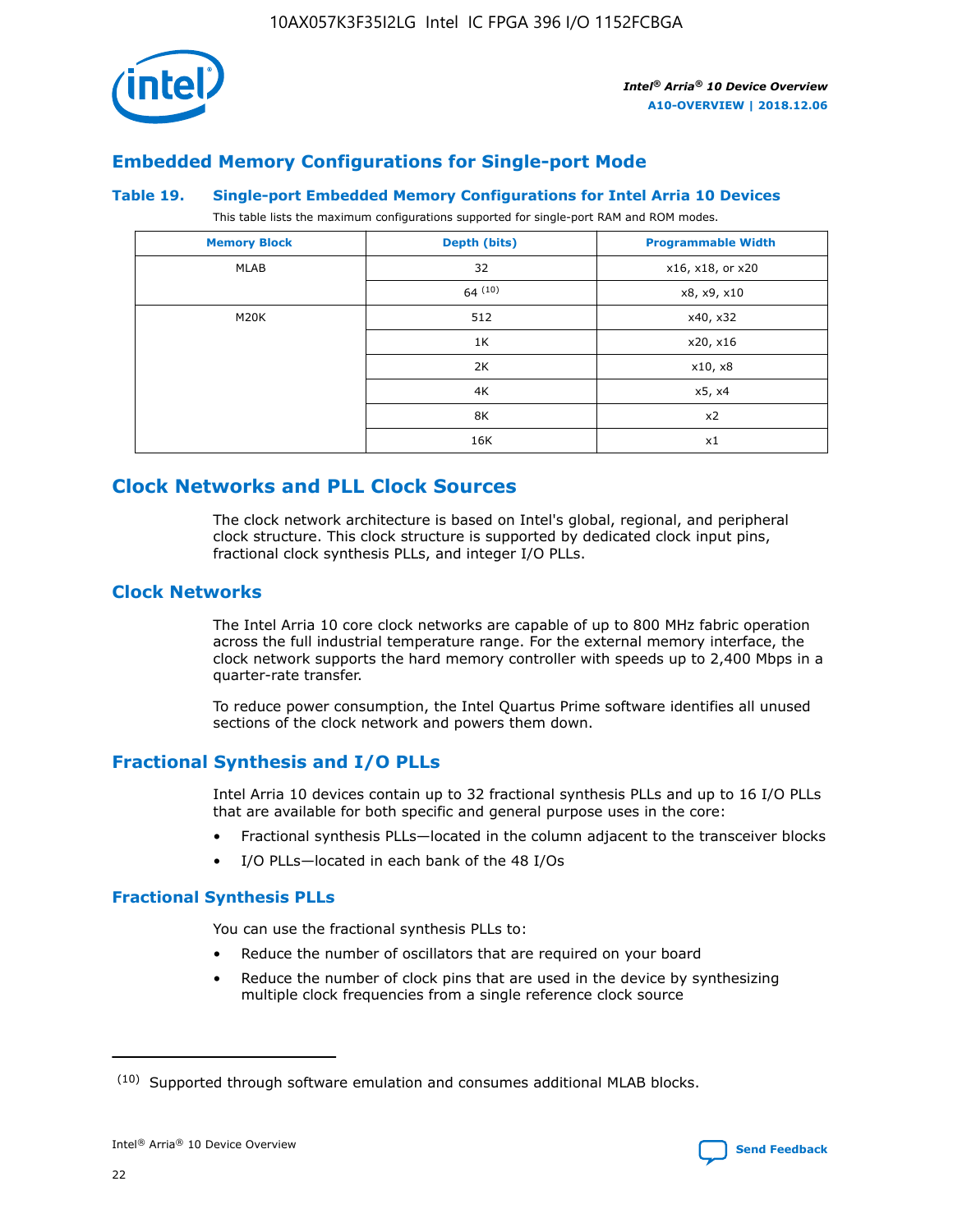

The fractional synthesis PLLs support the following features:

- Reference clock frequency synthesis for transceiver CMU and Advanced Transmit (ATX) PLLs
- Clock network delay compensation
- Zero-delay buffering
- Direct transmit clocking for transceivers
- Independently configurable into two modes:
	- Conventional integer mode equivalent to the general purpose PLL
	- Enhanced fractional mode with third order delta-sigma modulation
- PLL cascading

## **I/O PLLs**

The integer mode I/O PLLs are located in each bank of 48 I/Os. You can use the I/O PLLs to simplify the design of external memory and high-speed LVDS interfaces.

In each I/O bank, the I/O PLLs are adjacent to the hard memory controllers and LVDS SERDES. Because these PLLs are tightly coupled with the I/Os that need to use them, it makes it easier to close timing.

You can use the I/O PLLs for general purpose applications in the core such as clock network delay compensation and zero-delay buffering.

Intel Arria 10 devices support PLL-to-PLL cascading.

# **FPGA General Purpose I/O**

Intel Arria 10 devices offer highly configurable GPIOs. Each I/O bank contains 48 general purpose I/Os and a high-efficiency hard memory controller.

The following list describes the features of the GPIOs:

- Consist of 3 V I/Os for high-voltage application and LVDS I/Os for differential signaling
	- Up to two 3 V I/O banks, available in some devices, that support up to 3 V I/O standards
	- LVDS I/O banks that support up to 1.8 V I/O standards
- Support a wide range of single-ended and differential I/O interfaces
- LVDS speeds up to 1.6 Gbps
- Each LVDS pair of pins has differential input and output buffers, allowing you to configure the LVDS direction for each pair.
- Programmable bus hold and weak pull-up
- Programmable differential output voltage  $(V_{OD})$  and programmable pre-emphasis

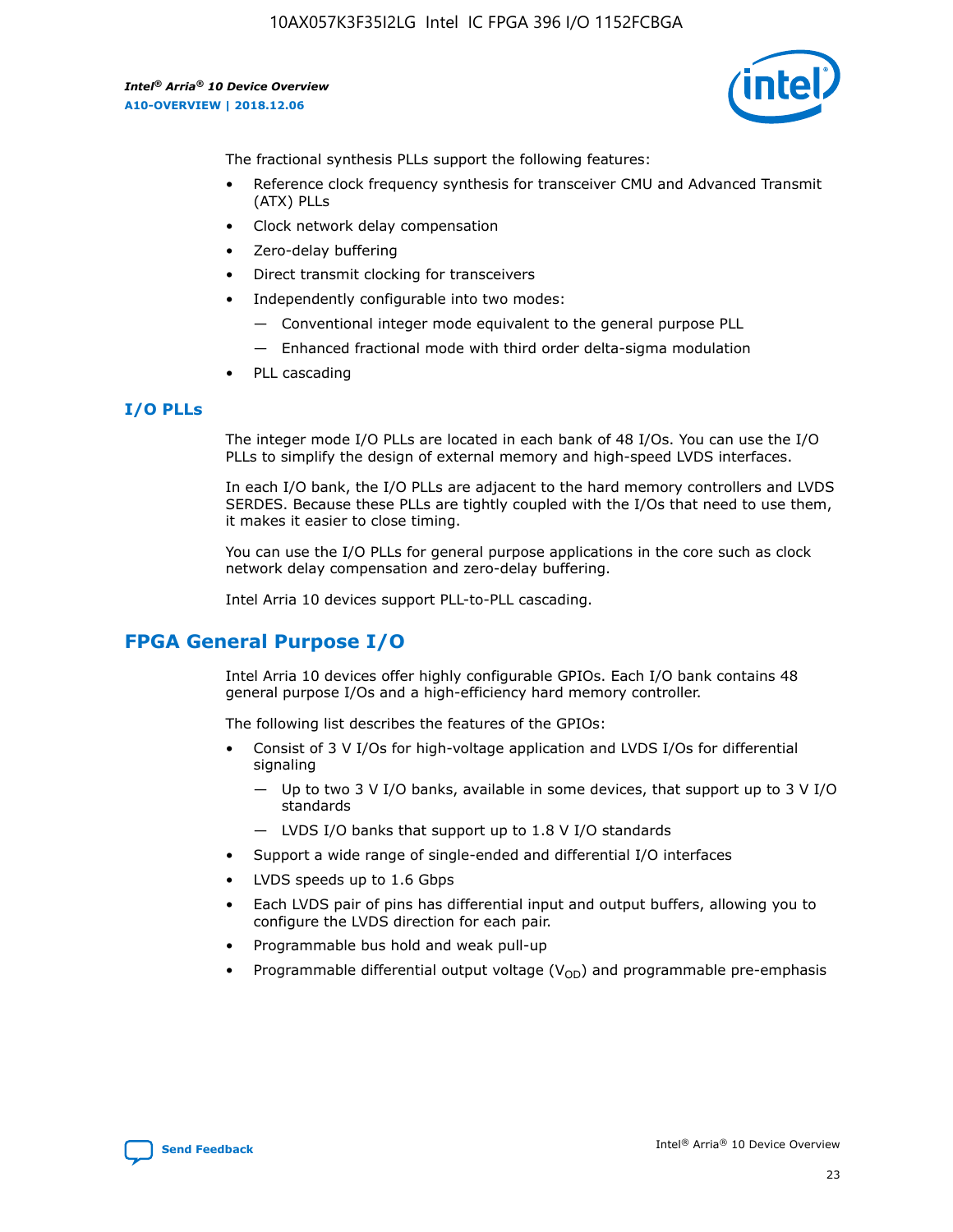

- Series (R<sub>S</sub>) and parallel (R<sub>T</sub>) on-chip termination (OCT) for all I/O banks with OCT calibration to limit the termination impedance variation
- On-chip dynamic termination that has the ability to swap between series and parallel termination, depending on whether there is read or write on a common bus for signal integrity
- Easy timing closure support using the hard read FIFO in the input register path, and delay-locked loop (DLL) delay chain with fine and coarse architecture

# **External Memory Interface**

Intel Arria 10 devices offer massive external memory bandwidth, with up to seven 32 bit DDR4 memory interfaces running at up to 2,400 Mbps. This bandwidth provides additional ease of design, lower power, and resource efficiencies of hardened highperformance memory controllers.

The memory interface within Intel Arria 10 FPGAs and SoCs delivers the highest performance and ease of use. You can configure up to a maximum width of 144 bits when using the hard or soft memory controllers. If required, you can bypass the hard memory controller and use a soft controller implemented in the user logic.

Each I/O contains a hardened DDR read/write path (PHY) capable of performing key memory interface functionality such as read/write leveling, FIFO buffering to lower latency and improve margin, timing calibration, and on-chip termination.

The timing calibration is aided by the inclusion of hard microcontrollers based on Intel's Nios® II technology, specifically tailored to control the calibration of multiple memory interfaces. This calibration allows the Intel Arria 10 device to compensate for any changes in process, voltage, or temperature either within the Intel Arria 10 device itself, or within the external memory device. The advanced calibration algorithms ensure maximum bandwidth and robust timing margin across all operating conditions.

In addition to parallel memory interfaces, Intel Arria 10 devices support serial memory technologies such as the Hybrid Memory Cube (HMC). The HMC is supported by the Intel Arria 10 high-speed serial transceivers which connect up to four HMC links, with each link running at data rates up to 15 Gbps.

#### **Related Information**

#### [External Memory Interface Spec Estimator](http://www.altera.com/technology/memory/estimator/mem-emif-index.html)

Provides a parametric tool that allows you to find and compare the performance of the supported external memory interfaces in IntelFPGAs.

# **Memory Standards Supported by Intel Arria 10 Devices**

The I/Os are designed to provide high performance support for existing and emerging external memory standards.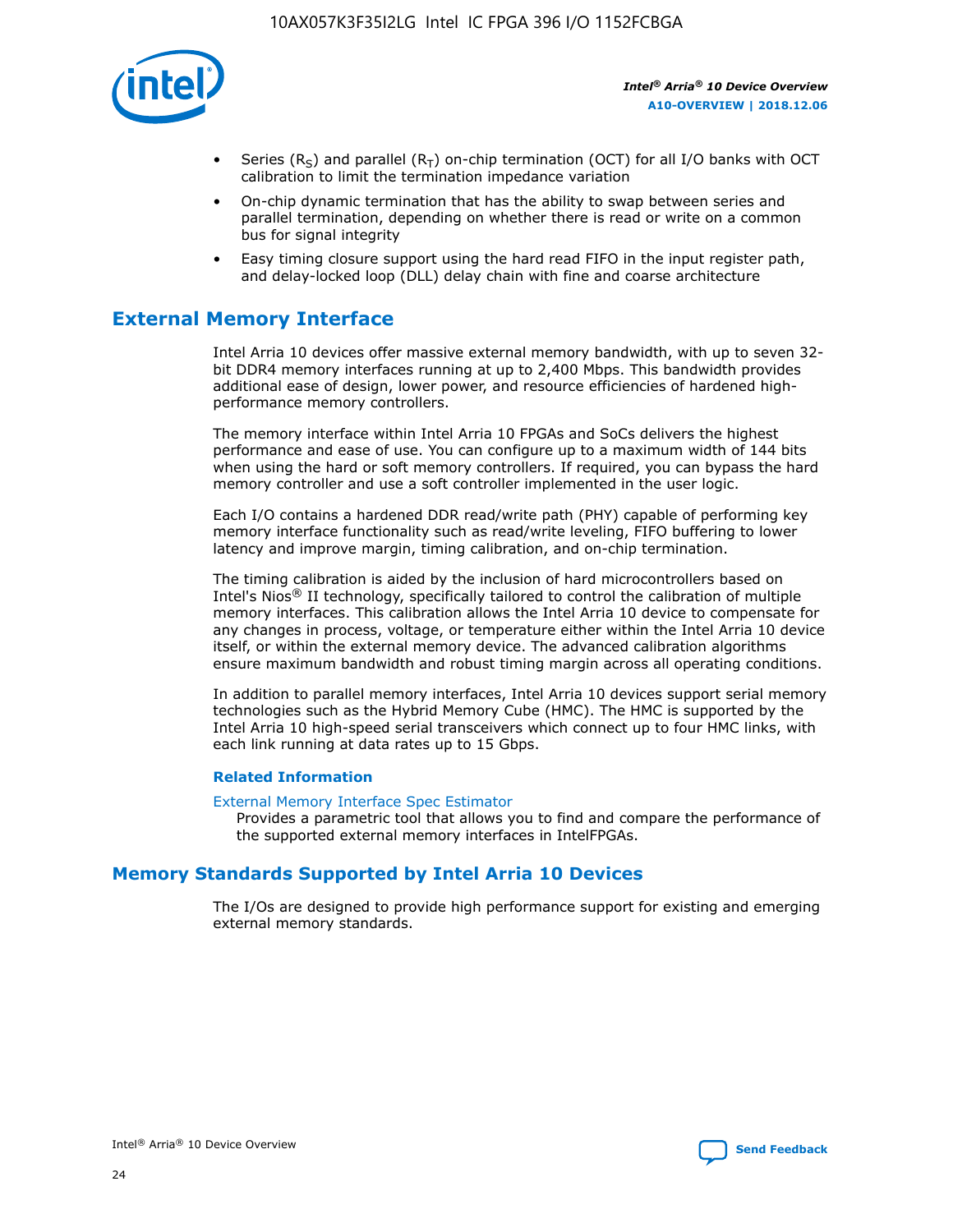

#### **Table 20. Memory Standards Supported by the Hard Memory Controller**

This table lists the overall capability of the hard memory controller. For specific details, refer to the External Memory Interface Spec Estimator and Intel Arria 10 Device Datasheet.

| <b>Memory Standard</b> | <b>Rate Support</b> | <b>Ping Pong PHY Support</b> | <b>Maximum Frequency</b><br>(MHz) |
|------------------------|---------------------|------------------------------|-----------------------------------|
| <b>DDR4 SDRAM</b>      | Quarter rate        | Yes                          | 1,067                             |
|                        |                     |                              | 1,200                             |
| <b>DDR3 SDRAM</b>      | Half rate           | Yes                          | 533                               |
|                        |                     |                              | 667                               |
|                        | Quarter rate        | Yes                          | 1,067                             |
|                        |                     |                              | 1,067                             |
| <b>DDR3L SDRAM</b>     | Half rate           | Yes                          | 533                               |
|                        |                     |                              | 667                               |
|                        | Quarter rate        | Yes                          | 933                               |
|                        |                     |                              | 933                               |
| LPDDR3 SDRAM           | Half rate           |                              | 533                               |
|                        | Quarter rate        |                              | 800                               |

#### **Table 21. Memory Standards Supported by the Soft Memory Controller**

| <b>Memory Standard</b>      | <b>Rate Support</b> | <b>Maximum Frequency</b><br>(MHz) |
|-----------------------------|---------------------|-----------------------------------|
| <b>RLDRAM 3 (11)</b>        | Quarter rate        | 1,200                             |
| ODR IV SRAM <sup>(11)</sup> | Quarter rate        | 1,067                             |
| <b>ODR II SRAM</b>          | Full rate           | 333                               |
|                             | Half rate           | 633                               |
| <b>ODR II+ SRAM</b>         | Full rate           | 333                               |
|                             | Half rate           | 633                               |
| <b>ODR II+ Xtreme SRAM</b>  | Full rate           | 333                               |
|                             | Half rate           | 633                               |

#### **Table 22. Memory Standards Supported by the HPS Hard Memory Controller**

The hard processor system (HPS) is available in Intel Arria 10 SoC devices only.

| <b>Memory Standard</b> | <b>Rate Support</b> | <b>Maximum Frequency</b><br>(MHz) |
|------------------------|---------------------|-----------------------------------|
| <b>DDR4 SDRAM</b>      | Half rate           | 1,200                             |
| <b>DDR3 SDRAM</b>      | Half rate           | 1,067                             |
| <b>DDR3L SDRAM</b>     | Half rate           | 933                               |

<sup>(11)</sup> Intel Arria 10 devices support this external memory interface using hard PHY with soft memory controller.

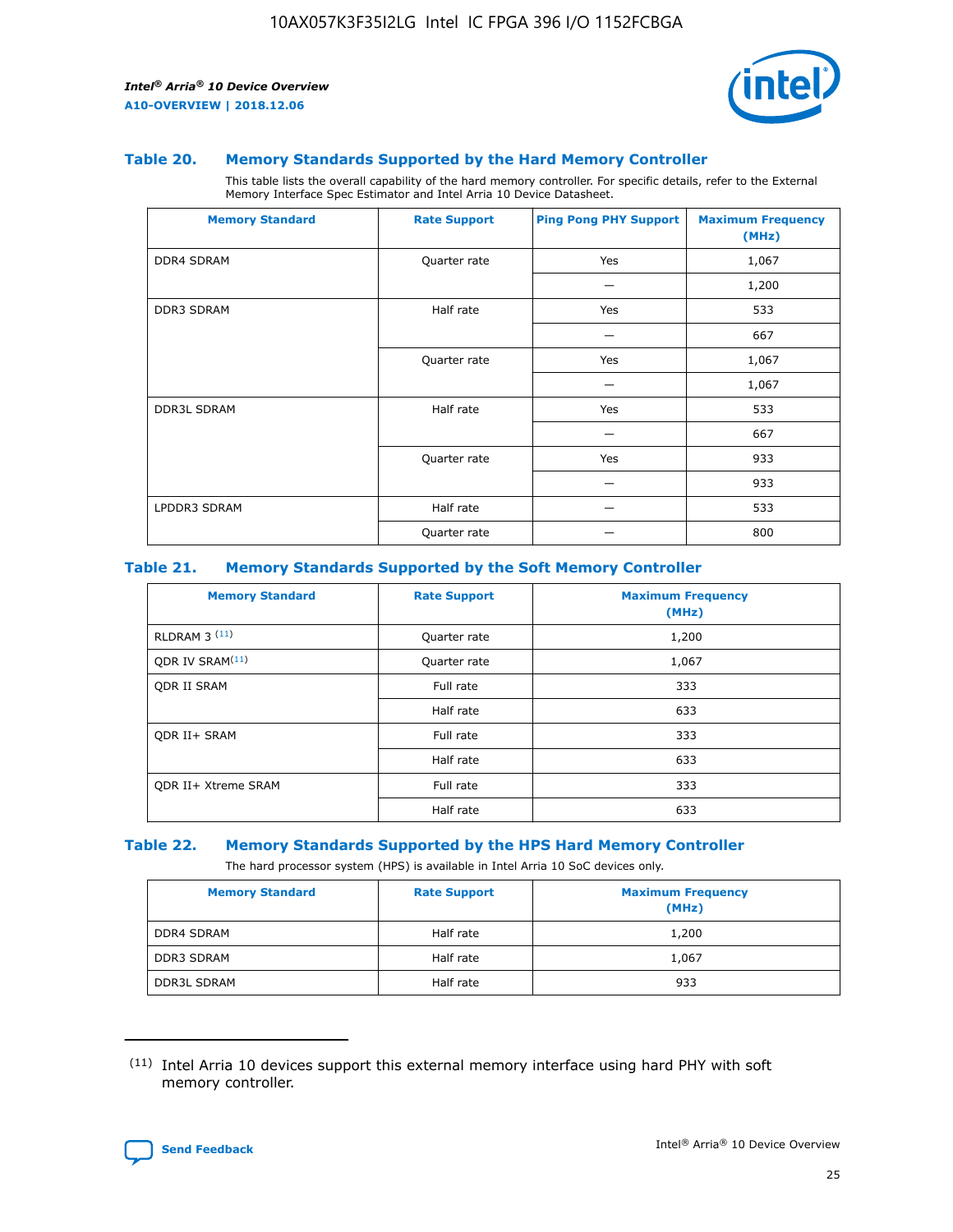

#### **Related Information**

#### [Intel Arria 10 Device Datasheet](https://www.intel.com/content/www/us/en/programmable/documentation/mcn1413182292568.html#mcn1413182153340)

Lists the memory interface performance according to memory interface standards, rank or chip select configurations, and Intel Arria 10 device speed grades.

# **PCIe Gen1, Gen2, and Gen3 Hard IP**

Intel Arria 10 devices contain PCIe hard IP that is designed for performance and ease-of-use:

- Includes all layers of the PCIe stack—transaction, data link and physical layers.
- Supports PCIe Gen3, Gen2, and Gen1 Endpoint and Root Port in x1, x2, x4, or x8 lane configuration.
- Operates independently from the core logic—optional configuration via protocol (CvP) allows the PCIe link to power up and complete link training in less than 100 ms while the Intel Arria 10 device completes loading the programming file for the rest of the FPGA.
- Provides added functionality that makes it easier to support emerging features such as Single Root I/O Virtualization (SR-IOV) and optional protocol extensions.
- Provides improved end-to-end datapath protection using ECC.
- Supports FPGA configuration via protocol (CvP) using PCIe at Gen3, Gen2, or Gen1 speed.

#### **Related Information**

PCS Features on page 30

# **Enhanced PCS Hard IP for Interlaken and 10 Gbps Ethernet**

# **Interlaken Support**

The Intel Arria 10 enhanced PCS hard IP provides integrated Interlaken PCS supporting rates up to 25.8 Gbps per lane.

The Interlaken PCS is based on the proven functionality of the PCS developed for Intel's previous generation FPGAs, which demonstrated interoperability with Interlaken ASSP vendors and third-party IP suppliers. The Interlaken PCS is present in every transceiver channel in Intel Arria 10 devices.

#### **Related Information**

PCS Features on page 30

## **10 Gbps Ethernet Support**

The Intel Arria 10 enhanced PCS hard IP supports 10GBASE-R PCS compliant with IEEE 802.3 10 Gbps Ethernet (10GbE). The integrated hard IP support for 10GbE and the 10 Gbps transceivers save external PHY cost, board space, and system power.

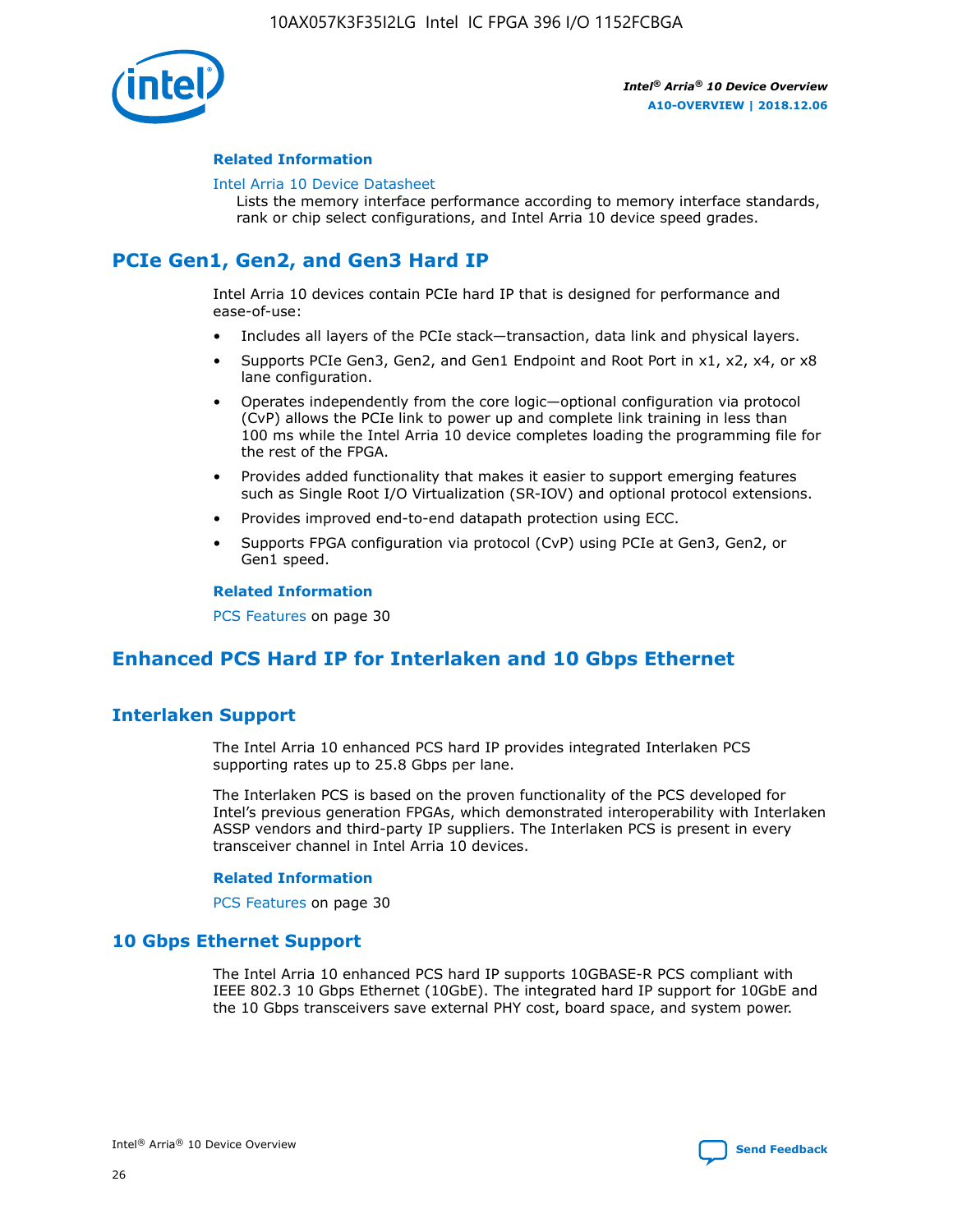

The scalable hard IP supports multiple independent 10GbE ports while using a single PLL for all the 10GBASE-R PCS instantiations, which saves on core logic resources and clock networks:

- Simplifies multiport 10GbE systems compared to XAUI interfaces that require an external XAUI-to-10G PHY.
- Incorporates Electronic Dispersion Compensation (EDC), which enables direct connection to standard 10 Gbps XFP and SFP+ pluggable optical modules.
- Supports backplane Ethernet applications and includes a hard 10GBASE-KR Forward Error Correction (FEC) circuit that you can use for 10 Gbps and 40 Gbps applications.

The 10 Gbps Ethernet PCS hard IP and 10GBASE-KR FEC are present in every transceiver channel.

#### **Related Information**

PCS Features on page 30

# **Low Power Serial Transceivers**

Intel Arria 10 FPGAs and SoCs include lowest power transceivers that deliver high bandwidth, throughput and low latency.

Intel Arria 10 devices deliver the industry's lowest power consumption per transceiver channel:

- 12.5 Gbps transceivers at as low as 242 mW
- 10 Gbps transceivers at as low as 168 mW
- 6 Gbps transceivers at as low as 117 mW

Intel Arria 10 transceivers support various data rates according to application:

- Chip-to-chip and chip-to-module applications—from 1 Gbps up to 25.8 Gbps
- Long reach and backplane applications—from 1 Gbps up to 12.5 with advanced adaptive equalization
- Critical power sensitive applications—from 1 Gbps up to 11.3 Gbps using lower power modes

The combination of 20 nm process technology and architectural advances provide the following benefits:

- Significant reduction in die area and power consumption
- Increase of up to two times in transceiver I/O density compared to previous generation devices while maintaining optimal signal integrity
- Up to 72 total transceiver channels—you can configure up to 6 of these channels to run as fast as 25.8 Gbps
- All channels feature continuous data rate support up to the maximum rated speed

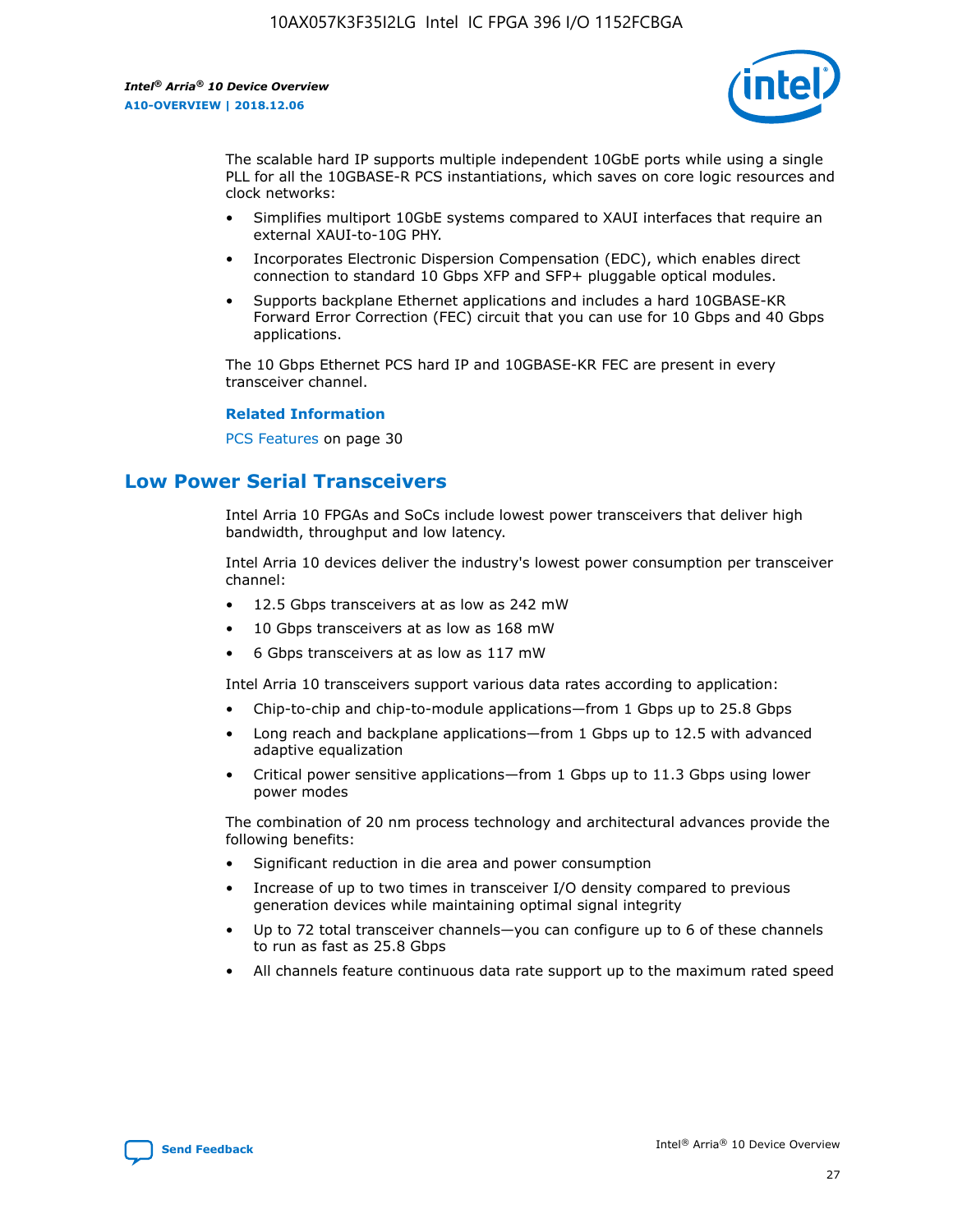



## **Figure 6. Intel Arria 10 Transceiver Block Architecture**

# **Transceiver Channels**

All transceiver channels feature a dedicated Physical Medium Attachment (PMA) and a hardened Physical Coding Sublayer (PCS).

- The PMA provides primary interfacing capabilities to physical channels.
- The PCS typically handles encoding/decoding, word alignment, and other preprocessing functions before transferring data to the FPGA core fabric.

A transceiver channel consists of a PMA and a PCS block. Most transceiver banks have 6 channels. There are some transceiver banks that contain only 3 channels.

A wide variety of bonded and non-bonded data rate configurations is possible using a highly configurable clock distribution network. Up to 80 independent transceiver data rates can be configured.

The following figures are graphical representations of top views of the silicon die, which correspond to reverse views for flip chip packages. Different Intel Arria 10 devices may have different floorplans than the ones shown in the figures.

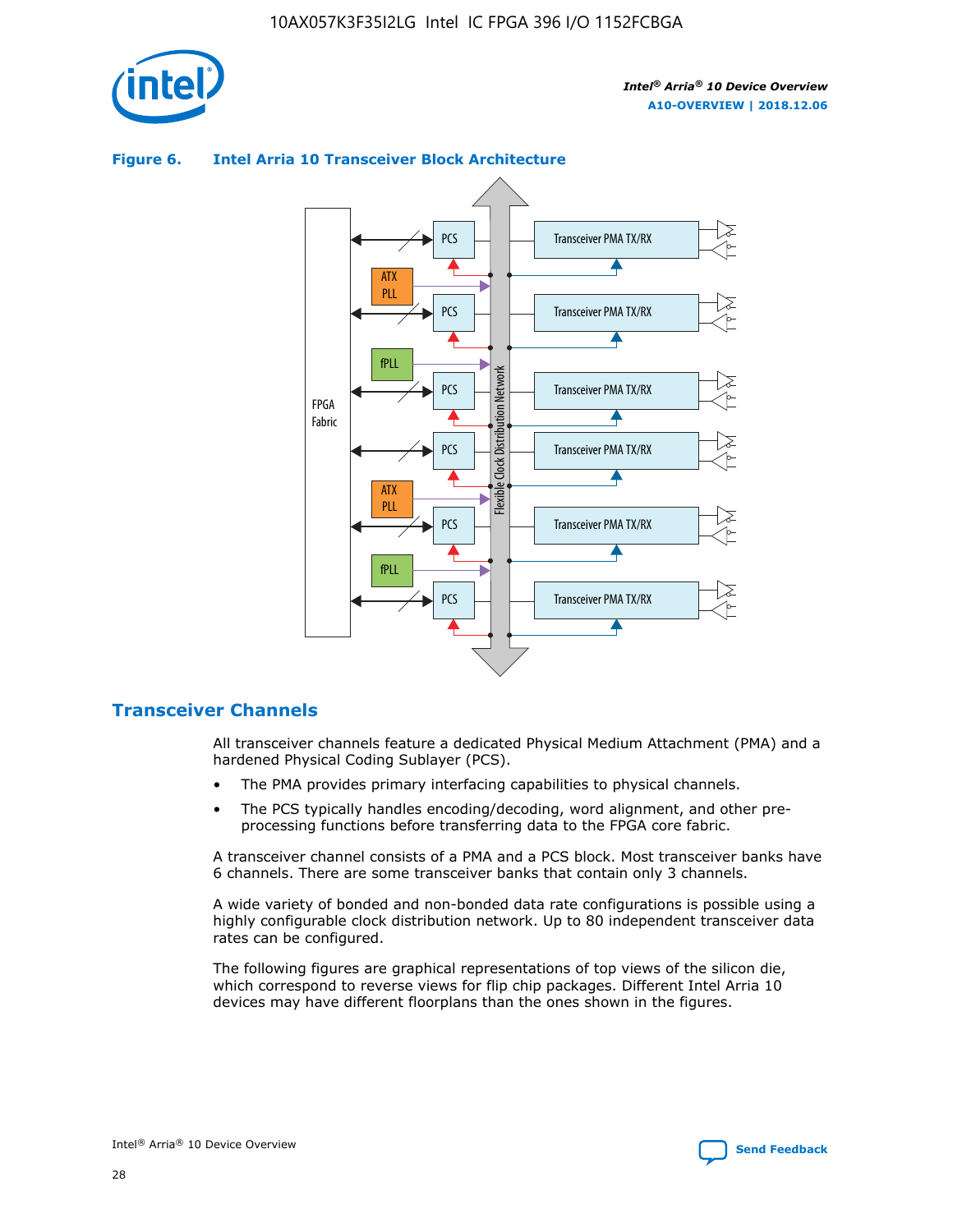

## **Figure 7. Device Chip Overview for Intel Arria 10 GX and GT Devices**



M20K Internal Memory Blocks Core Logic Fabric Transceiver Channels Hard IP Per Transceiver: Standard PCS and Enhanced PCS Hard IPs PCI Express Gen3 Hard IP Fractional PLLs M20K Internal Memory Blocks PCI Express Gen3 Hard IP Variable Precision DSP Blocks I/O PLLs Hard Memory Controllers, General-Purpose I/O Cells, LVDS Hard Processor Subsystem, Dual-Core ARM Cortex A9 M20K Internal Memory Blocks Variable Precision DSP Blocks M20K Internal Memory Blocks Core Logic Fabric I/O PLLs Hard Memory Controllers, General-Purpose I/O Cells, LVDS M20K Internal Memory Blocks Variable Precision DSP Blocks M20K Internal Memory Blocks Transceiver Channels Hard IP Per Transceiver: Standard PCS and Enhanced PCS Hard IPs PCI Express Gen3 Hard IP Fractional PLLs PCI Express Gen3 Hard IP  $\ddot{\cdot}$ Hard PCS Transceiver PMA fPLL ATX (LC) Hard PCS Transceiver PMA **Transmit** Hard PCS Transceiver PMA PLL fPLL Hard PCS Transceiver PMA Transceiver Clock Networks ATX (LC) Hard PCS Transceiver PMA Transmi Hard PCS Transceiver PMA PLL fPLL Hard PCS Transceiver PMA Transceiver PMA Hard PCS ATX (LC) **Transmit** Hard PCS Transceiver PMA PLL Unused transceiver chann can be used as additional transceiver transmit PLLs

## **PMA Features**

Intel Arria 10 transceivers provide exceptional signal integrity at data rates up to 25.8 Gbps. Clocking options include ultra-low jitter ATX PLLs (LC tank based), clock multiplier unit (CMU) PLLs, and fractional PLLs.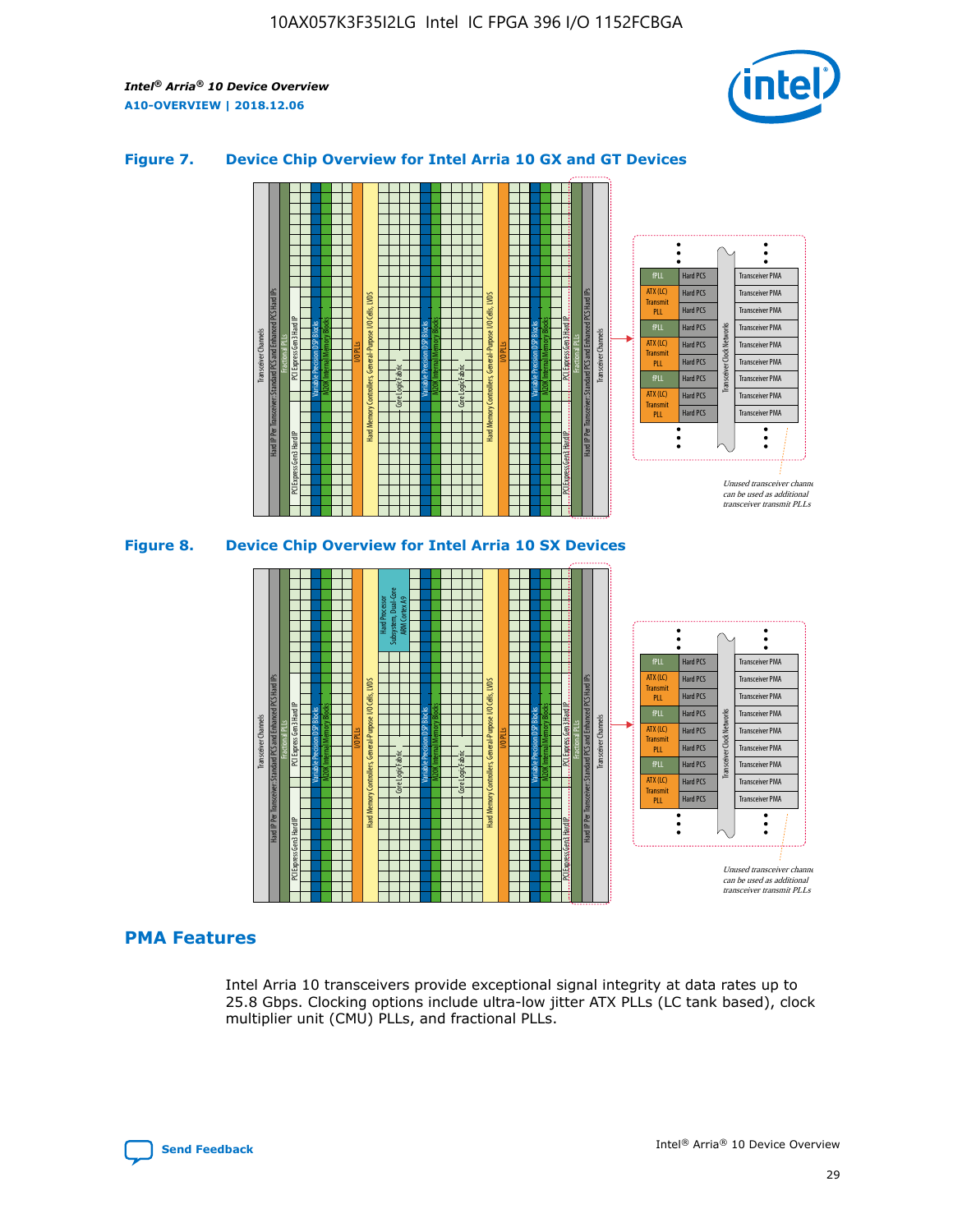![](_page_30_Picture_1.jpeg)

Each transceiver channel contains a channel PLL that can be used as the CMU PLL or clock data recovery (CDR) PLL. In CDR mode, the channel PLL recovers the receiver clock and data in the transceiver channel. Up to 80 independent data rates can be configured on a single Intel Arria 10 device.

# **Table 23. PMA Features of the Transceivers in Intel Arria 10 Devices**

| <b>Feature</b>                                             | <b>Capability</b>                                                                                                                                                                                                             |
|------------------------------------------------------------|-------------------------------------------------------------------------------------------------------------------------------------------------------------------------------------------------------------------------------|
| Chip-to-Chip Data Rates                                    | 1 Gbps to 17.4 Gbps (Intel Arria 10 GX devices)<br>1 Gbps to 25.8 Gbps (Intel Arria 10 GT devices)                                                                                                                            |
| <b>Backplane Support</b>                                   | Drive backplanes at data rates up to 12.5 Gbps                                                                                                                                                                                |
| <b>Optical Module Support</b>                              | SFP+/SFP, XFP, CXP, OSFP/QSFP28, CFP/CFP2/CFP4                                                                                                                                                                                |
| Cable Driving Support                                      | SFP+ Direct Attach, PCI Express over cable, eSATA                                                                                                                                                                             |
| <b>Transmit Pre-Emphasis</b>                               | 4-tap transmit pre-emphasis and de-emphasis to compensate for system channel loss                                                                                                                                             |
| Continuous Time Linear<br>Equalizer (CTLE)                 | Dual mode, high-gain, and high-data rate, linear receive equalization to compensate for<br>system channel loss                                                                                                                |
| Decision Feedback Equalizer<br>(DFE)                       | 7-fixed and 4-floating tap DFE to equalize backplane channel loss in the presence of<br>crosstalk and noisy environments                                                                                                      |
| Variable Gain Amplifier                                    | Optimizes the signal amplitude prior to the CDR sampling and operates in fixed and<br>adaptive modes                                                                                                                          |
| Altera Digital Adaptive<br>Parametric Tuning (ADAPT)       | Fully digital adaptation engine to automatically adjust all link equalization parameters-<br>including CTLE, DFE, and variable gain amplifier blocks-that provide optimal link margin<br>without intervention from user logic |
| Precision Signal Integrity<br>Calibration Engine (PreSICE) | Hardened calibration controller to quickly calibrate all transceiver control parameters on<br>power-up, which provides the optimal signal integrity and jitter performance                                                    |
| Advanced Transmit (ATX)<br>PLL                             | Low jitter ATX (LC tank based) PLLs with continuous tuning range to cover a wide range of<br>standard and proprietary protocols                                                                                               |
| <b>Fractional PLLs</b>                                     | On-chip fractional frequency synthesizers to replace on-board crystal oscillators and reduce<br>system cost                                                                                                                   |
| Digitally Assisted Analog<br><b>CDR</b>                    | Superior jitter tolerance with fast lock time                                                                                                                                                                                 |
| <b>Dynamic Partial</b><br>Reconfiguration                  | Allows independent control of the Avalon memory-mapped interface of each transceiver<br>channel for the highest transceiver flexibility                                                                                       |
| Multiple PCS-PMA and PCS-<br>PLD interface widths          | 8-, 10-, 16-, 20-, 32-, 40-, or 64-bit interface widths for flexibility of deserialization width,<br>encoding, and reduced latency                                                                                            |

# **PCS Features**

This table summarizes the Intel Arria 10 transceiver PCS features. You can use the transceiver PCS to support a wide range of protocols ranging from 1 Gbps to 25.8 Gbps.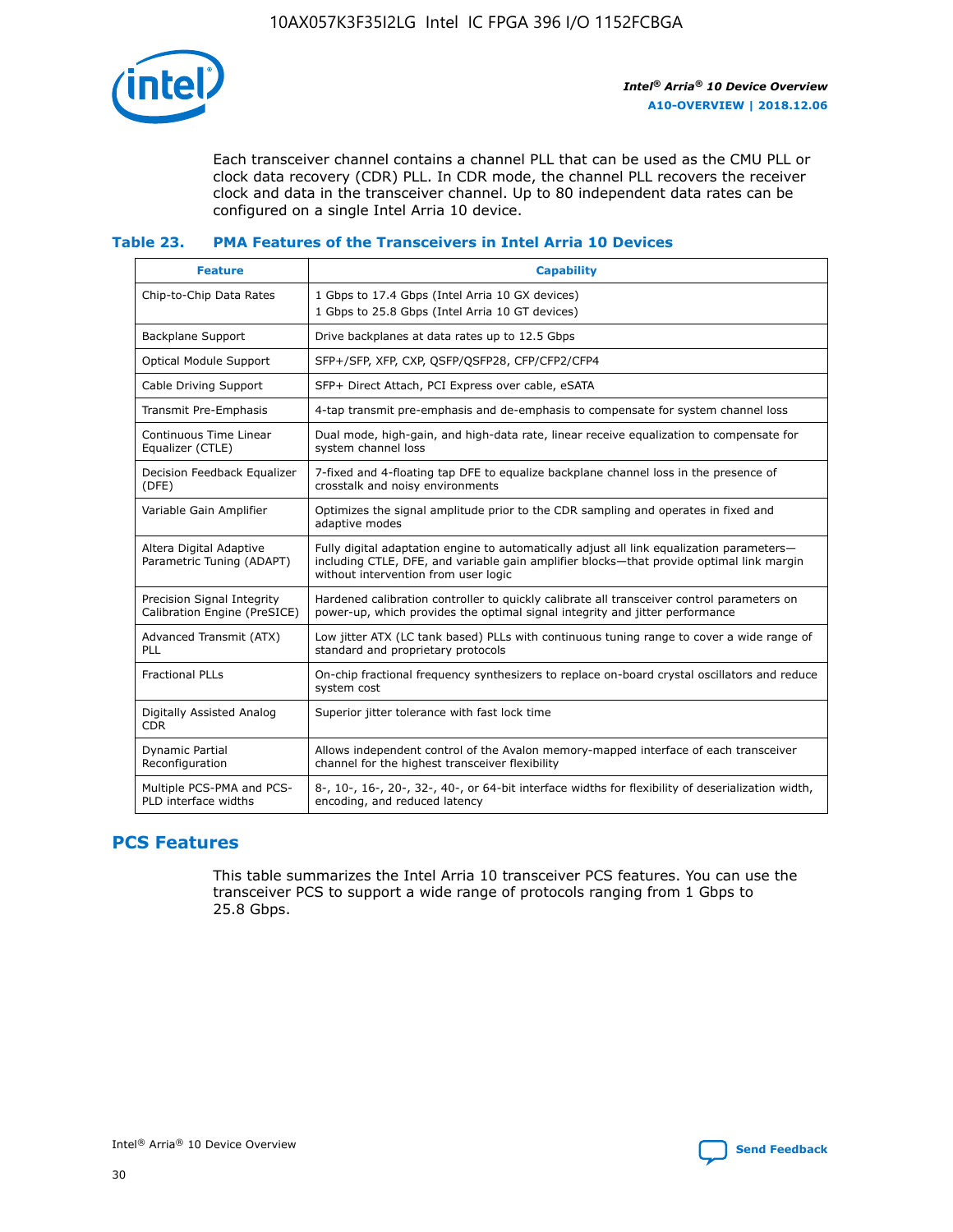![](_page_31_Picture_2.jpeg)

| <b>PCS</b>    | <b>Description</b>                                                                                                                                                                                                                                                                                                                                                                                             |
|---------------|----------------------------------------------------------------------------------------------------------------------------------------------------------------------------------------------------------------------------------------------------------------------------------------------------------------------------------------------------------------------------------------------------------------|
| Standard PCS  | Operates at a data rate up to 12 Gbps<br>Supports protocols such as PCI-Express, CPRI 4.2+, GigE, IEEE 1588 in Hard PCS<br>Implements other protocols using Basic/Custom (Standard PCS) transceiver<br>configuration rules.                                                                                                                                                                                    |
| Enhanced PCS  | Performs functions common to most serial data industry standards, such as word<br>alignment, encoding/decoding, and framing, before data is sent or received off-chip<br>through the PMA<br>• Handles data transfer to and from the FPGA fabric<br>Handles data transfer internally to and from the PMA<br>Provides frequency compensation<br>Performs channel bonding for multi-channel low skew applications |
| PCIe Gen3 PCS | Supports the seamless switching of Data and Clock between the Gen1, Gen2, and Gen3<br>data rates<br>Provides support for PIPE 3.0 features<br>Supports the PIPE interface with the Hard IP enabled, as well as with the Hard IP<br>bypassed                                                                                                                                                                    |

#### **Related Information**

- PCIe Gen1, Gen2, and Gen3 Hard IP on page 26
- Interlaken Support on page 26
- 10 Gbps Ethernet Support on page 26

# **PCS Protocol Support**

This table lists some of the protocols supported by the Intel Arria 10 transceiver PCS. For more information about the blocks in the transmitter and receiver data paths, refer to the related information.

| <b>Protocol</b>                                 | <b>Data Rate</b><br>(Gbps) | <b>Transceiver IP</b>       | <b>PCS Support</b>                      |
|-------------------------------------------------|----------------------------|-----------------------------|-----------------------------------------|
| PCIe Gen3 x1, x2, x4, x8                        | 8.0                        | Native PHY (PIPE)           | Standard PCS and PCIe<br>Gen3 PCS       |
| PCIe Gen2 x1, x2, x4, x8                        | 5.0                        | Native PHY (PIPE)           | <b>Standard PCS</b>                     |
| PCIe Gen1 x1, x2, x4, x8                        | 2.5                        | Native PHY (PIPE)           | Standard PCS                            |
| 1000BASE-X Gigabit Ethernet                     | 1.25                       | Native PHY                  | <b>Standard PCS</b>                     |
| 1000BASE-X Gigabit Ethernet with<br>IEEE 1588v2 | 1.25                       | Native PHY                  | Standard PCS                            |
| 10GBASE-R                                       | 10.3125                    | Native PHY                  | <b>Enhanced PCS</b>                     |
| 10GBASE-R with IEEE 1588v2                      | 10.3125                    | Native PHY                  | <b>Enhanced PCS</b>                     |
| 10GBASE-R with KR FEC                           | 10.3125                    | Native PHY                  | <b>Enhanced PCS</b>                     |
| 10GBASE-KR and 1000BASE-X                       | 10.3125                    | 1G/10GbE and 10GBASE-KR PHY | Standard PCS and<br><b>Enhanced PCS</b> |
| Interlaken (CEI-6G/11G)                         | 3.125 to 17.4              | Native PHY                  | <b>Enhanced PCS</b>                     |
| SFI-S/SFI-5.2                                   | 11.2                       | Native PHY                  | <b>Enhanced PCS</b>                     |
| $10G$ SDI                                       | 10.692                     | Native PHY                  | <b>Enhanced PCS</b>                     |
|                                                 |                            |                             | continued                               |

![](_page_31_Picture_11.jpeg)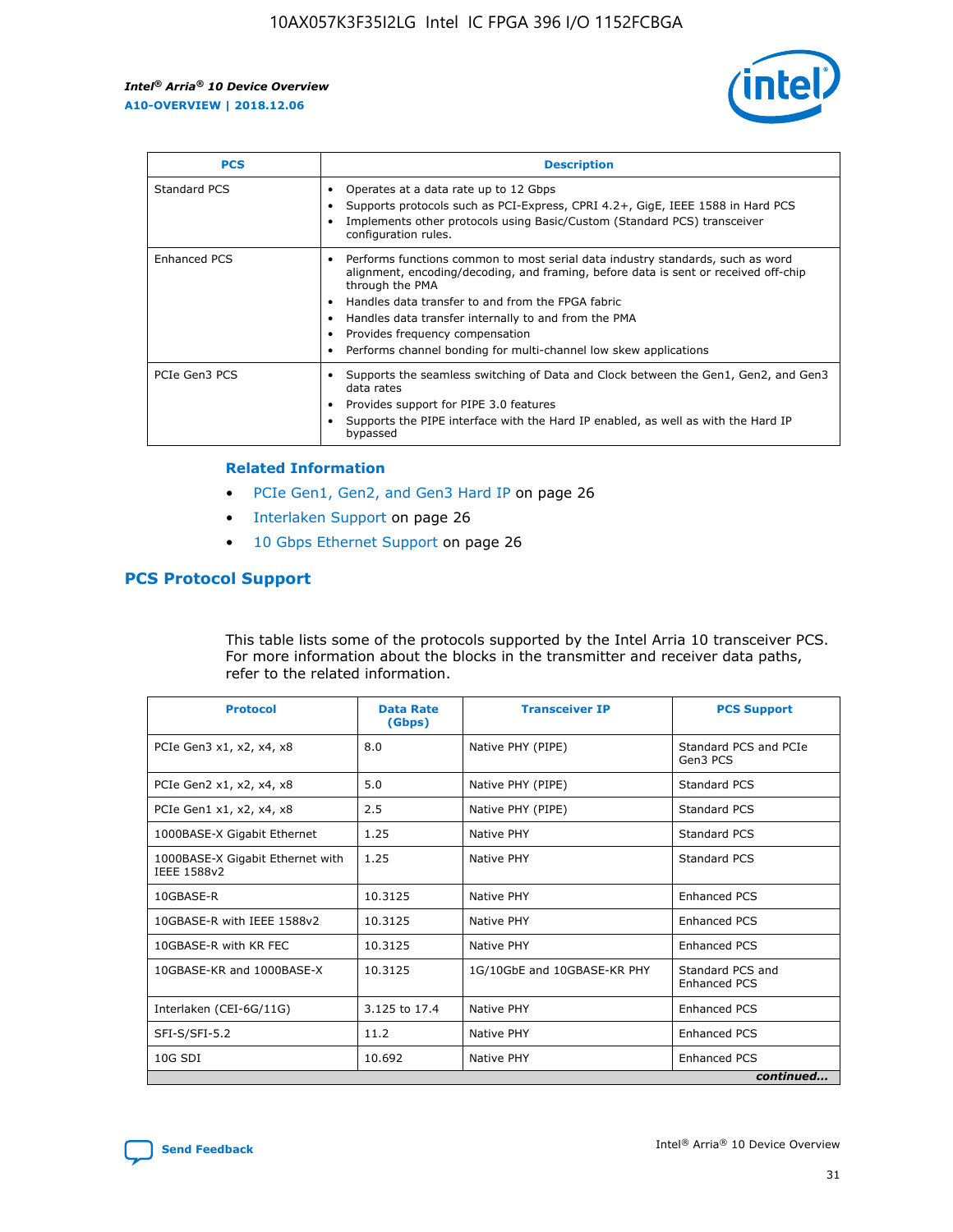![](_page_32_Picture_1.jpeg)

| <b>Protocol</b>      | <b>Data Rate</b><br>(Gbps) | <b>Transceiver IP</b> | <b>PCS Support</b> |
|----------------------|----------------------------|-----------------------|--------------------|
| CPRI 6.0 (64B/66B)   | 0.6144 to<br>10.1376       | Native PHY            | Enhanced PCS       |
| CPRI 4.2 (8B/10B)    | $0.6144$ to<br>9.8304      | Native PHY            | Standard PCS       |
| OBSAI RP3 v4.2       | 0.6144 to 6.144            | Native PHY            | Standard PCS       |
| SD-SDI/HD-SDI/3G-SDI | $0.143(12)$ to<br>2.97     | Native PHY            | Standard PCS       |

## **Related Information**

#### [Intel Arria 10 Transceiver PHY User Guide](https://www.intel.com/content/www/us/en/programmable/documentation/nik1398707230472.html#nik1398707091164)

Provides more information about the supported transceiver protocols and PHY IP, the PMA architecture, and the standard, enhanced, and PCIe Gen3 PCS architecture.

# **SoC with Hard Processor System**

Each SoC device combines an FPGA fabric and a hard processor system (HPS) in a single device. This combination delivers the flexibility of programmable logic with the power and cost savings of hard IP in these ways:

- Reduces board space, system power, and bill of materials cost by eliminating a discrete embedded processor
- Allows you to differentiate the end product in both hardware and software, and to support virtually any interface standard
- Extends the product life and revenue through in-field hardware and software updates

 $(12)$  The 0.143 Gbps data rate is supported using oversampling of user logic that you must implement in the FPGA fabric.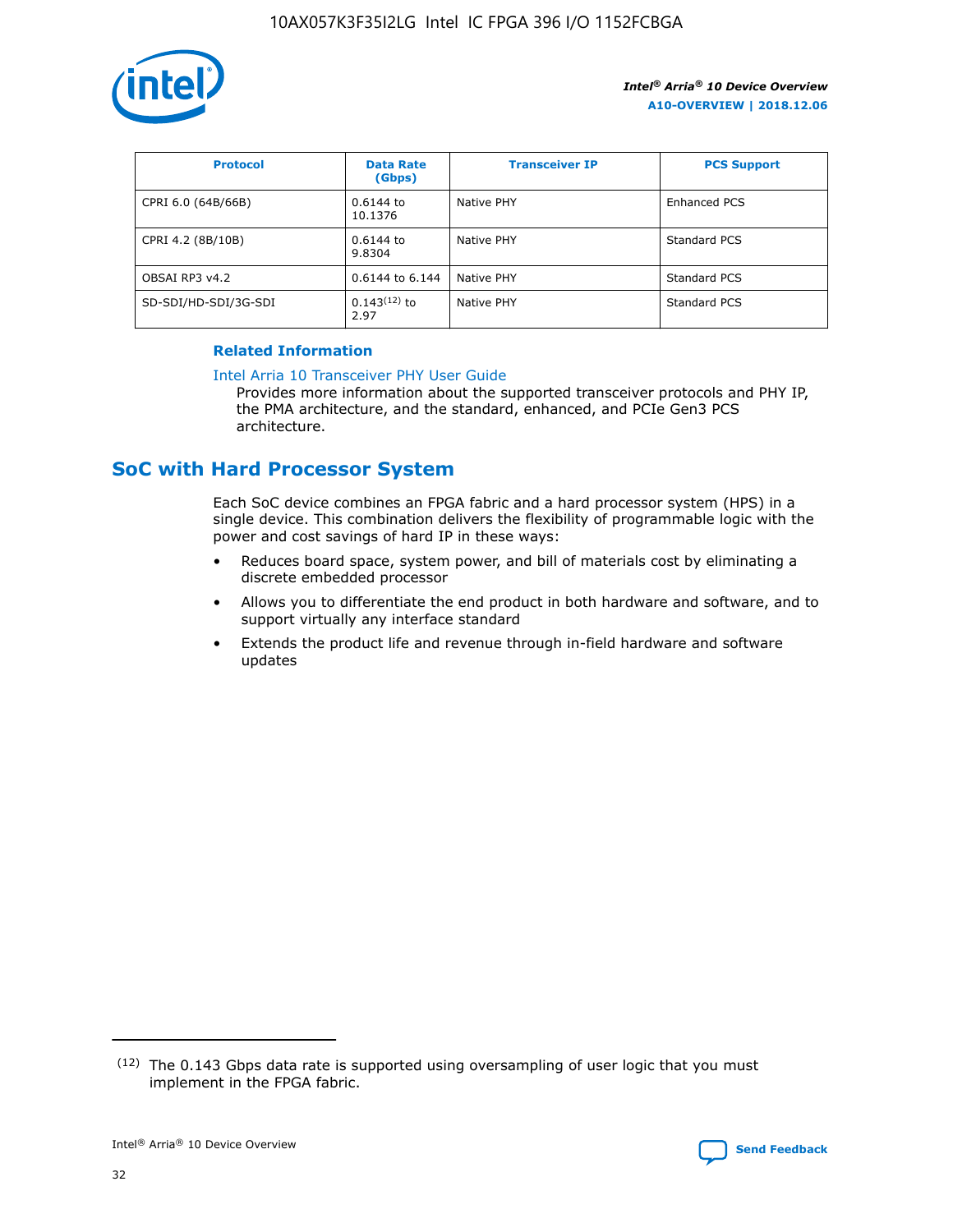![](_page_33_Picture_2.jpeg)

#### **Figure 9. HPS Block Diagram**

This figure shows a block diagram of the HPS with the dual ARM Cortex-A9 MPCore processor.

![](_page_33_Figure_5.jpeg)

# **Key Advantages of 20-nm HPS**

The 20-nm HPS strikes a balance between enabling maximum software compatibility with 28-nm SoCs while still improving upon the 28-nm HPS architecture. These improvements address the requirements of the next generation target markets such as wireless and wireline communications, compute and storage equipment, broadcast and military in terms of performance, memory bandwidth, connectivity via backplane and security.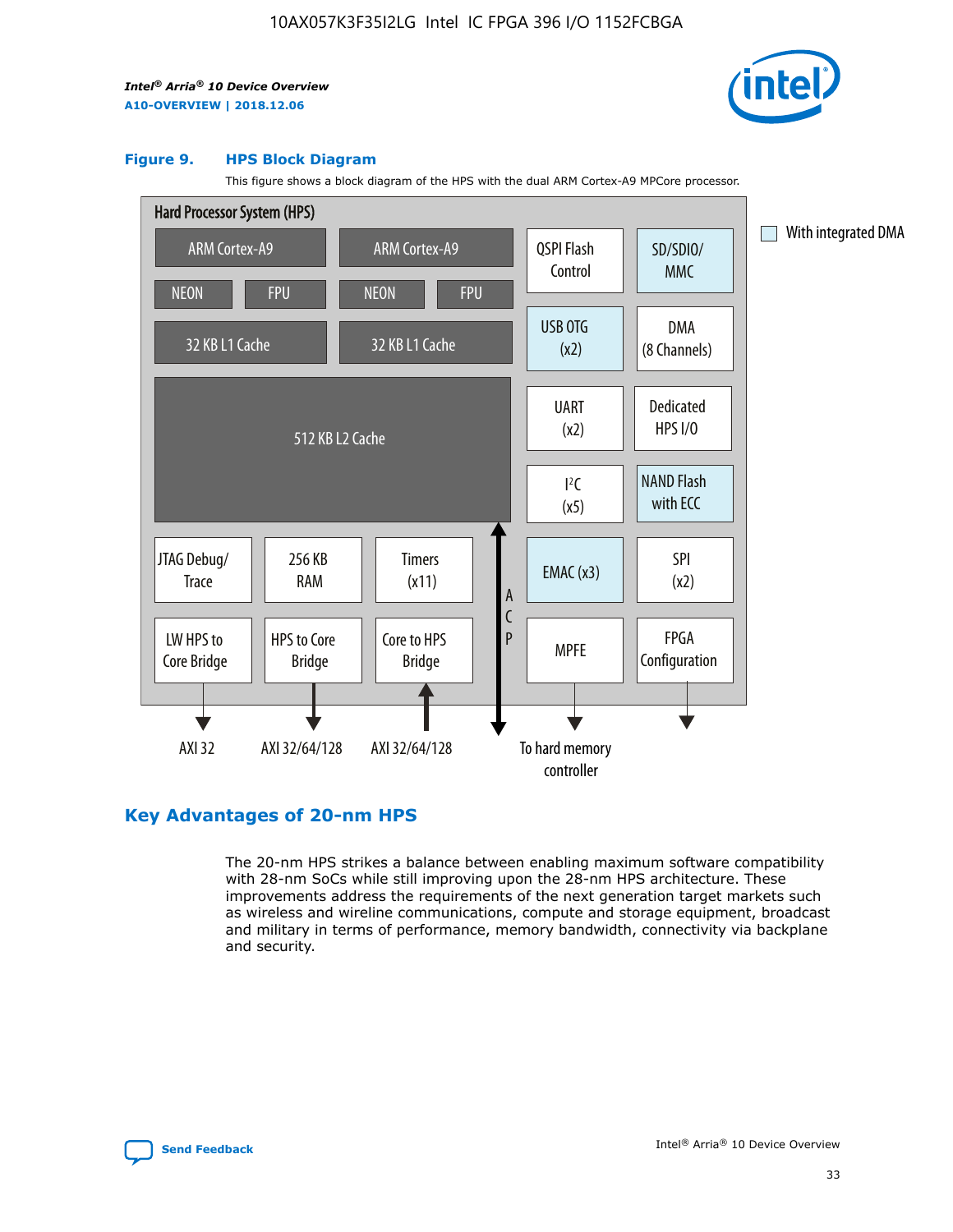![](_page_34_Picture_1.jpeg)

## **Table 24. Improvements in 20 nm HPS**

This table lists the key improvements of the 20 nm HPS compared to the 28 nm HPS.

| Advantages/<br><b>Improvements</b>                          | <b>Description</b>                                                                                                                                                                                                                                                                                                                                                                                                                                                                                                                                                                                                                                                                                                                                                                                                                                                                                                      |
|-------------------------------------------------------------|-------------------------------------------------------------------------------------------------------------------------------------------------------------------------------------------------------------------------------------------------------------------------------------------------------------------------------------------------------------------------------------------------------------------------------------------------------------------------------------------------------------------------------------------------------------------------------------------------------------------------------------------------------------------------------------------------------------------------------------------------------------------------------------------------------------------------------------------------------------------------------------------------------------------------|
| Increased performance and<br>overdrive capability           | While the nominal processor frequency is 1.2 GHz, the 20 nm HPS offers an "overdrive"<br>feature which enables a higher processor operating frequency. This requires a higher supply<br>voltage value that is unique to the HPS and may require a separate regulator.                                                                                                                                                                                                                                                                                                                                                                                                                                                                                                                                                                                                                                                   |
| Increased processor memory<br>bandwidth and DDR4<br>support | Up to 64-bit DDR4 memory at 2,400 Mbps support is available for the processor. The hard<br>memory controller for the HPS comprises a multi-port front end that manages connections<br>to a single port memory controller. The multi-port front end allows logic core and the HPS<br>to share ports and thereby the available bandwidth of the memory controller.                                                                                                                                                                                                                                                                                                                                                                                                                                                                                                                                                        |
| Flexible I/O sharing                                        | An advanced I/O pin muxing scheme allows improved sharing of I/O between the HPS and<br>the core logic. The following types of I/O are available for SoC:<br>17 dedicated I/Os-physically located inside the HPS block and are not accessible to<br>logic within the core. The 17 dedicated I/Os are used for HPS clock, resets, and<br>interfacing with boot devices, QSPI, and SD/MMC.<br>48 direct shared I/O-located closest to the HPS block and are ideal for high speed HPS<br>peripherals such as EMAC, USB, and others. There is one bank of 48 I/Os that supports<br>direct sharing where the 48 I/Os can be shared 12 I/Os at a time.<br>Standard (shared) I/O-all standard I/Os can be shared by the HPS peripherals and any<br>logic within the core. For designs where more than 48 I/Os are reguired to fully use all<br>the peripherals in the HPS, these I/Os can be connected through the core logic. |
| <b>EMAC</b> core                                            | Three EMAC cores are available in the HPS. The EMAC cores enable an application to<br>support two redundant Ethernet connections; for example, backplane, or two EMAC cores<br>for managing IEEE 1588 time stamp information while allowing a third EMAC core for debug<br>and configuration. All three EMACs can potentially share the same time stamps, simplifying<br>the 1588 time stamping implementation. A new serial time stamp interface allows core<br>logic to access and read the time stamp values. The integrated EMAC controllers can be<br>connected to external Ethernet PHY through the provided MDIO or I <sup>2</sup> C interface.                                                                                                                                                                                                                                                                  |
| On-chip memory                                              | The on-chip memory is updated to 256 KB support and can support larger data sets and<br>real time algorithms.                                                                                                                                                                                                                                                                                                                                                                                                                                                                                                                                                                                                                                                                                                                                                                                                           |
| <b>ECC</b> enhancements                                     | Improvements in L2 Cache ECC management allow identification of errors down to the<br>address level. ECC enhancements also enable improved error injection and status reporting<br>via the introduction of new memory mapped access to syndrome and data signals.                                                                                                                                                                                                                                                                                                                                                                                                                                                                                                                                                                                                                                                       |
| HPS to FPGA Interconnect<br>Backbone                        | Although the HPS and the Logic Core can operate independently, they are tightly coupled<br>via a high-bandwidth system interconnect built from high-performance ARM AMBA AXI bus<br>bridges. IP bus masters in the FPGA fabric have access to HPS bus slaves via the FPGA-to-<br>HPS interconnect. Similarly, HPS bus masters have access to bus slaves in the core fabric<br>via the HPS-to-FPGA bridge. Both bridges are AMBA AXI-3 compliant and support<br>simultaneous read and write transactions. Up to three masters within the core fabric can<br>share the HPS SDRAM controller with the processor. Additionally, the processor can be used<br>to configure the core fabric under program control via a dedicated 32-bit configuration port.                                                                                                                                                                  |
| FPGA configuration and HPS<br>booting                       | The FPGA fabric and HPS in the SoCs are powered independently. You can reduce the clock<br>frequencies or gate the clocks to reduce dynamic power.<br>You can configure the FPGA fabric and boot the HPS independently, in any order, providing<br>you with more design flexibility.                                                                                                                                                                                                                                                                                                                                                                                                                                                                                                                                                                                                                                    |
| Security                                                    | New security features have been introduced for anti-tamper management, secure boot,<br>encryption (AES), and authentication (SHA).                                                                                                                                                                                                                                                                                                                                                                                                                                                                                                                                                                                                                                                                                                                                                                                      |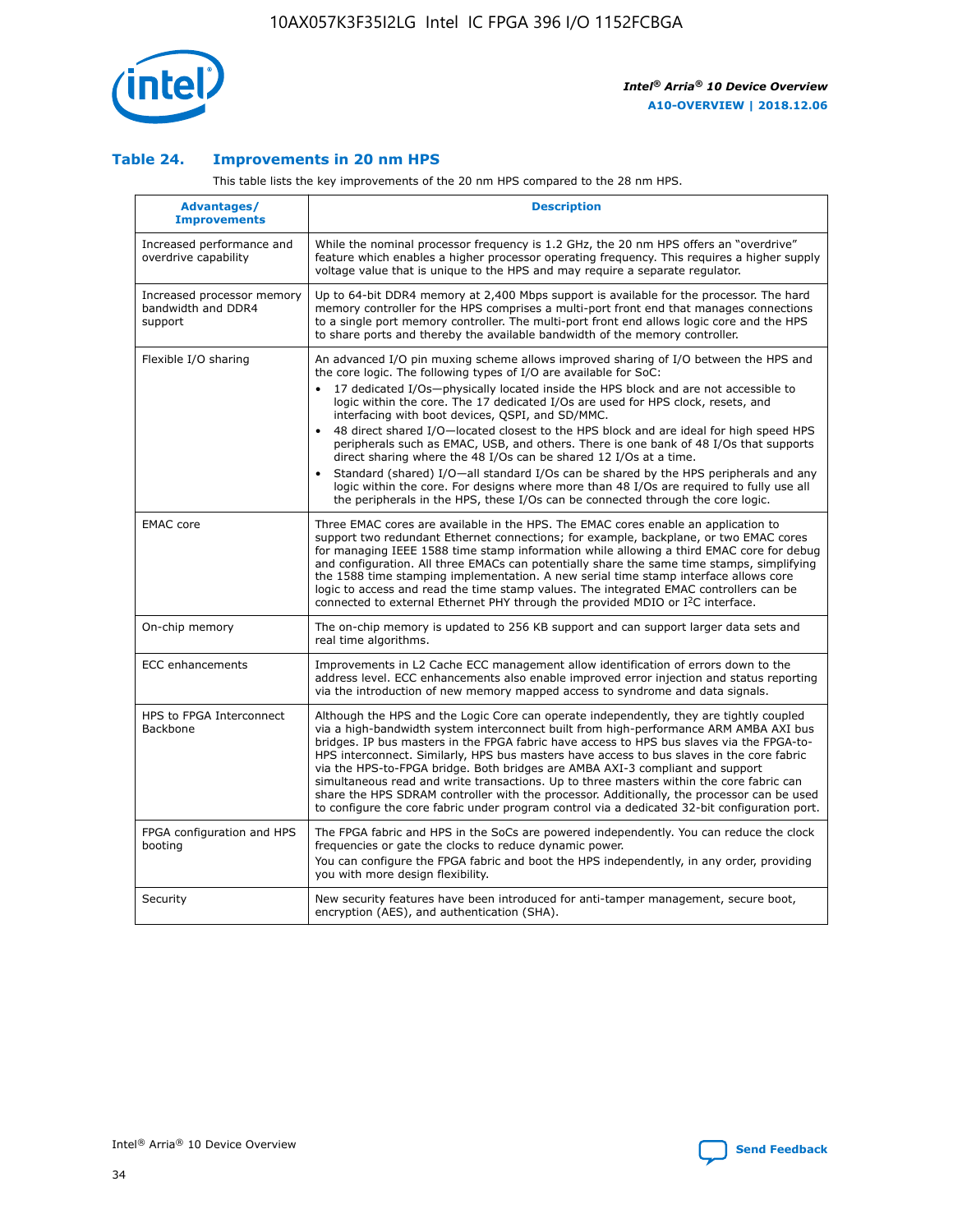![](_page_35_Picture_2.jpeg)

# **Features of the HPS**

The HPS has the following features:

- 1.2-GHz, dual-core ARM Cortex-A9 MPCore processor with up to 1.5-GHz via overdrive
	- ARMv7-A architecture that runs 32-bit ARM instructions, 16-bit and 32-bit Thumb instructions, and 8-bit Java byte codes in Jazelle style
	- Superscalar, variable length, out-of-order pipeline with dynamic branch prediction
	- Instruction Efficiency 2.5 MIPS/MHz, which provides total performance of 7500 MIPS at 1.5 GHz
- Each processor core includes:
	- 32 KB of L1 instruction cache, 32 KB of L1 data cache
	- Single- and double-precision floating-point unit and NEON media engine
	- CoreSight debug and trace technology
	- Snoop Control Unit (SCU) and Acceleration Coherency Port (ACP)
- 512 KB of shared L2 cache
- 256 KB of scratch RAM
- Hard memory controller with support for DDR3, DDR4 and optional error correction code (ECC) support
- Multiport Front End (MPFE) Scheduler interface to the hard memory controller
- 8-channel direct memory access (DMA) controller
- QSPI flash controller with SIO, DIO, QIO SPI Flash support
- NAND flash controller (ONFI 1.0 or later) with DMA and ECC support, updated to support 8 and 16-bit Flash devices and new command DMA to offload CPU for fast power down recovery
- Updated SD/SDIO/MMC controller to eMMC 4.5 with DMA with CE-ATA digital command support
- 3 10/100/1000 Ethernet media access control (MAC) with DMA
- 2 USB On-the-Go (OTG) controllers with DMA
- $\bullet$  5 I<sup>2</sup>C controllers (3 can be used by EMAC for MIO to external PHY)
- 2 UART 16550 Compatible controllers
- 4 serial peripheral interfaces (SPI) (2 Master, 2 Slaves)
- 62 programmable general-purpose I/Os, which includes 48 direct share I/Os that allows the HPS peripherals to connect directly to the FPGA I/Os
- 7 general-purpose timers
- 4 watchdog timers
- Anti-tamper, Secure Boot, Encryption (AES) and Authentication (SHA)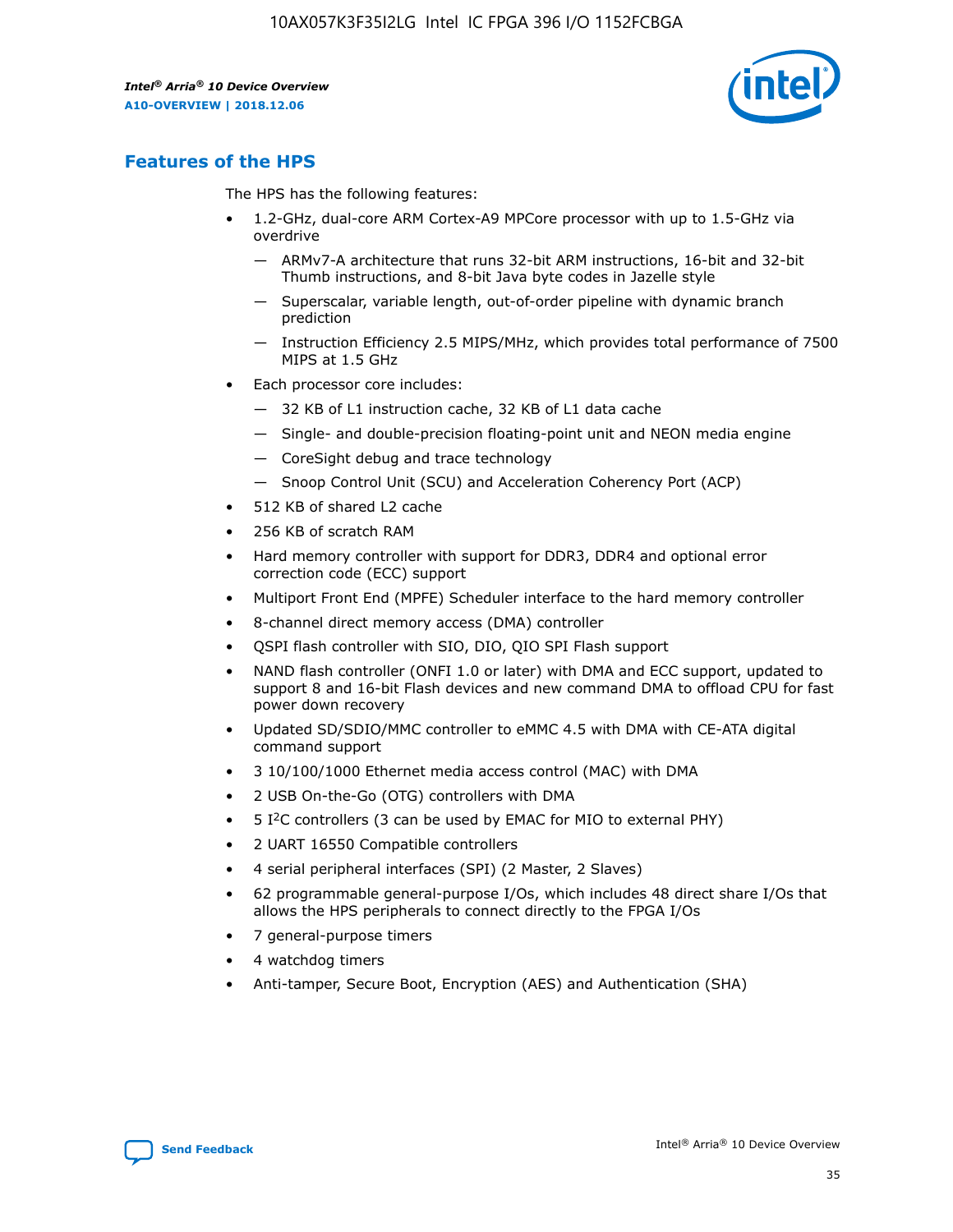![](_page_36_Picture_1.jpeg)

## **System Peripherals and Debug Access Port**

Each Ethernet MAC, USB OTG, NAND flash controller, and SD/MMC controller module has an integrated DMA controller. For modules without an integrated DMA controller, an additional DMA controller module provides up to eight channels of high-bandwidth data transfers. Peripherals that communicate off-chip are multiplexed with other peripherals at the HPS pin level. This allows you to choose which peripherals interface with other devices on your PCB.

The debug access port provides interfaces to industry standard JTAG debug probes and supports ARM CoreSight debug and core traces to facilitate software development.

## **HPS–FPGA AXI Bridges**

The HPS–FPGA bridges, which support the Advanced Microcontroller Bus Architecture (AMBA) Advanced eXtensible Interface (AXI™) specifications, consist of the following bridges:

- FPGA-to-HPS AMBA AXI bridge—a high-performance bus supporting 32, 64, and 128 bit data widths that allows the FPGA fabric to issue transactions to slaves in the HPS.
- HPS-to-FPGA Avalon/AMBA AXI bridge—a high-performance bus supporting 32, 64, and 128 bit data widths that allows the HPS to issue transactions to slaves in the FPGA fabric.
- Lightweight HPS-to-FPGA AXI bridge—a lower latency 32 bit width bus that allows the HPS to issue transactions to soft peripherals in the FPGA fabric. This bridge is primarily used for control and status register (CSR) accesses to peripherals in the FPGA fabric.

The HPS–FPGA AXI bridges allow masters in the FPGA fabric to communicate with slaves in the HPS logic, and vice versa. For example, the HPS-to-FPGA AXI bridge allows you to share memories instantiated in the FPGA fabric with one or both microprocessors in the HPS, while the FPGA-to-HPS AXI bridge allows logic in the FPGA fabric to access the memory and peripherals in the HPS.

Each HPS–FPGA bridge also provides asynchronous clock crossing for data transferred between the FPGA fabric and the HPS.

#### **HPS SDRAM Controller Subsystem**

The HPS SDRAM controller subsystem contains a multiport SDRAM controller and DDR PHY that are shared between the FPGA fabric (through the FPGA-to-HPS SDRAM interface), the level 2 (L2) cache, and the level 3 (L3) system interconnect. The FPGA-to-HPS SDRAM interface supports AMBA AXI and Avalon® Memory-Mapped (Avalon-MM) interface standards, and provides up to six individual ports for access by masters implemented in the FPGA fabric.

The HPS SDRAM controller supports up to 3 masters (command ports), 3x 64-bit read data ports and 3x 64-bit write data ports.

To maximize memory performance, the SDRAM controller subsystem supports command and data reordering, deficit round-robin arbitration with aging, and high-priority bypass features.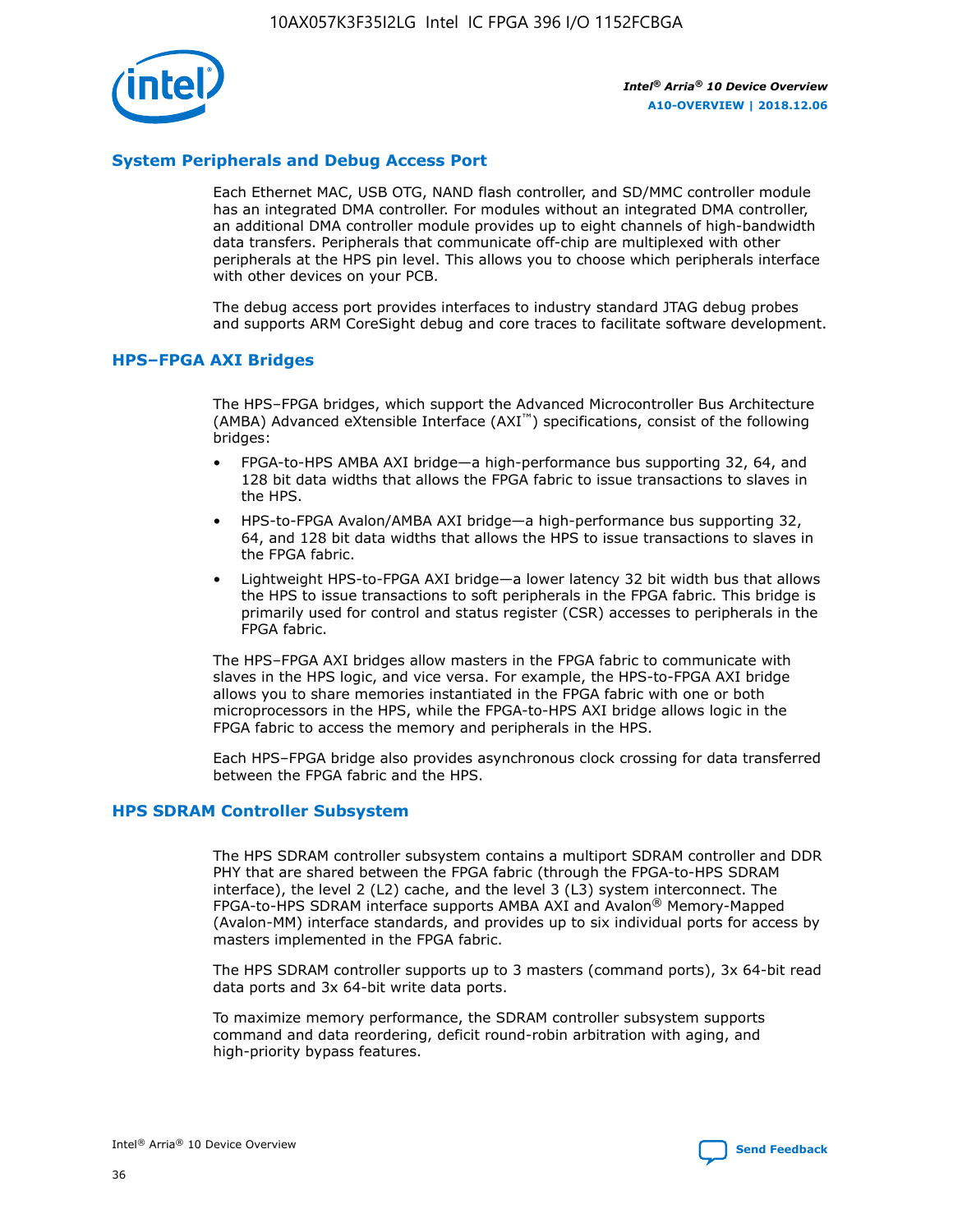![](_page_37_Picture_2.jpeg)

# **FPGA Configuration and HPS Booting**

The FPGA fabric and HPS in the SoC FPGA must be powered at the same time. You can reduce the clock frequencies or gate the clocks to reduce dynamic power.

Once powered, the FPGA fabric and HPS can be configured independently thus providing you with more design flexibility:

- You can boot the HPS independently. After the HPS is running, the HPS can fully or partially reconfigure the FPGA fabric at any time under software control. The HPS can also configure other FPGAs on the board through the FPGA configuration controller.
- Configure the FPGA fabric first, and then boot the HPS from memory accessible to the FPGA fabric.

## **Hardware and Software Development**

For hardware development, you can configure the HPS and connect your soft logic in the FPGA fabric to the HPS interfaces using the Platform Designer system integration tool in the Intel Quartus Prime software.

For software development, the ARM-based SoC FPGA devices inherit the rich software development ecosystem available for the ARM Cortex-A9 MPCore processor. The software development process for Intel SoC FPGAs follows the same steps as those for other SoC devices from other manufacturers. Support for Linux\*, VxWorks\*, and other operating systems are available for the SoC FPGAs. For more information on the operating systems support availability, contact the Intel FPGA sales team.

You can begin device-specific firmware and software development on the Intel SoC FPGA Virtual Target. The Virtual Target is a fast PC-based functional simulation of a target development system—a model of a complete development board. The Virtual Target enables the development of device-specific production software that can run unmodified on actual hardware.

# **Dynamic and Partial Reconfiguration**

The Intel Arria 10 devices support dynamic and partial reconfiguration. You can use dynamic and partial reconfiguration simultaneously to enable seamless reconfiguration of both the device core and transceivers.

# **Dynamic Reconfiguration**

You can reconfigure the PMA and PCS blocks while the device continues to operate. This feature allows you to change the data rates, protocol, and analog settings of a channel in a transceiver bank without affecting on-going data transfer in other transceiver banks. This feature is ideal for applications that require dynamic multiprotocol or multirate support.

# **Partial Reconfiguration**

Using partial reconfiguration, you can reconfigure some parts of the device while keeping the device in operation.

![](_page_37_Picture_18.jpeg)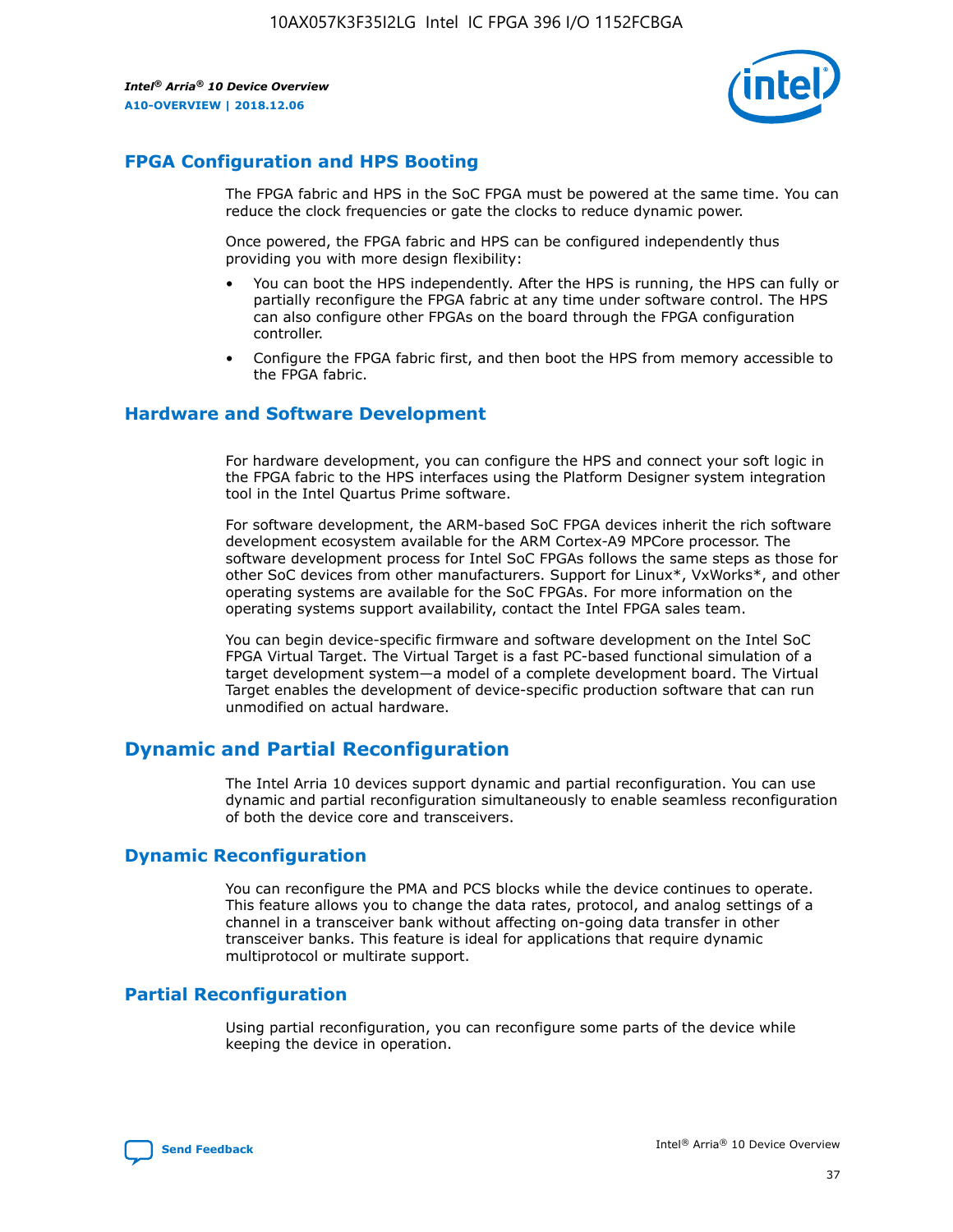![](_page_38_Picture_1.jpeg)

Instead of placing all device functions in the FPGA fabric, you can store some functions that do not run simultaneously in external memory and load them only when required. This capability increases the effective logic density of the device, and lowers cost and power consumption.

In the Intel solution, you do not have to worry about intricate device architecture to perform a partial reconfiguration. The partial reconfiguration capability is built into the Intel Quartus Prime design software, making such time-intensive task simple.

Intel Arria 10 devices support partial reconfiguration in the following configuration options:

- Using an internal host:
	- All supported configuration modes where the FPGA has access to external memory devices such as serial and parallel flash memory.
	- Configuration via Protocol [CvP (PCIe)]
- Using an external host—passive serial (PS), fast passive parallel (FPP) x8, FPP x16, and FPP x32 I/O interface.

# **Enhanced Configuration and Configuration via Protocol**

## **Table 25. Configuration Schemes and Features of Intel Arria 10 Devices**

Intel Arria 10 devices support 1.8 V programming voltage and several configuration schemes.

| <b>Scheme</b>                                                          | <b>Data</b><br><b>Width</b> | <b>Max Clock</b><br>Rate<br>(MHz) | <b>Max Data</b><br>Rate<br>(Mbps)<br>(13) | <b>Decompression</b> | <b>Design</b><br>Security <sup>(1</sup><br>4) | <b>Partial</b><br><b>Reconfiguration</b><br>(15) | <b>Remote</b><br><b>System</b><br><b>Update</b> |
|------------------------------------------------------------------------|-----------------------------|-----------------------------------|-------------------------------------------|----------------------|-----------------------------------------------|--------------------------------------------------|-------------------------------------------------|
| <b>JTAG</b>                                                            | 1 bit                       | 33                                | 33                                        |                      |                                               | Yes(16)                                          |                                                 |
| Active Serial (AS)<br>through the<br>EPCO-L<br>configuration<br>device | 1 bit,<br>4 bits            | 100                               | 400                                       | Yes                  | Yes                                           | $Y_{PS}(16)$                                     | Yes                                             |
| Passive serial (PS)<br>through CPLD or<br>external<br>microcontroller  | 1 bit                       | 100                               | 100                                       | Yes                  | Yes                                           | Yes(16)                                          | Parallel<br>Flash<br>Loader<br>(PFL) IP<br>core |
|                                                                        |                             |                                   |                                           |                      |                                               |                                                  | continued                                       |

<sup>(13)</sup> Enabling either compression or design security features affects the maximum data rate. Refer to the Intel Arria 10 Device Datasheet for more information.

<sup>(14)</sup> Encryption and compression cannot be used simultaneously.

 $(15)$  Partial reconfiguration is an advanced feature of the device family. If you are interested in using partial reconfiguration, contact Intel for support.

 $(16)$  Partial configuration can be performed only when it is configured as internal host.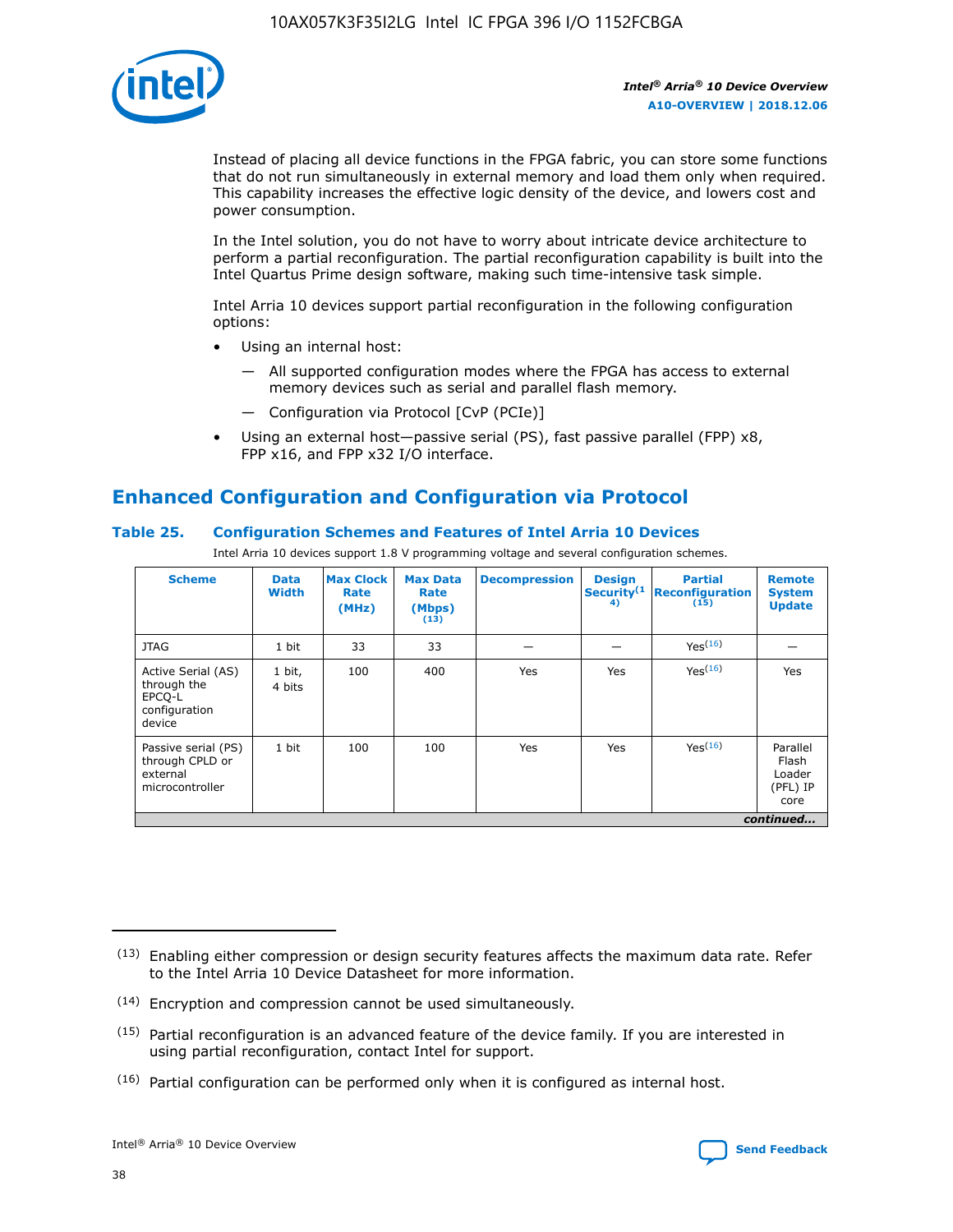![](_page_39_Picture_2.jpeg)

| <b>Scheme</b>                                   | <b>Data</b><br><b>Width</b> | <b>Max Clock</b><br>Rate<br>(MHz) | <b>Max Data</b><br>Rate<br>(Mbps)<br>(13) | <b>Decompression</b> | <b>Design</b><br>Security <sup>(1</sup><br>4) | <b>Partial</b><br><b>Reconfiguration</b><br>(15) | <b>Remote</b><br><b>System</b><br><b>Update</b> |
|-------------------------------------------------|-----------------------------|-----------------------------------|-------------------------------------------|----------------------|-----------------------------------------------|--------------------------------------------------|-------------------------------------------------|
| Fast passive                                    | 8 bits                      | 100                               | 3200                                      | Yes                  | Yes                                           | Yes(17)                                          | PFL IP                                          |
| parallel (FPP)<br>through CPLD or               | 16 bits                     |                                   |                                           | Yes                  | Yes                                           |                                                  | core                                            |
| external<br>microcontroller                     | 32 bits                     |                                   |                                           | Yes                  | Yes                                           |                                                  |                                                 |
| Configuration via                               | 16 bits                     | 100                               | 3200                                      | Yes                  | Yes                                           | Yes <sup>(17)</sup>                              |                                                 |
| <b>HPS</b>                                      | 32 bits                     |                                   |                                           | Yes                  | Yes                                           |                                                  |                                                 |
| Configuration via<br>Protocol [CvP<br>$(PCIe*)$ | x1, x2,<br>x4, x8<br>lanes  |                                   | 8000                                      | Yes                  | Yes                                           | Yes <sup>(16)</sup>                              |                                                 |

You can configure Intel Arria 10 devices through PCIe using Configuration via Protocol (CvP). The Intel Arria 10 CvP implementation conforms to the PCIe 100 ms power-up-to-active time requirement.

#### **Related Information**

[Configuration via Protocol \(CvP\) Implementation in Intel FPGAs User Guide](https://www.intel.com/content/www/us/en/programmable/documentation/dsu1441819344145.html#dsu1442269728522) Provides more information about the CvP configuration scheme.

# **SEU Error Detection and Correction**

Intel Arria 10 devices offer robust and easy-to-use single-event upset (SEU) error detection and correction circuitry.

The detection and correction circuitry includes protection for Configuration RAM (CRAM) programming bits and user memories. The CRAM is protected by a continuously running CRC error detection circuit with integrated ECC that automatically corrects one or two errors and detects higher order multi-bit errors. When more than two errors occur, correction is available through reloading of the core programming file, providing a complete design refresh while the FPGA continues to operate.

The physical layout of the Intel Arria 10 CRAM array is optimized to make the majority of multi-bit upsets appear as independent single-bit or double-bit errors which are automatically corrected by the integrated CRAM ECC circuitry. In addition to the CRAM protection, the M20K memory blocks also include integrated ECC circuitry and are layout-optimized for error detection and correction. The MLAB does not have ECC.

(14) Encryption and compression cannot be used simultaneously.

<sup>(17)</sup> Supported at a maximum clock rate of 100 MHz.

![](_page_39_Picture_15.jpeg)

 $(13)$  Enabling either compression or design security features affects the maximum data rate. Refer to the Intel Arria 10 Device Datasheet for more information.

 $(15)$  Partial reconfiguration is an advanced feature of the device family. If you are interested in using partial reconfiguration, contact Intel for support.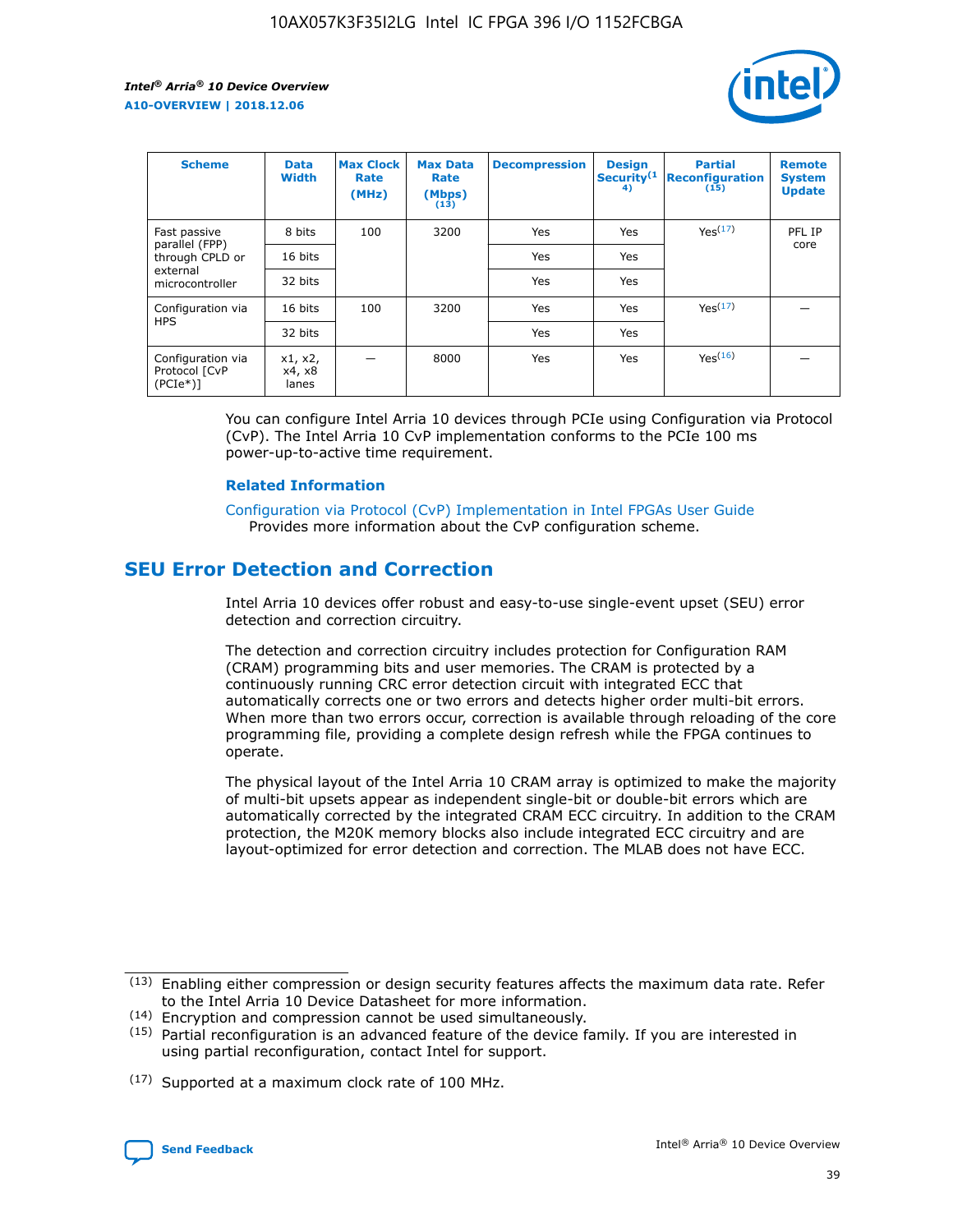![](_page_40_Picture_1.jpeg)

# **Power Management**

Intel Arria 10 devices leverage the advanced 20 nm process technology, a low 0.9 V core power supply, an enhanced core architecture, and several optional power reduction techniques to reduce total power consumption by as much as 40% compared to Arria V devices and as much as 60% compared to Stratix V devices.

The optional power reduction techniques in Intel Arria 10 devices include:

- **SmartVID**—a code is programmed into each device during manufacturing that allows a smart regulator to operate the device at lower core  $V_{CC}$  while maintaining performance
- **Programmable Power Technology**—non-critical timing paths are identified by the Intel Quartus Prime software and the logic in these paths is biased for low power instead of high performance
- **Low Static Power Options**—devices are available with either standard static power or low static power while maintaining performance

Furthermore, Intel Arria 10 devices feature Intel's industry-leading low power transceivers and include a number of hard IP blocks that not only reduce logic resources but also deliver substantial power savings compared to soft implementations. In general, hard IP blocks consume up to 90% less power than the equivalent soft logic implementations.

# **Incremental Compilation**

The Intel Quartus Prime software incremental compilation feature reduces compilation time and helps preserve performance to ease timing closure. The incremental compilation feature enables the partial reconfiguration flow for Intel Arria 10 devices.

Incremental compilation supports top-down, bottom-up, and team-based design flows. This feature facilitates modular, hierarchical, and team-based design flows where different designers compile their respective design sections in parallel. Furthermore, different designers or IP providers can develop and optimize different blocks of the design independently. These blocks can then be imported into the top level project.

# **Document Revision History for Intel Arria 10 Device Overview**

| <b>Document</b><br><b>Version</b> | <b>Changes</b>                                                                                                                                                                                                                                                              |
|-----------------------------------|-----------------------------------------------------------------------------------------------------------------------------------------------------------------------------------------------------------------------------------------------------------------------------|
| 2018.12.06                        | Added links to Intel Arria 10 device errata documents.<br>Removed automotive temperature option from the Intel Arria 10 GX devices.<br>Removed -3 fabric speed grade from the Intel Arria 10 GT devices.<br>Updated power options for the Intel Arria 10 GX and GT devices. |
| 2018.04.09                        | Updated the lowest $V_{CC}$ from 0.83 V to 0.82 V in the topic listing a summary of the device features.                                                                                                                                                                    |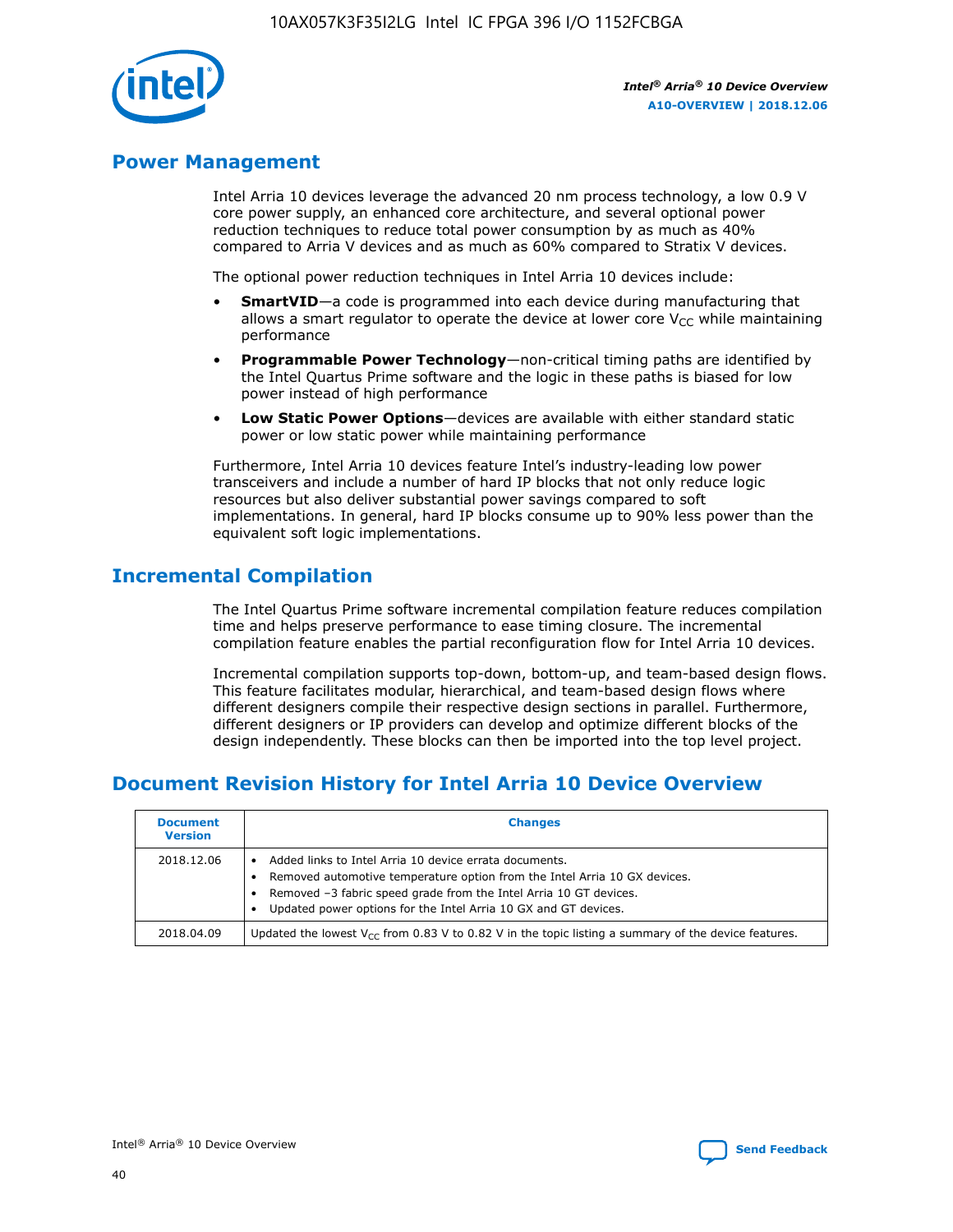*Intel® Arria® 10 Device Overview* **A10-OVERVIEW | 2018.12.06**

![](_page_41_Picture_2.jpeg)

| <b>Date</b>    | <b>Version</b> | <b>Changes</b>                                                                                                                                                                                                                                                                                                                                                                                                                                                                                                                                                                                                                                                                                                                                                                                                                                                                                                                                                            |
|----------------|----------------|---------------------------------------------------------------------------------------------------------------------------------------------------------------------------------------------------------------------------------------------------------------------------------------------------------------------------------------------------------------------------------------------------------------------------------------------------------------------------------------------------------------------------------------------------------------------------------------------------------------------------------------------------------------------------------------------------------------------------------------------------------------------------------------------------------------------------------------------------------------------------------------------------------------------------------------------------------------------------|
| January 2018   | 2018.01.17     | Updated the maximum data rate for HPS (Intel Arria 10 SX devices<br>external memory interface DDR3 controller from 2,166 Mbps to 2,133<br>Mbps.<br>Updated maximum frequency supported for half rate QDRII and QDRII<br>+ SRAM to 633 MHz in Memory Standards Supported by the Soft<br>Memory Controller table.<br>Updated transceiver backplane capability to 12.5 Gbps.<br>$\bullet$<br>Removed transceiver speed grade 5 in Sample Ordering Core and<br>Available Options for Intel Arria 10 GX Devices figure.<br>Removed package code 40, low static power, SmartVID, industrial, and<br>military operating temperature support from Sample Ordering Core and<br>Available Options for Intel Arria 10 GT Devices figure.<br>Updated short reach transceiver rate for Intel Arria 10 GT devices to<br>25.8 Gbps.<br>Removed On-Die Instrumentation - EyeQ and Jitter Margin Tool<br>support from PMA Features of the Transceivers in Intel Arria 10 Devices<br>table. |
| September 2017 | 2017.09.20     | Updated the maximum speed of the DDR4 external memory interface from<br>1,333 MHz/2,666 Mbps to 1,200 MHz/2,400 Mbps.                                                                                                                                                                                                                                                                                                                                                                                                                                                                                                                                                                                                                                                                                                                                                                                                                                                     |
| July 2017      | 2017.07.13     | Corrected the automotive temperature range in the figure showing the<br>available options for the Intel Arria 10 GX devices from "-40°C to 100°C"<br>to "-40°C to 125°C".                                                                                                                                                                                                                                                                                                                                                                                                                                                                                                                                                                                                                                                                                                                                                                                                 |
| July 2017      | 2017.07.06     | Added automotive temperature option to Intel Arria 10 GX device family.                                                                                                                                                                                                                                                                                                                                                                                                                                                                                                                                                                                                                                                                                                                                                                                                                                                                                                   |
| May 2017       | 2017.05.08     | Corrected protocol names with "1588" to "IEEE 1588v2".<br>Updated the vertical migration table to remove vertical migration<br>between Intel Arria 10 GX and Intel Arria 10 SX device variants.<br>Removed all "Preliminary" marks.                                                                                                                                                                                                                                                                                                                                                                                                                                                                                                                                                                                                                                                                                                                                       |
| March 2017     | 2017.03.15     | Removed the topic about migration from Intel Arria 10 to Intel Stratix<br>10 devices.<br>Rebranded as Intel.<br>$\bullet$                                                                                                                                                                                                                                                                                                                                                                                                                                                                                                                                                                                                                                                                                                                                                                                                                                                 |
| October 2016   | 2016.10.31     | Removed package F36 from Intel Arria 10 GX devices.<br>Updated Intel Arria 10 GT sample ordering code and maximum GX<br>$\bullet$<br>transceiver count. Intel Arria 10 GT devices are available only in the<br>SF45 package option with a maximum of 72 transceivers.                                                                                                                                                                                                                                                                                                                                                                                                                                                                                                                                                                                                                                                                                                     |
| May 2016       | 2016.05.02     | Updated the FPGA Configuration and HPS Booting topic.<br>Remove V <sub>CC</sub> PowerManager from the Summary of Features, Power<br>Management and Arria 10 Device Variants and packages topics. This<br>feature is no longer supported in Arria 10 devices.<br>Removed LPDDR3 from the Memory Standards Supported by the HPS<br>Hard Memory Controller table in the Memory Standards Supported by<br>Intel Arria 10 Devices topic. This standard is only supported by the<br>FPGA.<br>Removed transceiver speed grade 5 from the Device Variants and<br>Packages topic for Arria 10 GX and SX devices.                                                                                                                                                                                                                                                                                                                                                                   |
| February 2016  | 2016.02.11     | Changed the maximum Arria 10 GT datarate to 25.8 Gbps and the<br>minimum datarate to 1 Gbps globally.<br>Revised the state for Core clock networks in the Summary of Features<br>$\bullet$<br>topic.<br>Changed the transceiver parameters in the "Summary of Features for<br>Arria 10 Devices" table.<br>• Changed the transceiver parameters in the "Maximum Resource Counts<br>for Arria 10 GT Devices" table.<br>• Changed the package availability for GT devices in the "Package Plan<br>for Arria 10 GT Devices" table.<br>Changed the package configurations for GT devices in the "Migration"<br>Capability Across Arria 10 Product Lines" figure.<br>continued                                                                                                                                                                                                                                                                                                  |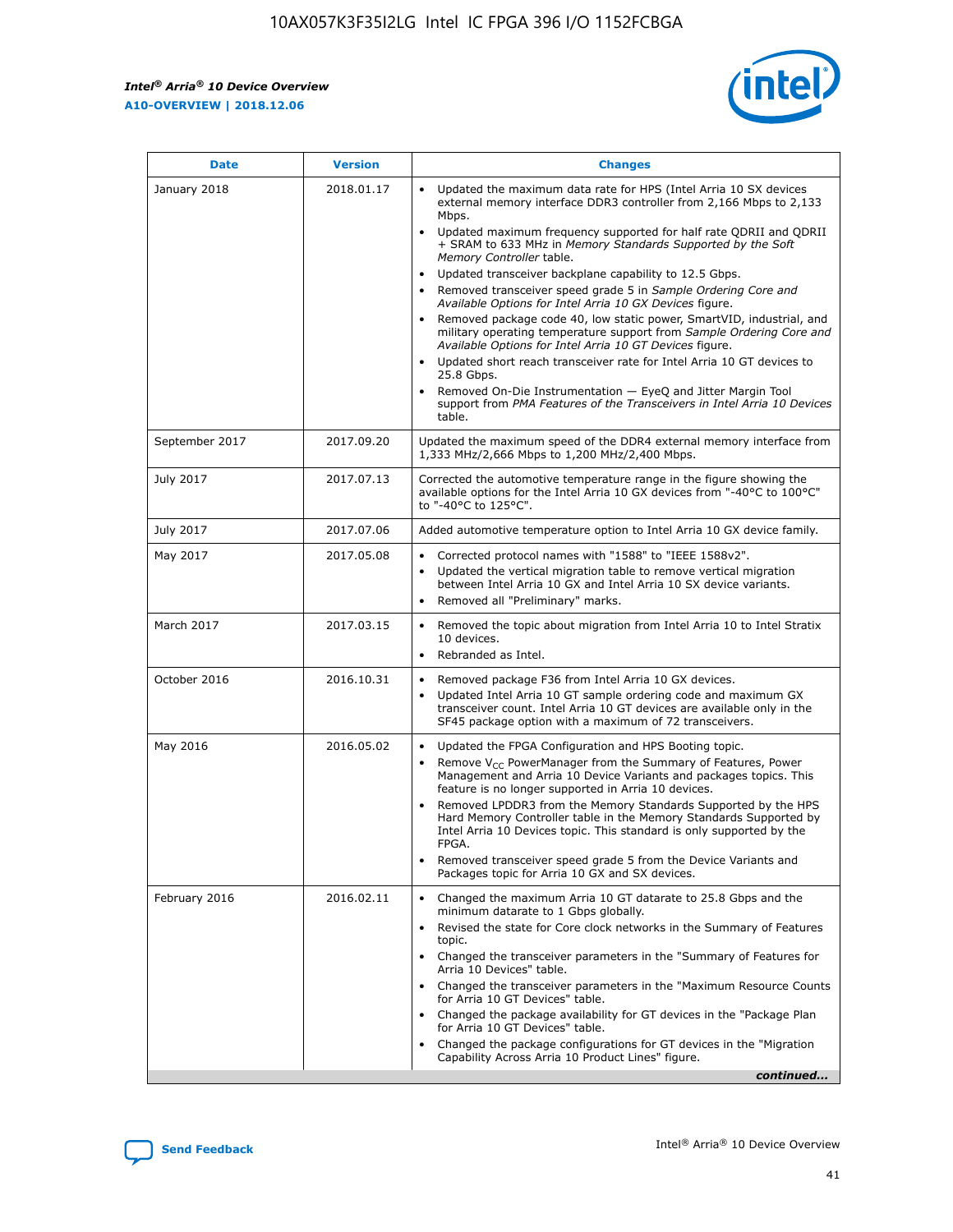![](_page_42_Picture_1.jpeg)

| <b>Date</b>   | <b>Version</b> | <b>Changes</b>                                                                                                                                                               |
|---------------|----------------|------------------------------------------------------------------------------------------------------------------------------------------------------------------------------|
|               |                | • Changed transceiver parameters in the "Low Power Serial Transceivers"<br>section.                                                                                          |
|               |                | • Changed the transceiver descriptions in the "Device Variants for the<br>Arria 10 Device Family" table.                                                                     |
|               |                | Changed the "Sample Ordering Code and Available Options for Arria 10<br>$\bullet$<br>GT Devices" figure.                                                                     |
|               |                | Changed the datarates for GT devices in the "PMA Features" section.                                                                                                          |
|               |                | Changed the datarates for GT devices in the "PCS Features" section.<br>$\bullet$                                                                                             |
| December 2015 | 2015.12.14     | Updated the number of M20K memory blocks for Arria 10 GX 660 from<br>2133 to 2131 and corrected the total RAM bit from 48,448 Kb to<br>48,408 Kb.                            |
|               |                | Corrected the number of DSP blocks for Arria 10 GX 660 from 1688 to<br>1687 in the table listing floating-point arithmetic resources.                                        |
| November 2015 | 2015.11.02     | Updated the maximum resources for Arria 10 GX 220, GX 320, GX 480,<br>$\bullet$<br>GX 660, SX 220, SX 320, SX 480, and SX 660.                                               |
|               |                | • Updated resource count for Arria 10 GX 320, GX 480, GX 660, SX 320,<br>SX 480, a SX 660 devices in Number of Multipliers in Intel Arria 10<br><b>Devices</b> table.        |
|               |                | Updated the available options for Arria 10 GX, GT, and SX.                                                                                                                   |
|               |                | Changed instances of Quartus II to Quartus Prime.<br>$\bullet$                                                                                                               |
| June 2015     | 2015.06.15     | Corrected label for Intel Arria 10 GT product lines in the vertical migration<br>figure.                                                                                     |
| May 2015      | 2015.05.15     | Corrected the DDR3 half rate and quarter rate maximum frequencies in the<br>table that lists the memory standards supported by the Intel Arria 10 hard<br>memory controller. |
| May 2015      | 2015.05.04     | • Added support for 13.5G JESD204b in the Summary of Features table.                                                                                                         |
|               |                | • Added a link to Arria 10 GT Channel Usage in the Arria 10 GT Package<br>Plan topic.                                                                                        |
|               |                | • Added a note to the table, Maximum Resource Counts for Arria 10 GT<br>devices.                                                                                             |
|               |                | • Updated the power requirements of the transceivers in the Low Power<br>Serial Transceivers topic.                                                                          |
| January 2015  | 2015.01.23     | • Added floating point arithmetic features in the Summary of Features<br>table.                                                                                              |
|               |                | • Updated the total embedded memory from 38.38 megabits (Mb) to<br>65.6 Mb.                                                                                                  |
|               |                | • Updated the table that lists the memory standards supported by Intel<br>Arria 10 devices.                                                                                  |
|               |                | Removed support for DDR3U, LPDDR3 SDRAM, RLDRAM 2, and DDR2.                                                                                                                 |
|               |                | Moved RLDRAM 3 support from hard memory controller to soft memory<br>controller. RLDRAM 3 support uses hard PHY with soft memory<br>controller.                              |
|               |                | Added soft memory controller support for QDR IV.<br>٠                                                                                                                        |
|               |                | Updated the maximum resource count table to include the number of<br>hard memory controllers available in each device variant.                                               |
|               |                | Updated the transceiver PCS data rate from 12.5 Gbps to 12 Gbps.<br>$\bullet$                                                                                                |
|               |                | Updated the max clock rate of PS, FPP x8, FPP x16, and Configuration<br>via HPS from 125 MHz to 100 MHz.                                                                     |
|               |                | Added a feature for fractional synthesis PLLs: PLL cascading.                                                                                                                |
|               |                | Updated the HPS programmable general-purpose I/Os from 54 to 62.<br>$\bullet$                                                                                                |
|               |                | continued                                                                                                                                                                    |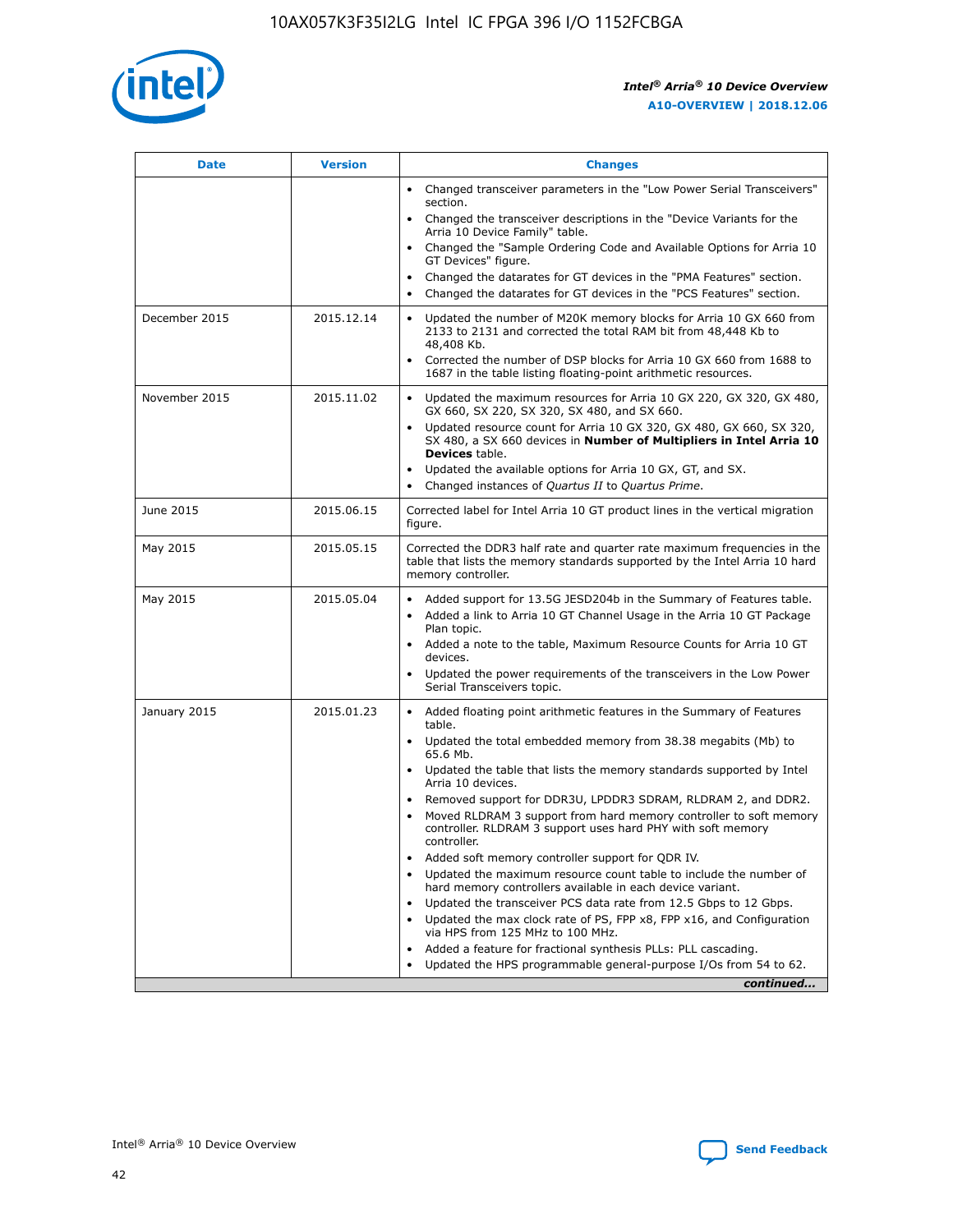r

![](_page_43_Picture_2.jpeg)

| <b>Date</b>    | <b>Version</b> | <b>Changes</b>                                                                                                                                                                                                                                                                                                                                                                                                                                                                                                                                      |
|----------------|----------------|-----------------------------------------------------------------------------------------------------------------------------------------------------------------------------------------------------------------------------------------------------------------------------------------------------------------------------------------------------------------------------------------------------------------------------------------------------------------------------------------------------------------------------------------------------|
| September 2014 | 2014.09.30     | Corrected the 3 V I/O and LVDS I/O counts for F35 and F36 packages<br>$\bullet$<br>of Arria 10 GX.<br>Corrected the 3 V I/O, LVDS I/O, and transceiver counts for the NF40<br>$\bullet$<br>package of the Arria GX 570 and 660.<br>Removed 3 V I/O, LVDS I/O, and transceiver counts for the NF40<br>package of the Arria GX 900 and 1150. The NF40 package is not<br>available for Arria 10 GX 900 and 1150.                                                                                                                                       |
| August 2014    | 2014.08.18     | Updated Memory (Kb) M20K maximum resources for Arria 10 GX 660<br>devices from 42,660 to 42,620.<br>Added GPIO columns consisting of LVDS I/O Bank and 3V I/O Bank in<br>$\bullet$<br>the Package Plan table.<br>Added how to use memory interface clock frequency higher than 533<br>$\bullet$<br>MHz in the I/O vertical migration.<br>Added information to clarify that RLDRAM3 support uses hard PHY with<br>$\bullet$<br>soft memory controller.<br>Added variable precision DSP blocks support for floating-point<br>$\bullet$<br>arithmetic. |
| June 2014      | 2014.06.19     | Updated number of dedicated I/Os in the HPS block to 17.                                                                                                                                                                                                                                                                                                                                                                                                                                                                                            |
| February 2014  | 2014.02.21     | Updated transceiver speed grade options for GT devices in Figure 2.                                                                                                                                                                                                                                                                                                                                                                                                                                                                                 |
| February 2014  | 2014.02.06     | Updated data rate for Arria 10 GT devices from 28.1 Gbps to 28.3 Gbps.                                                                                                                                                                                                                                                                                                                                                                                                                                                                              |
| December 2013  | 2013.12.10     | Updated the HPS memory standards support from LPDDR2 to LPDDR3.<br>Updated HPS block diagram to include dedicated HPS I/O and FPGA<br>$\bullet$<br>Configuration blocks as well as repositioned SD/SDIO/MMC, DMA, SPI<br>and NAND Flash with ECC blocks.                                                                                                                                                                                                                                                                                            |
| December 2013  | 2013.12.02     | Initial release.                                                                                                                                                                                                                                                                                                                                                                                                                                                                                                                                    |

![](_page_43_Picture_4.jpeg)